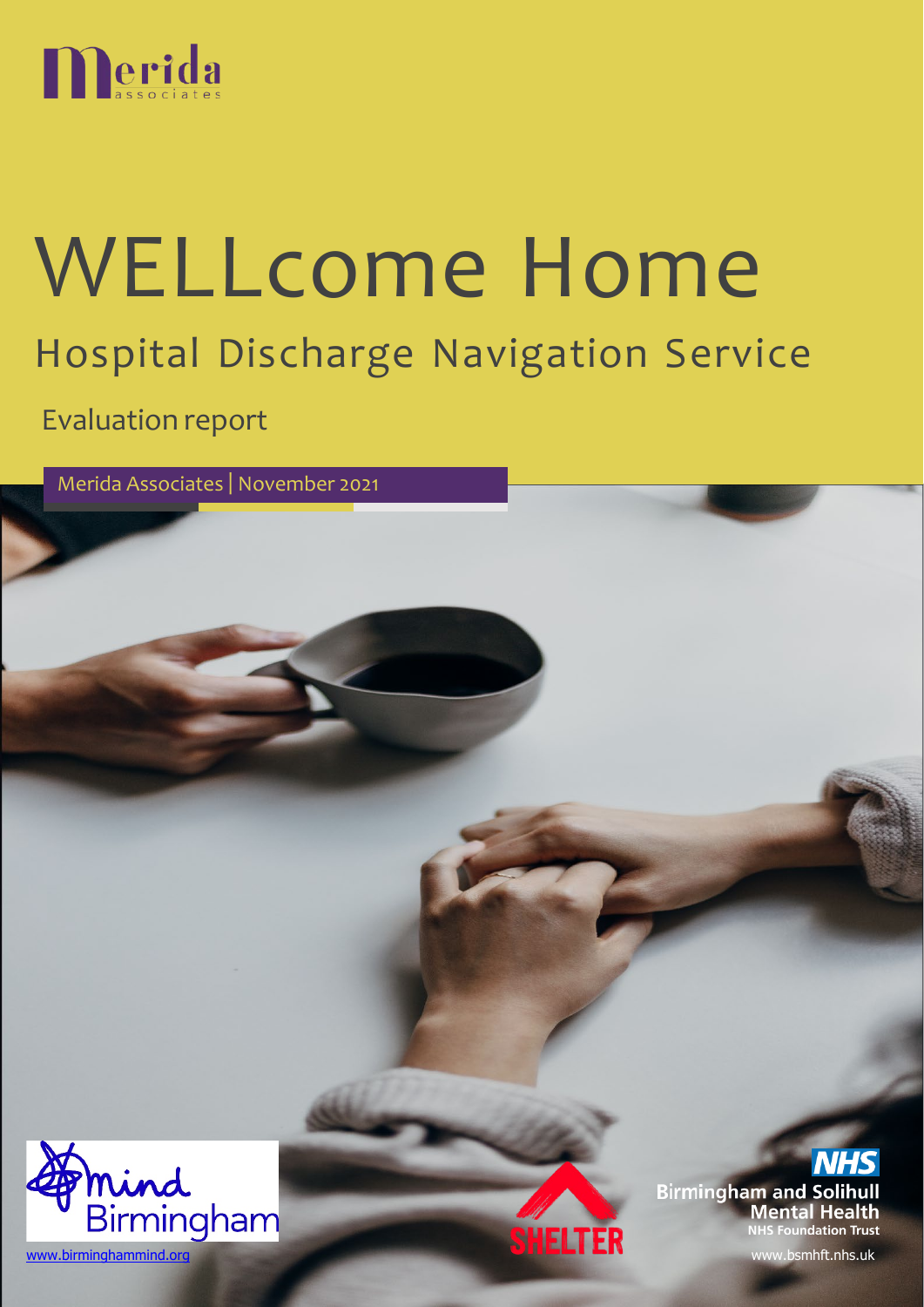# **Contents**

| Introduction                                       | 1  |
|----------------------------------------------------|----|
| WELLcome Home service model                        | 4  |
| Delivering benefits for systems and people         | 13 |
| Delivering outcomes                                | 24 |
| The impact of COVID on the WELL come Home services | 32 |
| Learning points                                    | 36 |
| Conclusion and recommendations                     | 41 |
| Appendix 1: case studies                           |    |

Appendix 2: WELLcome Home theory of change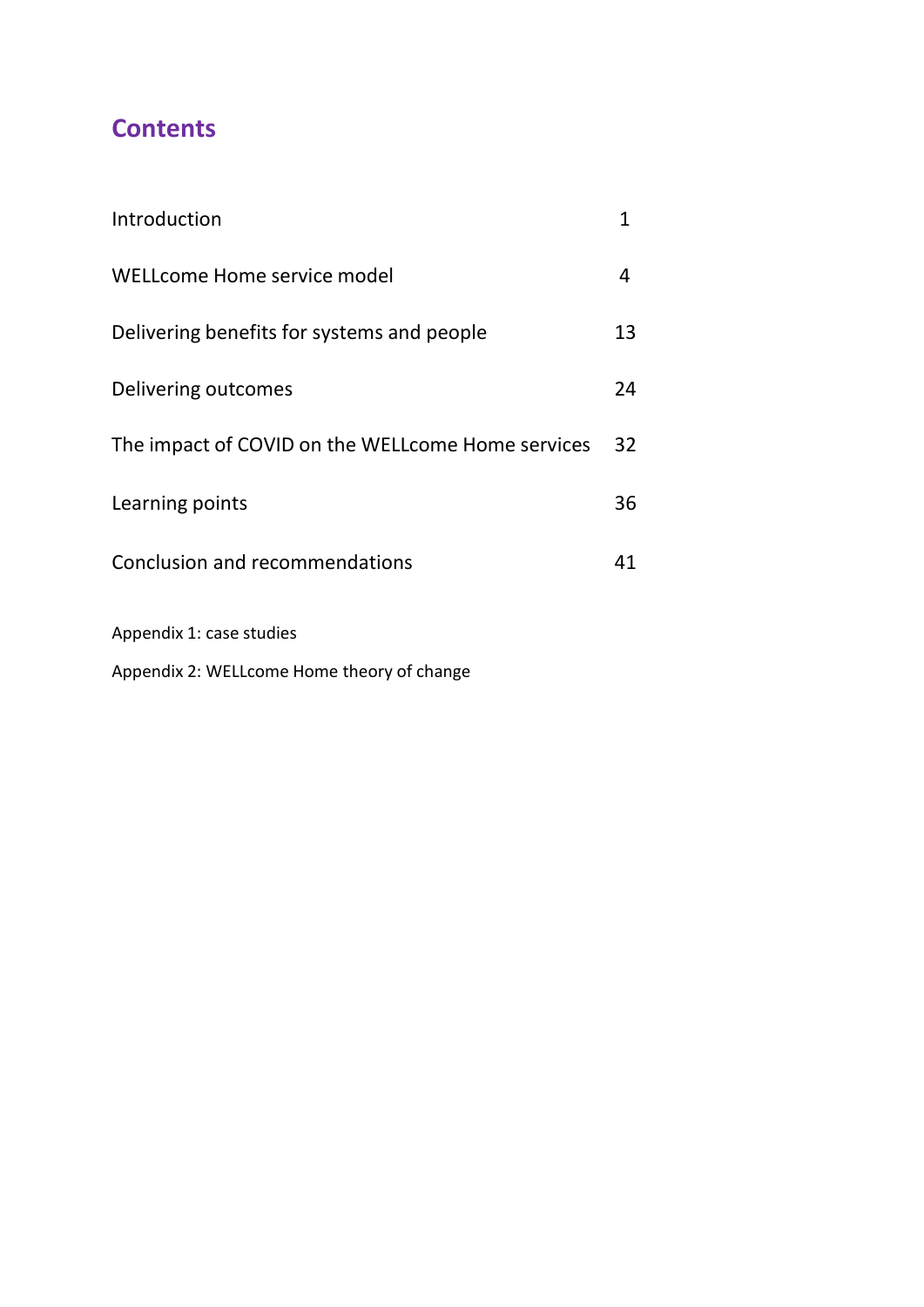# <span id="page-2-0"></span>**Introduction**

The WELLcome Home Navigation Service is provided through an innovative partnership between Birmingham Mind, an organisation that advocates for better mental health for all, and Shelter Birmingham, an organisation that campaigns for housing and homes for all.

Operating in the shared space of homelessness and mental health, WELLcome Home provides specialist support for those in crisis following a hospital admission. The service is delivered by two Navigation and Connections Discharge Coordinators (NCDC) roles and two peer mentor roles. It provides support to individuals and families experiencing housing issues while in hospital, to help them to be discharged safely to appropriate and accessible accommodation and to reconnect with their community after a stay as an in-patient.

Birmingham Mind (referred to as Mind) works with the Birmingham and Solihull Mental Health NHS Foundation Trust (BSMHFT; also referred to as the Trust in this report) to support men who have been in-patients, to return to the community. Shelter Birmingham works with Birmingham Women's and Children's NHS Foundation Trust (BCH) to support to families of in-patient children to ensure that their homes can accommodate the needs of the child when discharged.

WELLcome Home aims to reduce hardships that are often exacerbated by a hospital admission by working closely with the multidisciplinary teams in both psychiatric and children's in-patient wards.

The service has been funded by the Big Lottery Community Fund Help through Crisis from June 2016 - June 2021. The Shelter NCDC strand of the work has now come to an end. The Birmingham Mind strand of theproject was successful in securing funding to continue.

#### **Evaluation approach**

The approach to this evaluation was to:

- **Undertake a literature review to explore the policy context for the** work with a particular emphasis on the peer mentoring role.
- **Undertake desktop research and review of the evaluation data,** evaluation reports, case studies and other background information prepared by both Birmingham Mind and Shelter Birmingham.

*"Medical professionals are not trained up in the housing sector and therefore cannot be expected to understand rights, options, and law in regard to this. Therefore, with our service, this allows medical professionals to focus entirely on supporting the child towards being medically fit for discharge, while we take the pressure off and handle the housing needs that are the barrier to discharge. This overallhas led to earlier discharge than if a nurse was expected todo all the above without our service involvement."*

Staff member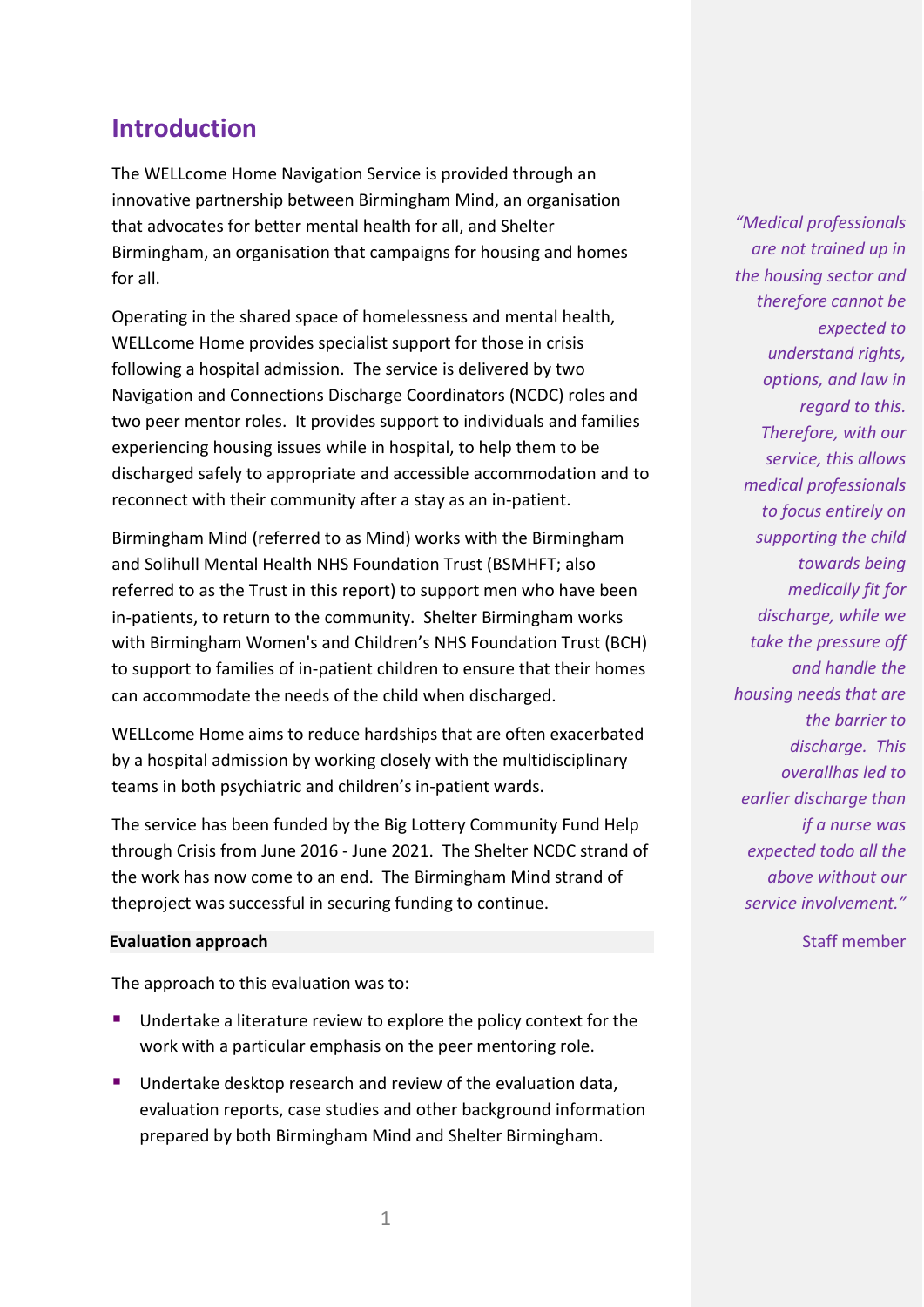■ Capture the reflections and insights from people with experience of the service: clients, staff members and external partners.

Whilst it had been hoped that during the course of this evaluation COVID-19 restrictions would be lifted to allow face-to-face conversations and focus groups to be held, in the event this was not possible and all data gathering was carried out via MS Teams, Zoom or over the phone. It is likely that this proved to be a barrier for some people who had used the services to engage in the evaluation.

#### **Methodology**

- An initial scoping meeting
- Separate introductory Zoom meetings with both the Shelter NCDC and peer mentor and the Mind NCDC and peer mentor
- **Individual one-to-one Zoom/Teams calls with both peer mentors** and both NCDCs
- **Individual interviews with 2 key stakeholders from Birmingham** and Solihull Mental Health NHS Foundation Trust
- A group interview with 3 key stakeholders from Birmingham Women's and Children's NHS Foundation Trust who work at Birmingham Children's Hospital
- An interview with 2 CLIC Sargent-funded paediatric social workerswho work at Birmingham Children's Hospital
- Individual interviews with key informants from Birmingham Mind  $(1)$ and Shelter Birmingham (4)
- Individual conversations with 6 people who had accessed support from the Shelter NCDC and peer mentor
- **Individual conversations with 8 people who accessed support from** the Mind NDC and peer mentor
- An extensive review of case studies prepared by WELLcome Home staff, reports and monitoring data.

All interviews were recorded, and contemporaneously key noted prior to being written up for analysis.

The data was analysed using a 4-stage process:

 Immersion – the process of organising the data into ideas and concepts to allow the evaluation team to become familiar with the collected data

*"There needs to be a medical reason to prioritise housing – for example, the impact of the cancer on the child or young person's mobility and so forth.*

*The family may be in poor or overcrowded housing, but a diagnosis does not entitle them to move up the housing list."*

Stakeholder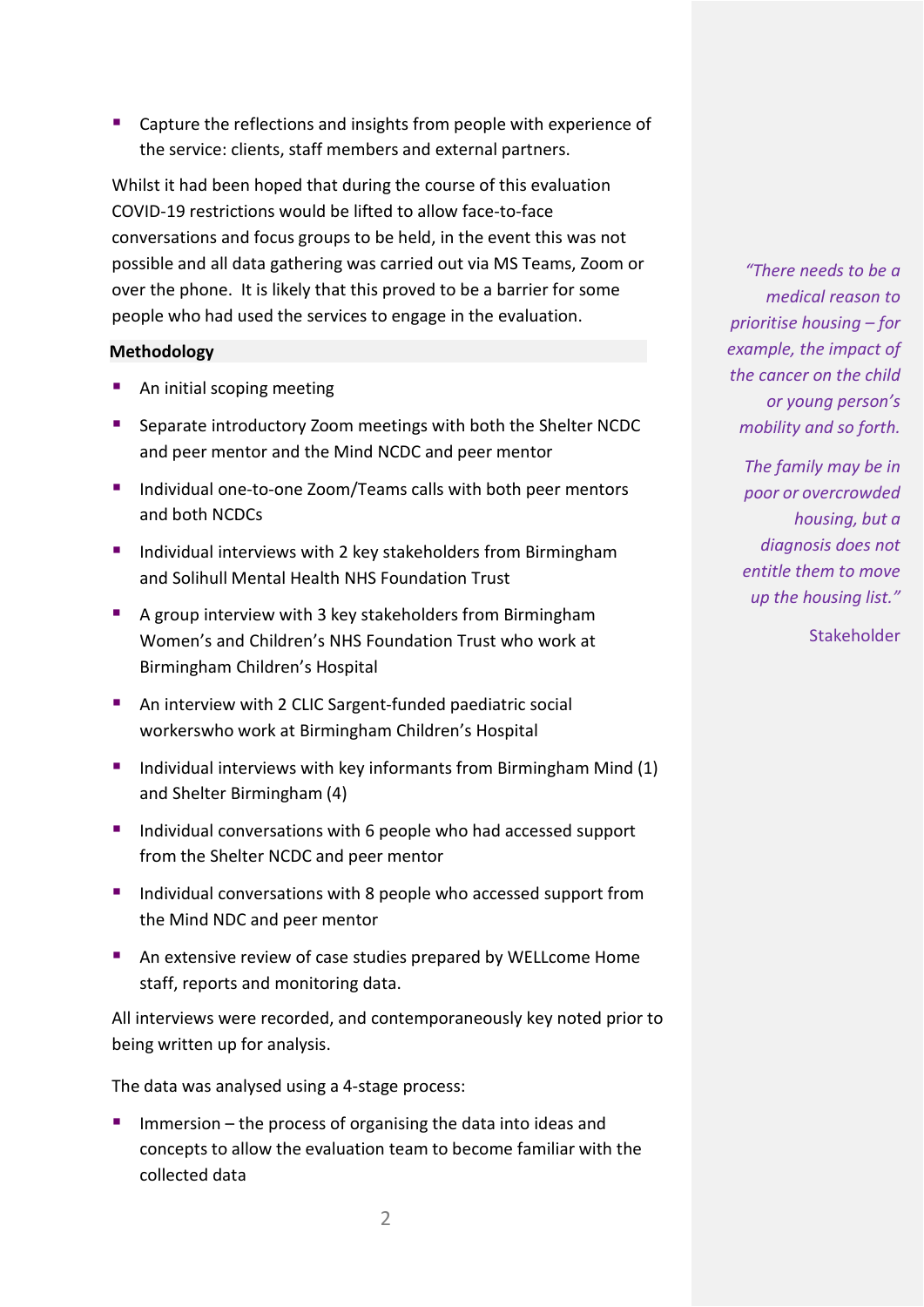- Coding and indexing the data  $-$  the process of identifying commonalities and anomalies to ensure the reliability and validity of the data analysis
- $\blacksquare$  Thematic summaries the process of identifying and building themesand identifying emerging outcomes
- Analysis and interpretation  $-$  the process of understanding the data and using this to describe findings, draw conclusions and make recommendations

#### **The WELLcome Home partnership**

The WELLcome Home service brought together the knowledge, skills, and experience of two well-established organisations with the intention of building on previous similar work in both organisations and the explicit intention of *"learning from each other at all levels1"*.

Mind brought their experience and knowledge of mental health and using asset-based community approaches in their work, combined with extensive partnership working with the NHS across many projects over several years and their learning from working with peer mentors and experts by experience. Mind provides the service to Birmingham and Solihull Mental Health NHS Foundation Trust supporting adults who are at the point of discharge on acute mental health wards.

Shelter brought their expertise in tackling homelessness and the learning from a 7-month one day a week pilot led by a Support Worker and an Advice, Support and Guidance Worker within Birmingham Children's Hospital. This pilot offered a drop-in service for families, where they were easily able to access support with housing issues that ranged from unlawful eviction to reporting disrepair. Shelter extendedthe work of the pilot with Birmingham Children's Hospital through WELLcome Home.

The partnership relationship was managed through a formal Memorandum of Understanding between the two organisations, with Mind being the lead partner.

*"The WELLcome Home Services navigate risk aversive assessment processes in partnership with community support and housing providers, to bring about solutions that greatly assist clinical decision-making processes*."

Mind Annual Report 2017

<sup>1</sup> Birmingham Mind Annual Report 2017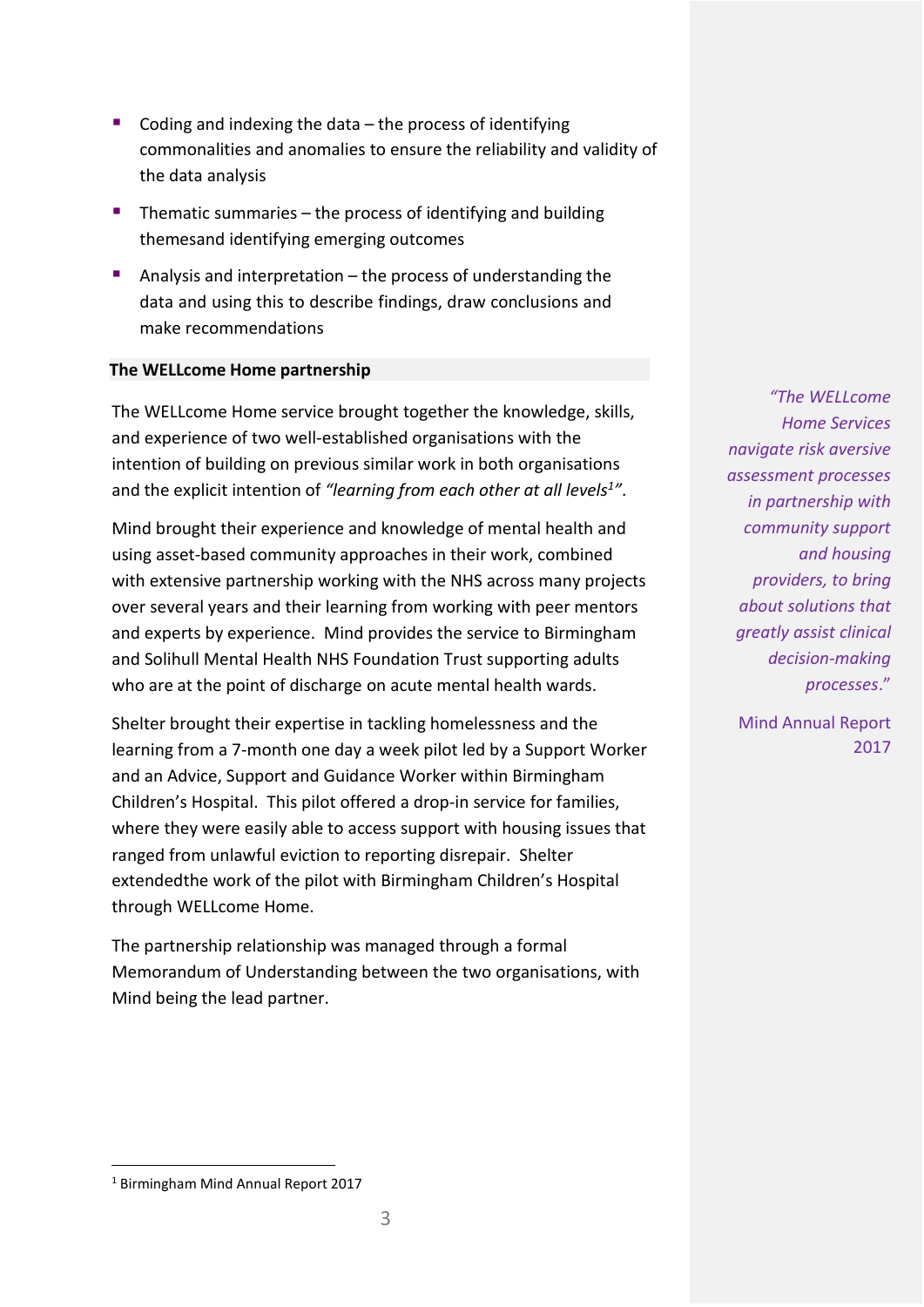# <span id="page-5-0"></span>**WELLcome Home service model**

The WELLcome Home service provides support to adult men in BSMHFT and the parents/carers of children in BCH who are clinically stable and ready to be medically discharged from hospital, but because of a range of factors, including the risk of crisis, are too vulnerable to be discharged safely.

Crisis situations include, for instance, access to suitable housing, financial hardship and the need to secure access to benefits, food, furniture and community support for people with complex needs. If these issues remain unresolved, people often stay longer inhospital, and take up hospital beds, for longer than they need to.

Recognising that hospital staff are not equipped to meet these nonmedical needs, Mind and Shelter designed the Navigation and Connections Discharge Coordinator (NCDC) and peer mentor roles to address immediate barriers to discharge from hospital and provide tapered post-discharge support using holistic person-centred approaches. Within the wards covered by the project, they are usually the first point of contact for hospital staff wanting to access support for people ready to be discharged but unable to leave because of non-medical needs.

#### **Birmingham Mind NCDC role**

The Mind NCDC works closely with BSMHFT's Capacity Utilisation Clinician<sup>2</sup> who is usually the main gateway for patients to access the service. On occasion, clinicians will refer people into the service and the patients may talk to the worker on the ward to ask how they can access the service. Where people make a self-referral, the NCDC flags this at thenext Acute Wards Multi-Disciplinary Team weekly meeting (MDT) which includes consultants, matrons, psychologists, and other key clinicians andthe NCDC.

Being involved in the MDT meetings is essential to the NCDC role as all referrals are discussed at the MDT prior to being accepted. This is wherework with individuals is discussed, and care is planned. Moreover, the MDT is the place where risk and security issues are discussed to ensure understanding, assessing, and managing risk and complex needs.

*"People shouldn't get stuck in systems longer than necessary… it's about being independent and being able to get on with their lives as quick as possible."*

*"… you may have had a diagnosis but that doesn't have to be the thing that defines your life …"*

*"It's usually housing/benefits stopping people being safely discharged."*

Staff members

 $2$  The Capacity Utilisation Clinician supports wards with discharge planning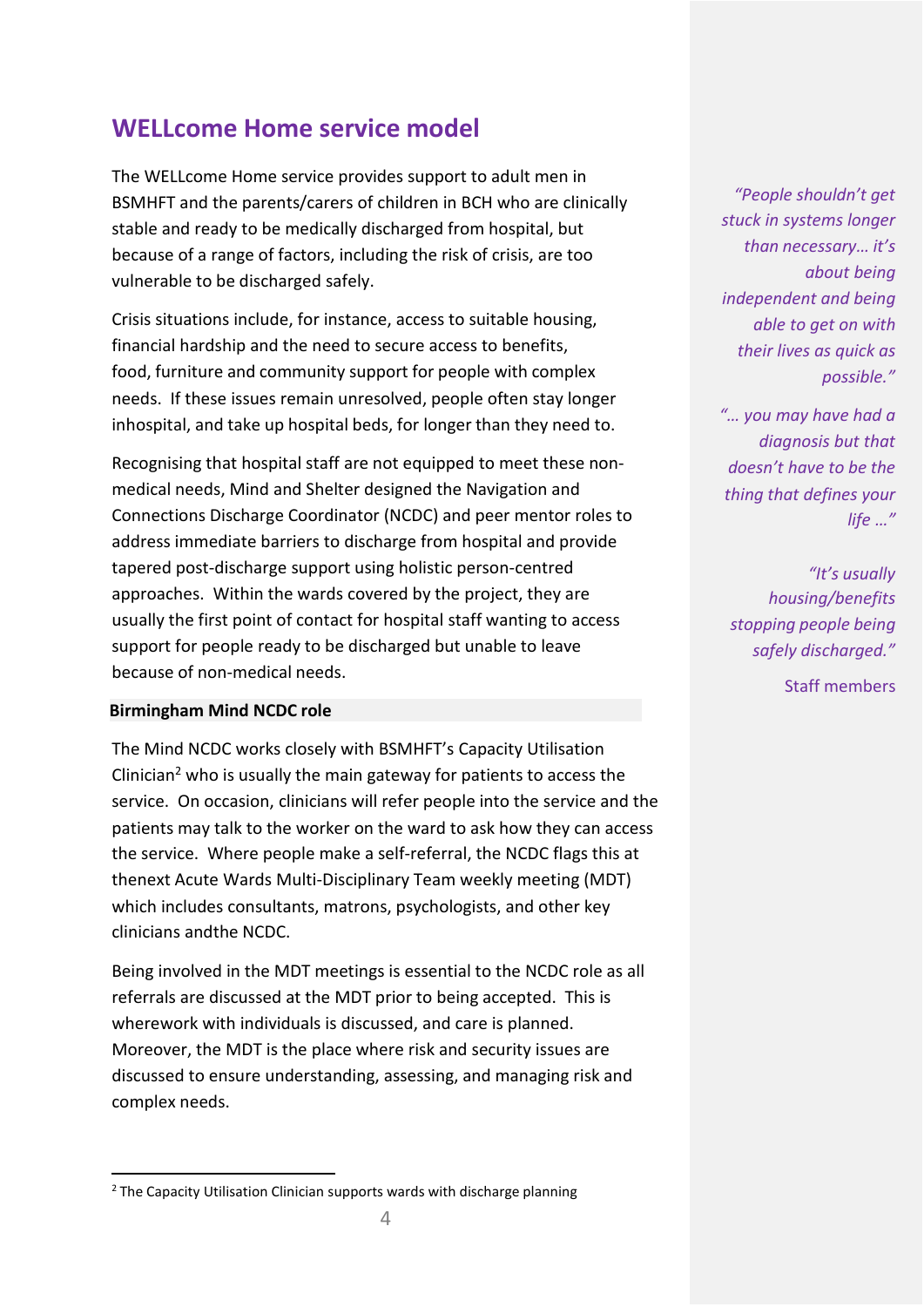It is through these MDT meetings and relationships with colleagues working for the Trust that the NCDC can advocate for a more personcentred approach by asking that the men who are the subject of MDT discussions have their voices heard as part of the support planning processes.

A short referral form is completed before either the NCDC or the peer mentor can start work with someone and a risk assessment is undertaken. Where someone has self-referred the MDT will, for example,let the NCDC know that medical staff are managing risks in the background and that this may not be the right time to start planning for discharge.

The service operates across 3 male wards (2 acute and a delayed discharge ward) $3$  with the NCDC managing a caseload of around 30-35 people at any one time. The focus for the service is adult males as it is these people who are most likely to be homeless and most likely to experience more difficulties in finding accommodation once they leave hospital.

The demand for the service is high and the NCDC works with the MDT to prioritise who receives support from the Mind team.

The NCDC and the peer mentor work within mental health legislation as it relates to acute in-patient treatment, which means priority must be given to addressing people's physical and treatment needs first.

The people that get referred to the service generally have a range of complex needs and are experiencing several barriers to being discharged. This may include, for example, a previously transient lifestyle which means the men may not have any identification that proves who they are; others may have an unsettled immigration status and/or have no recourse to public funds; they may have experienced long or short-term homelessness prior to being in hospital, have a history of evictions and/or rent arrears or a forensic history of arson or violence. All of which means that potential landlords may see them as high-risk tenants and be reluctant to rent their properties to them.

The Trust supports people with their mental health needs and clinical teams are focused on clinical outcomes for people. Having nowhere

*"Hospital clinical teams are trained to treat health challenges that patients face at admission, but not necessarily environmental and social issues that can come to light once treatment has concluded. For example, a home may no longer be safe for a child to return to following an accident. The social and environmental crisis issues such as homelessness, debt or familial dynamics are inextricable from the patient, so a solution must always be found within the hospital setting before a successful discharge can be achieved*."

<sup>&</sup>lt;sup>3</sup> Acute wards support people who are experiencing an acute psychiatric crisis of such severity that it cannot be managed at home with the involvement and interventions of staff in the community.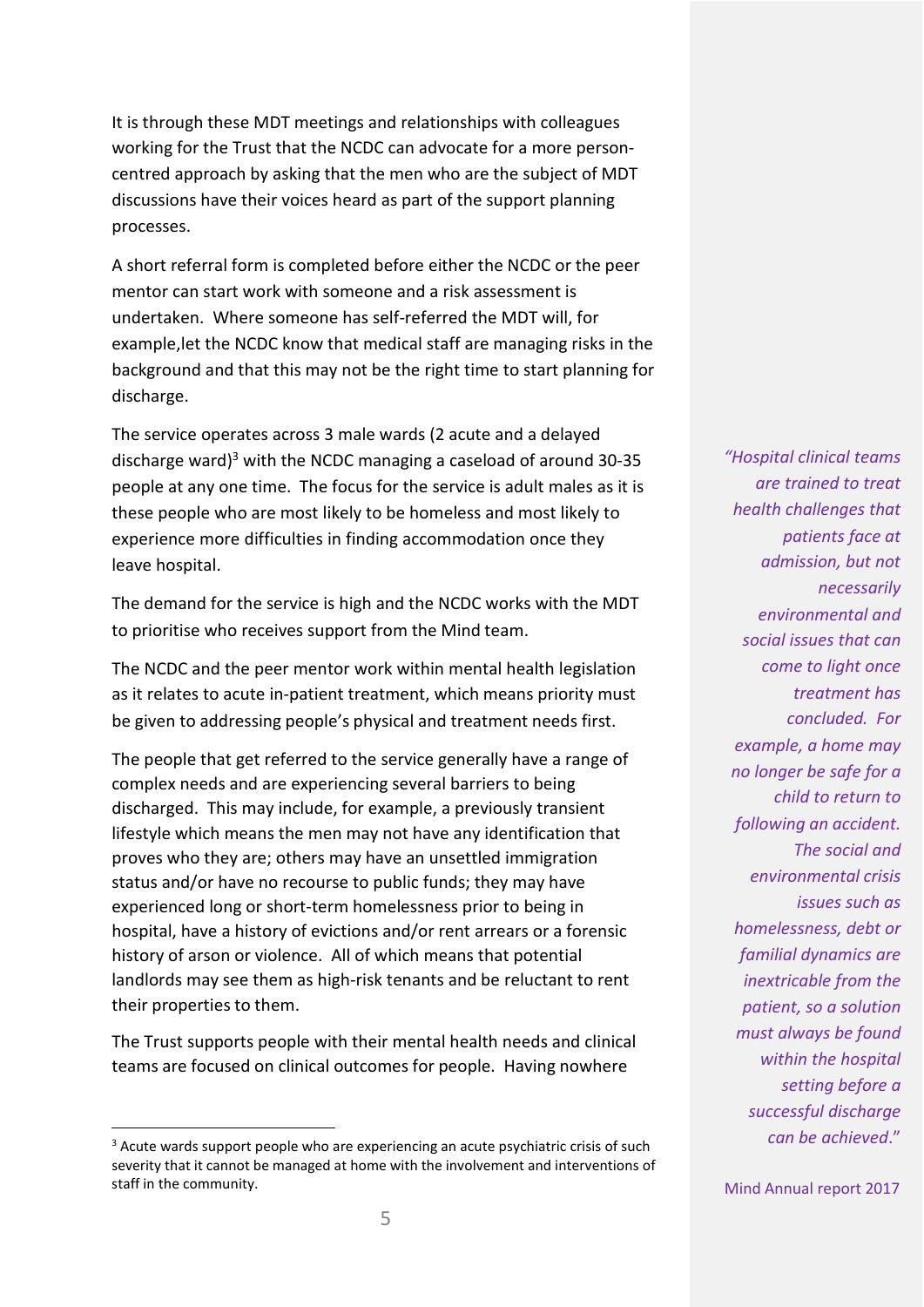to live, no support networks and no access to benefits are not reasons for people to be detained in hospital under the mental health act.

The NCDC works to remove many of these systemic barriers to discharge and recognises that much of their role is dealing with the unintended consequences of a poorly joined-up system that will prevent someone from being discharged from hospital.

Systemic challenges include for example:

- If someone is well and ready to move back into the community but came into the hospital after living on the streets or in temporary shelters and have no accommodation in place to return to, if discharged they become effectively homeless. At this point the hospital's duty of care prevents them from discharging that person.
- The local authority also has a duty of care to accommodate vulnerable adults, however when people present in need of accommodation, they need to be able to prove that they are homeless on that day, otherwise they are unlikely to be supported by the local authority. People who are in hospital are not homeless untilthey are discharged, which creates an impasse and people get 'stuck'occupying a bed space that they no longer clinically need.
- **Many of the men who enter the acute mental health wards from the** streets, or with no fixed abode, may not have the correct documentation (birth certificate, national insurance number and so forth) to be able to access 'gateway' benefits such as universal credit, without which there is no automatic right to housing benefit. Withouthousing benefit, finding somewhere to live is made much more difficult for someone who does not have a home to return to.

The NCDC role bridges these gaps and supports men to navigate the housing and benefits systems and risk averse assessment processes, through creative approaches to problem solving. They build relationshipswith housing providers and other agencies to dispel prejudices or myths about this client group and ensure that people can get access to the rightpaperwork to enable them to claim gateway benefits.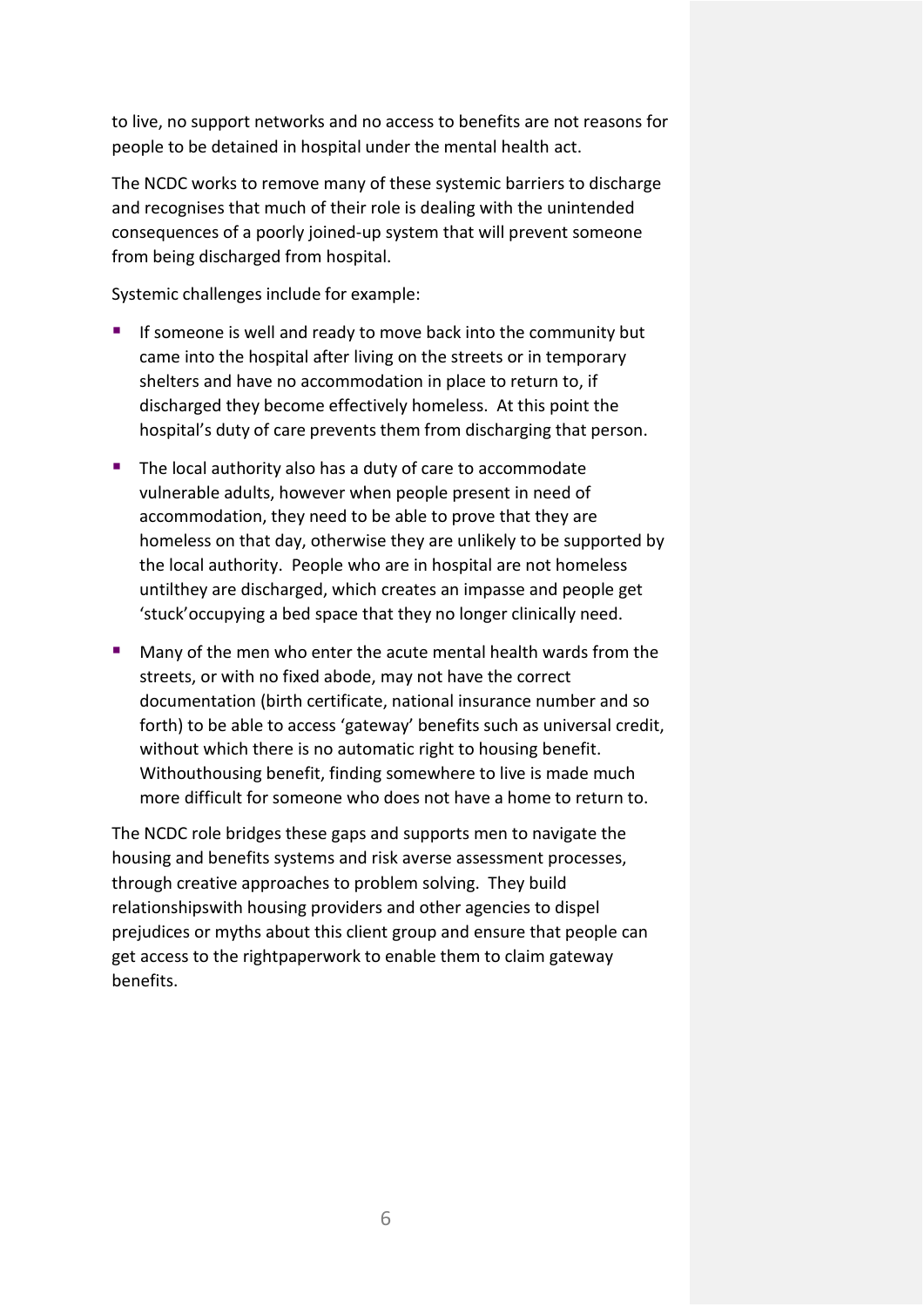#### **Shelter NCDC role**

The Shelter NCDC received referrals from both the Children with Medical Complexities Team4 and the CLIC Sargent paediatric social work team at BCH.<sup>5</sup> Referrals were made following an initial assessment which explored a family's current living arrangements to make sure that the family had accommodation that was suitable to meet the needs of their child once discharged from hospital.

Initial assessments identified a range of issues for example overcrowding, untreated damp and mould, poor sanitary facilities, unsafe homes, draughty or poorly maintained properties needing extensive repairs, broken or faulty heating or no heating, combined with a housing provider/landlord (council, housing association or private sector) unwilling or unable to make the repairs.

Families may rent from a provider who is unable to give permission for home adaptions, such as a downstairs bathroom or make the changes needed to make the property accessible for the child because of the age or structure of the property.

It may be that the existing family home is not large enough or is without a room suitable to accommodate the discharged child's changed needs, for example requiring a wheelchair-accessible downstairs bathroom and bedroom.

Where the family is living in a home that is not suitable for the child to return to once well, the Shelter NCDC carries out a needs and risk assessment and then assists the family to get onto social housing waiting lists and Birmingham City Council's Housing Register and supports them to identify and bid for properties that meet their needs.

Bringing their specialist housing knowledge into the hospital, the NCDC took the strain off families by liaising with clinicians for letters to support housing applications and then carried out all the follow up and chasing work so that families did not have to. They assisted families to navigate their way through Birmingham City Council's and Housing Associations' bidding processes, informing and involving them as much as possible so

*"…people go into a panic when they realise their house may not be suitable anymore"*

Staff member

<sup>&</sup>lt;sup>4</sup> The Children with Medical Complexities Team is a unique paediatric multi-disciplinary service, which supports the most medically complex children, from hospital to home <https://bwc.nhs.uk/children-with-medical-complexities-team-/>

<sup>5</sup> CLIC Sargent is a voluntary organisation within Birmingham Children's Hospital (and all the main children's cancer hospitals) that provides expert help for families with children who have cancer. They work closely with doctors, nurses and other NHS professionals as an integral part of the team caring for children with cancer.

[https://www.younglivesvscancer.org.uk/what-we-do/day-to-day-support/social](https://www.younglivesvscancer.org.uk/what-we-do/day-to-day-support/social-workers/)[workers/](https://www.younglivesvscancer.org.uk/what-we-do/day-to-day-support/social-workers/)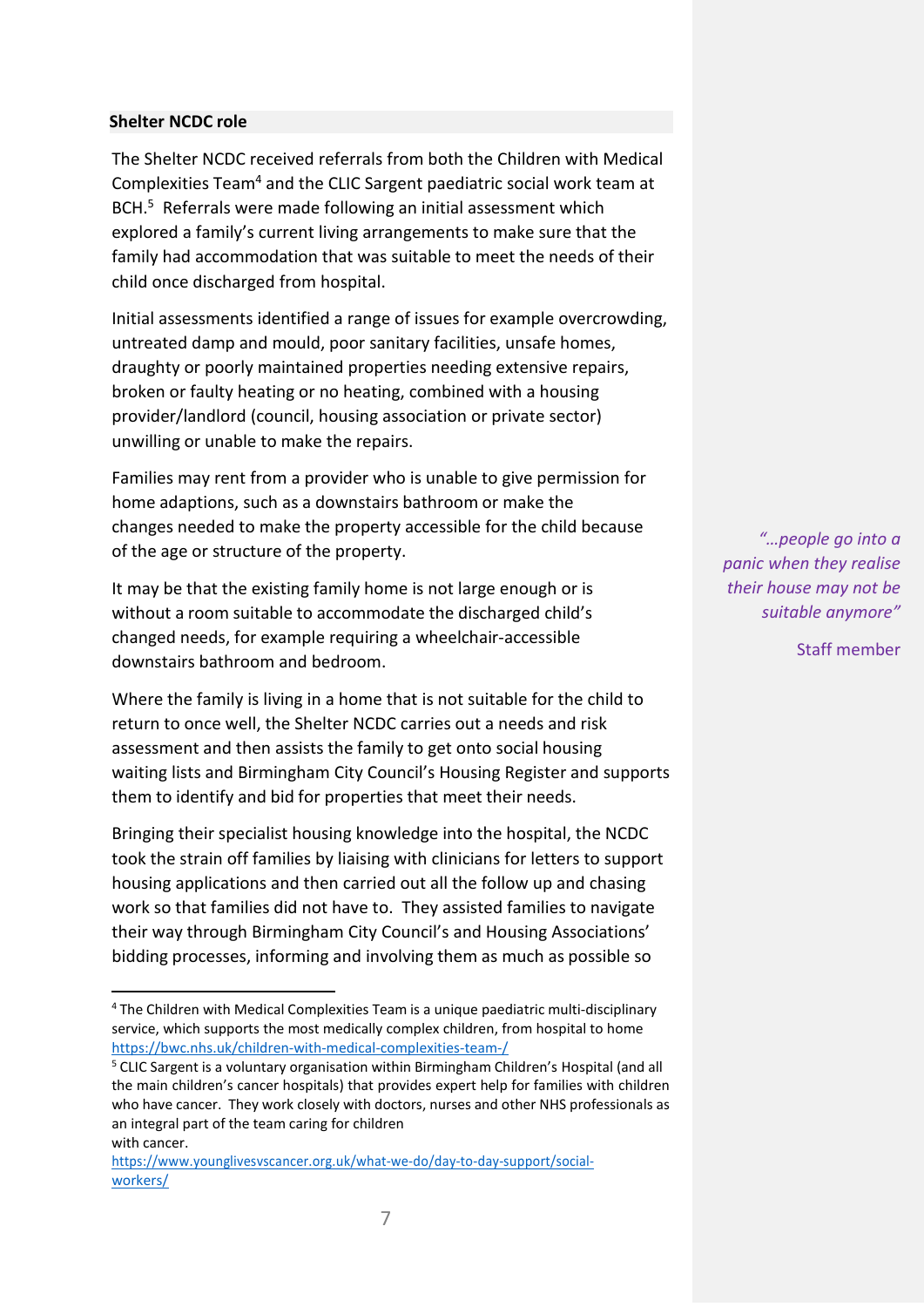that parents learnt how to use the housing allocation systems. When suitable accommodation had been identified, the NCDC liaised with the housing provider to make sure that any repairs were completed before the family moved in and helped families to access grants to purchase, for instance, white goods, where needed.

Depending on the complexity of the support required, the NCDC either supported parents to submit benefits applications for housing benefit or carer's allowance or referred them on to the Citizens Advice Bureau for more technical help with Universal Credit and Disability Living Allowance claims.

The caseload was flexible and depended on the complexity of cases – however, during the life of the service all referrals were supported without creating a waiting list.

The service was only able to work with families in rented accommodation, families who owned their own homes (with or without a mortgage) were given information about disabled facilities grants. If they had a home with a mortgage and the property was unsuitable for the needs of their child, and parents are not able to access grants, then the service was unable to help them further.

#### **Peer mentoring**

The peer mentor role is an important element of the WELLcome Home service. In both organisations the peer mentor is an employed staff member who brings their own lived experience to the work that they do and shares those skills, knowledge, and experiences with the people they support.

Peer support schemes traditionally arose outside clinical mental health or other health services, often in the form of groups such as Alcoholics Anonymous and patient and service user civil rights movements in the 1970s. Academic Emma Watson<sup>6</sup> defines peer support within mental health services as "*social and emotional support, that is mutually offered or provided by persons having a mental health condition to others sharing a similar mental health condition, to bring about a desired social or personal change."*

This can be applied to other services, where service users need emotional and social support to make change in their lives. Core principles of formal peer support include mutuality, emotional safety, and a non-directive

<sup>&</sup>lt;sup>6</sup> <https://pubmed.ncbi.nlm.nih.gov/29260930/> The mechanisms underpinning peer support: a literature review Dec 2019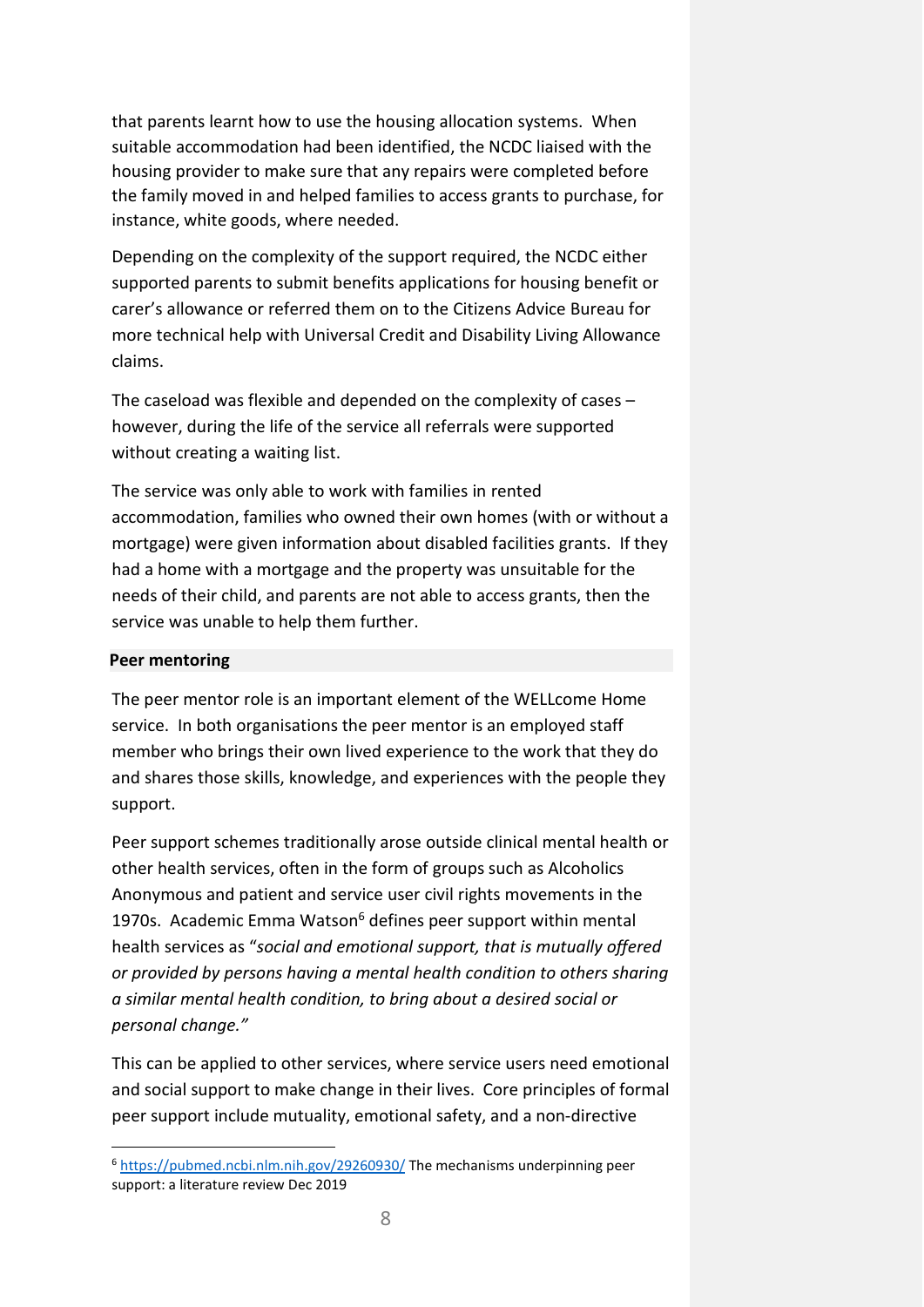approach, as well as a move away from 'helping' and towards 'learning together'. Watson also stresses its mix of functions and approaches, fromadvocacy, crisis support, training, supervising, volunteer roles and roles inthe statutory sector.

Peer support is a popular policy initiative in the UK (and worldwide); Watson states that peer support worker roles have been established in most NHS Trusts in the UK. Steve Gillard, in a 2019 Journal of Mental Health editorial, highlighted that Health Education England's Stepping Forward to 2020/21 mental health workforce plan included a proposed development of new peer worker roles as part of a cohort of non-traditionally qualified jobs alongside the clinical workforce.

The WELLcome Home peer mentors work with people on a one-toone basis to provide emotional support, acting as both listening ear, role model and friendly 'guide,' with the ambition to use their experiences to help others cope in difficult circumstances and where appropriate, make positive changes to move forward with their lives.

#### **Shelter peer mentor role**

The Shelter peer mentor worked alongside the NCDC to provide emotional support to parents, working with up to 12 cases at any one time (30 in total). People were referred into the service from the hospital teams and, where emotional support was indicated, the NCDC undertook a joint assessment with the peer mentor to identify support requirements and allocate tasks.

The peer mentor provided emotional and peer support focused solely on the housing issues the family were working through. All other forms of emotional support were provided by other teams in the hospital.

The peer mentor worked with *"what the client presents, and I draw on my own experience and often tell them just to take a deep breath…"* Much of the role involved being there for parents and supporting them through the day-to-day challenges of finding a new home at a time when their energies were focused on their sick child.

The peer mentor role was initially for 12 hours a week; however, this was increased to 22 hours per week in response to high numbers of families accessing the support.

Where a family needed to move house, the peer mentor worked with parents while the NCDC explored housing options; often encouraging families to think about widening their housing search into areas with

*"…It's all about buildingclients' resilience … I empower them, to lookat and care for their sick child but also look at and resolve the issues that are there."*

Staff member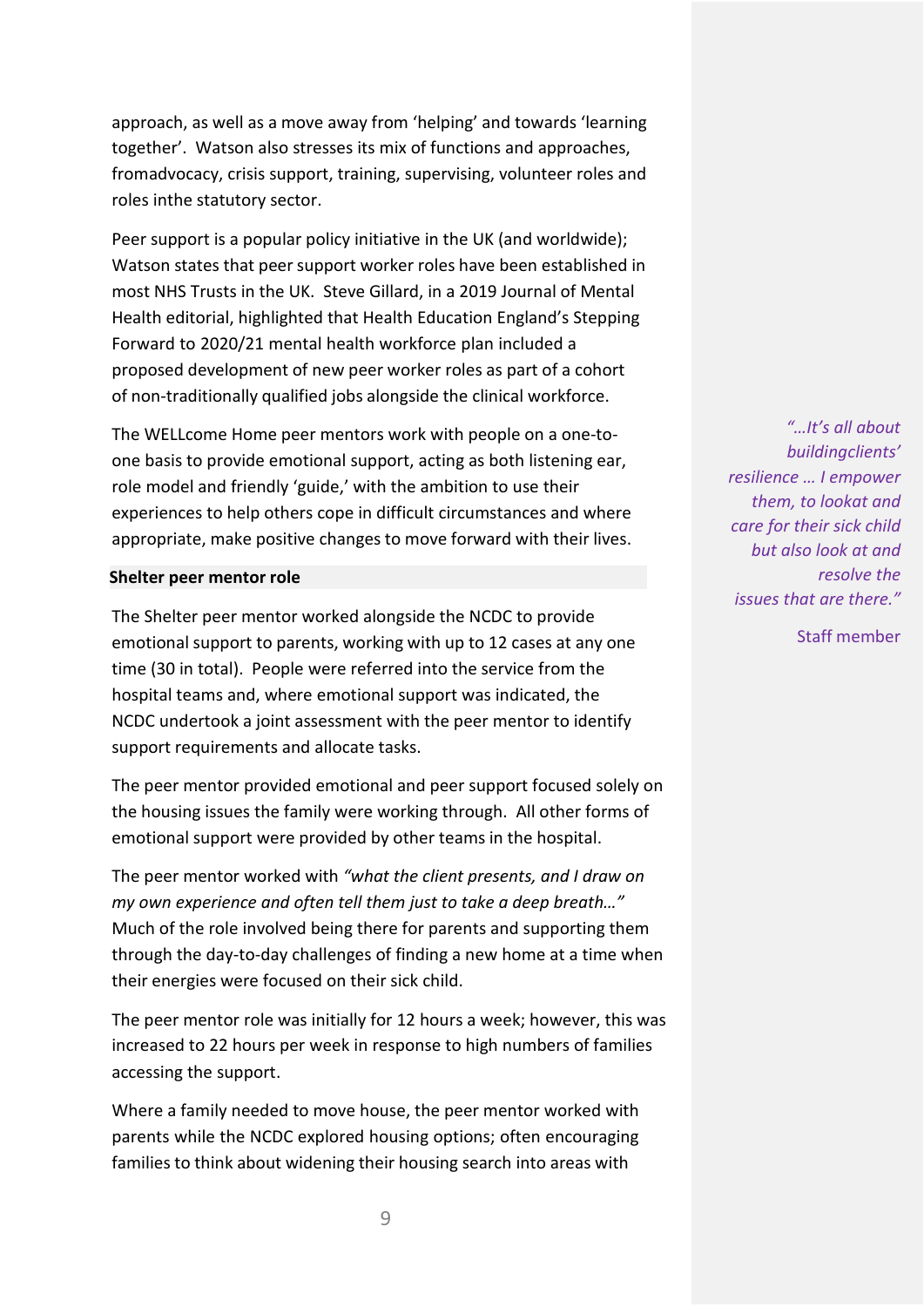larger, more suitable properties and talking through with them how they would manage to maintain and build community and family connections if they did move to a different area. The peer mentor assessed a family's readiness to consider these difficult issues and returned to this conversation over a period of weeks to "*encourage people to face reality and make compromises."* (peer mentor)

Many of the clients supported by the peer mentor were, at the time of referral, experiencing high levels of anxiety in relation to moving home to accommodate the needs of their sick child. The peer mentorhelped them with many of the 'mechanics' of moving – finding schools, dentists, GPs and so forth. By keeping in regular touch with clients, the peer mentor encouraged people to 'do things for themselves', to build their own skills and resilience, often sitting withthem while they made calls and decisions.

Drawing on their own experience of homelessness, the peer mentor helped parents get to grips with dealing with life outside hospital, reminding them, for example, about the importance of paying bills (especially rent) on time and supporting them to engage with any other children they may have about the proposed move. They helpedthem keep in contact with their families and community during a longhospital stay so that they had support in place when they left the hospital, to help them settle into their new home and surroundings.

#### **Birmingham Mind peer mentor role**

With a lived experience of using secure forensic services and as an ongoing service user, the Mind peer mentor feels that developing his peer mentoring role has been a rewarding and reflective learning experience and something that has gone hand-in-hand with his own recovery journey.

Influenced by both Birmingham Mind's person-centred approaches to better mental health for all<sup>7</sup> and Carl Rogers' helpful relationships<sup>8</sup>, the peer mentor works to form a relationship with the men referred to him. The NCDC provides contact information, some details about the person's recovery journey and a risk assessment.

Working part-time, 2 days a week, the peer mentor carries a caseload of between 4 and 10 people. The change in working practices during

*emotion – people may need to cry for a time, and we'll spend time getting through that and then a conversation will open up and gradually the conversation will get closer to the heart of it and things may start to change. Maybesomebody willshow much more interpersonal and emotional range – it's not just all about the troubles and problems they're having, they maybe talk about what they've seen on TV. Thelanguage becomes more positive, they start to more optimistically, hopefully, you see them speaking well of the relationships they have in their lives and then you start to see their behaviour change - they leave the house to do stuff and start*

*"Sometimes people just*

*need to express*

Staff member

*connecting."*

<sup>7</sup> <https://birminghammind.org/home/about-us/our-values/>

<sup>8</sup> <https://www.simplypsychology.org/carl-rogers.html>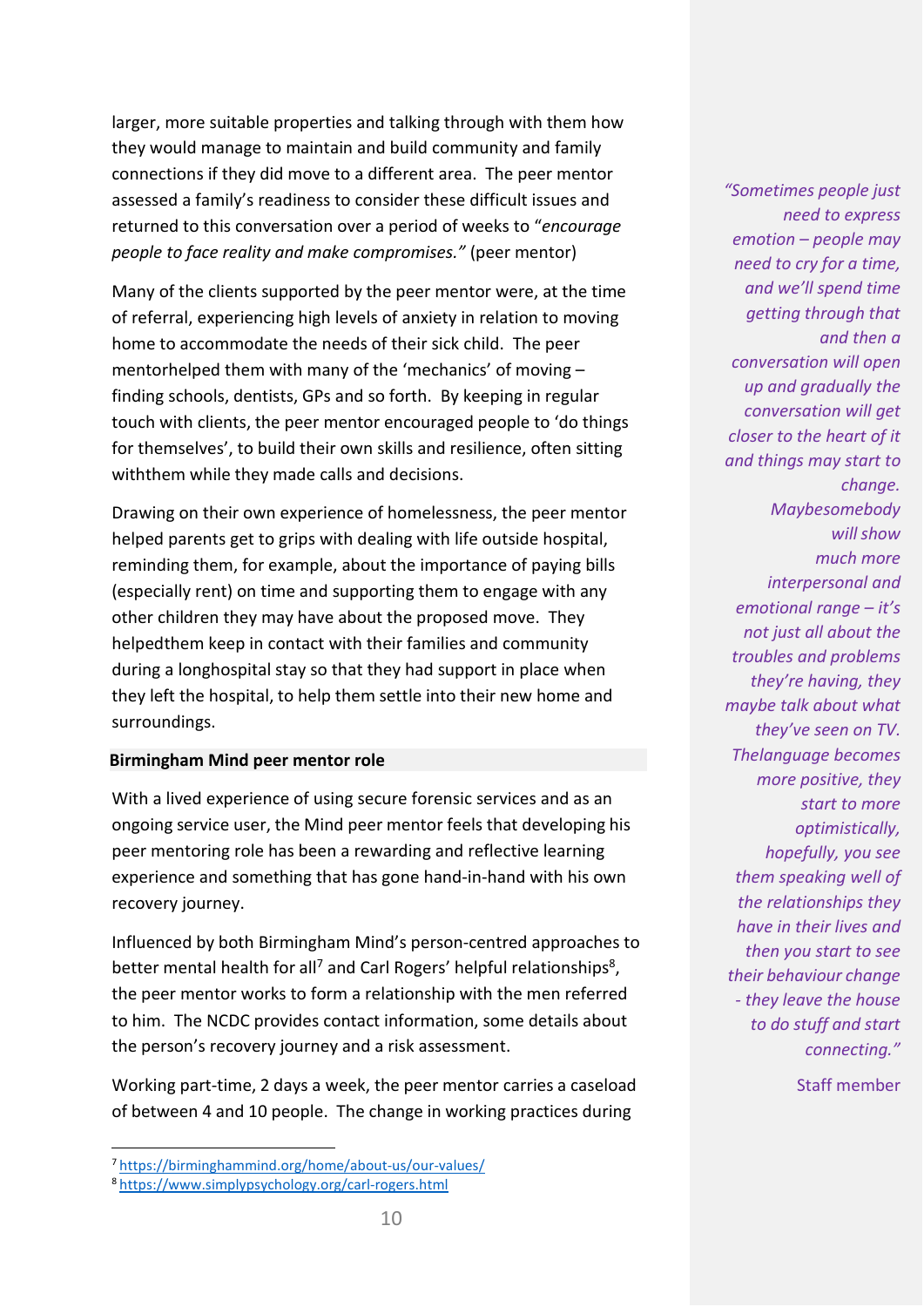the COVID-19 pandemic meant that more men could be supported.9 The primary task of the peer mentor is to form a relationship with the men that engage with the service, and through this relationship support people to "*move closer to what is happening to them"* as part of their recovery journey.

The peer mentor aims to encourage men to move away from thinking and feeling that 'they (for example the hospital, the clinicians, the system) are doing this to me and I'm helpless and have no agency or control over this' to understanding the situation they are in and exploring how they can be effective in the situation. The person may still not agree with the approach taken by clinical teams and services; however, they do move closer to understanding how they can work with, and therefore get more from, services because of this insight.

*"People often disagree with what's happening to them and I broke down for someone recently that this wasn't about them. We talked about the fact that the concerns were about the risk they present to themselves and others and while clinicians don't hold the absolute truth, they hold a portion of it, and you hold a portion of it.*"

The peer mentor wants to enable people to feel better able to be a more effective agent in their own lives as "*part of someone's recovery pathway is this connection to their experience and what recovery actually means*."

The starting point is to establish a relationship and build rapport with the person referred, one that is different to the transactional relationships people have with services and clinicians. He starts by activity listening to, acknowledging, and understanding people's stories, needs and goals.

The men want varying levels of engagement with the peer mentor and the peer mentor's experience led them to develop a continuum of support which can be typified as follows:

**Least engaged** are those men who distance themselves from their experiences in and out of hospital, and who feel that they do not need help, even though they may be experiencing challenges. This group of men are not connected to their experience and insist they do not need support. At this stage, the peer mentor "*respectfully wishes them well and leaves it at that."*

*"It's about forming a relationship and I've had conversations with people in the past wondering what makes a helping relationship helpful, how come speaking to someone is helping somebody – what's the magic that's happening there really.*

*I think it is that connection with somebody, in a small way a soulful experience with somebody that seems to do stuff for people on top of the practical elements of it.*

*There is something about how you connect to your experience and establish connections with what's happening …. People need supportconnecting with that ongoing experience and making sense of itand figuring out ways forward in ways that make sense to them."*

Staff member

<sup>&</sup>lt;sup>9</sup> See page 31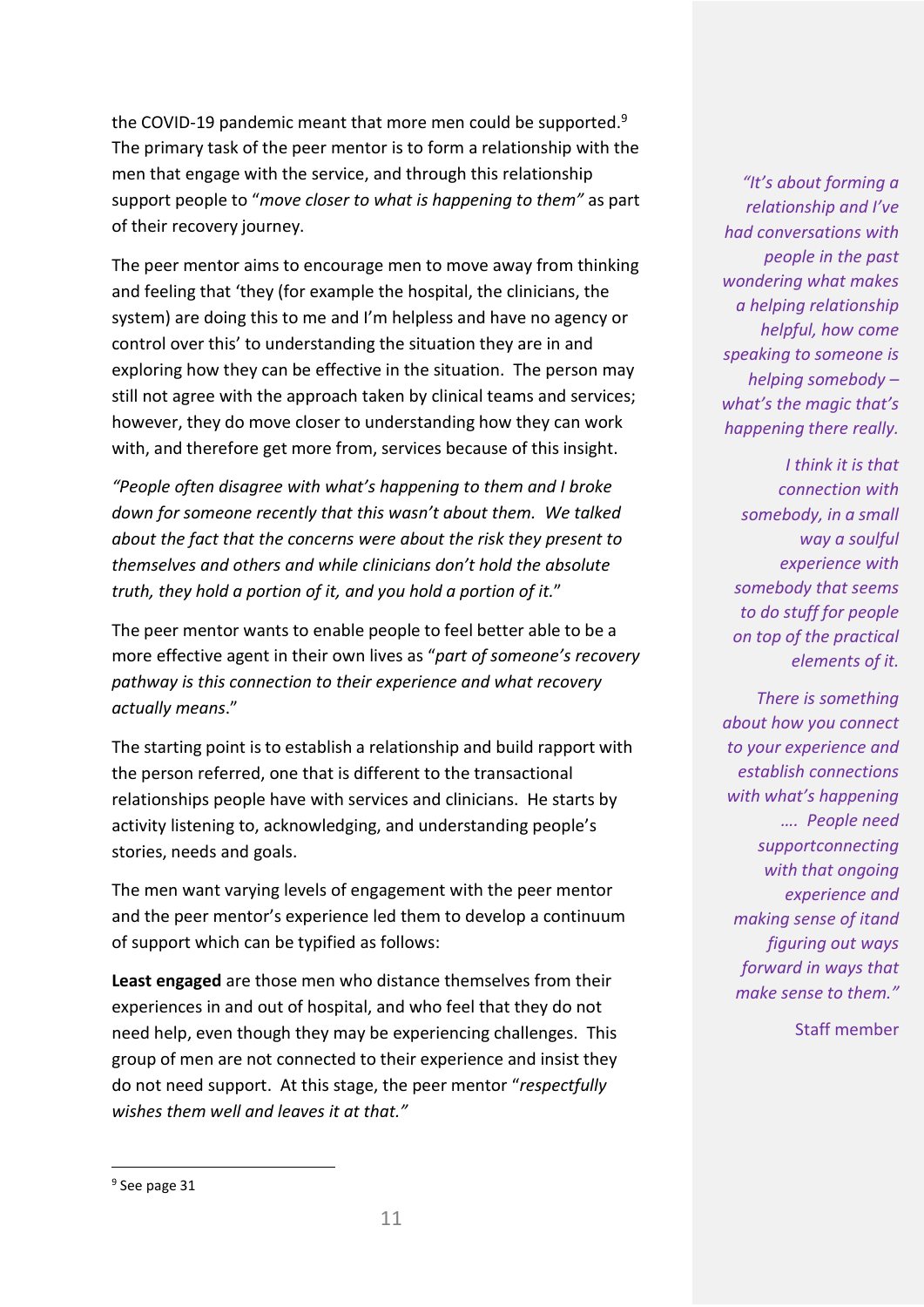**Some engagement** are those men who accept some peer-to-peer help to sort out accommodation and other practical aspects of life after hospital. The men in this group do not want to connect with the peer mentor or connect with their experience. In this situation the peer mentor builds a functional relationship with the person and some rapport to facilitate getting the practical tasks done and leaves it at that; aware that to force any further work or relationship building would be painful for that person.

**Short term intervention** of around 3 – 6 months that offers a mix of dealing with practical issues and builds sufficient rapport to develop relational and emotional support that helps people to connect to and make sense of their experience.

**Longer term intervention** of around 12-18 months. This is not necessarily intensive support for the whole time as, after the initial few months' work to make sure that accommodation and benefits are sorted, the ongoing relationship becomes more focused on connecting people with themselves, with their families and the community and helps them navigate community facilities.

The peer mentor creates time and space for people to express their emotions. Peer-to-peer conversations are often about sharing stories, talking about and expressing feelings and emotions and the Mind peer mentor helps to put things in context during those conversations.

For example, someone may spend a month or so talking with the peer mentor about their anxiety and about how difficult it is to leave the house, and after a few conversations there is a plan in place and they are leaving the house, going for a walk with the peer mentor and feeling less anxious each time it happens. People start to feel like they can be an effective agent in their own lives.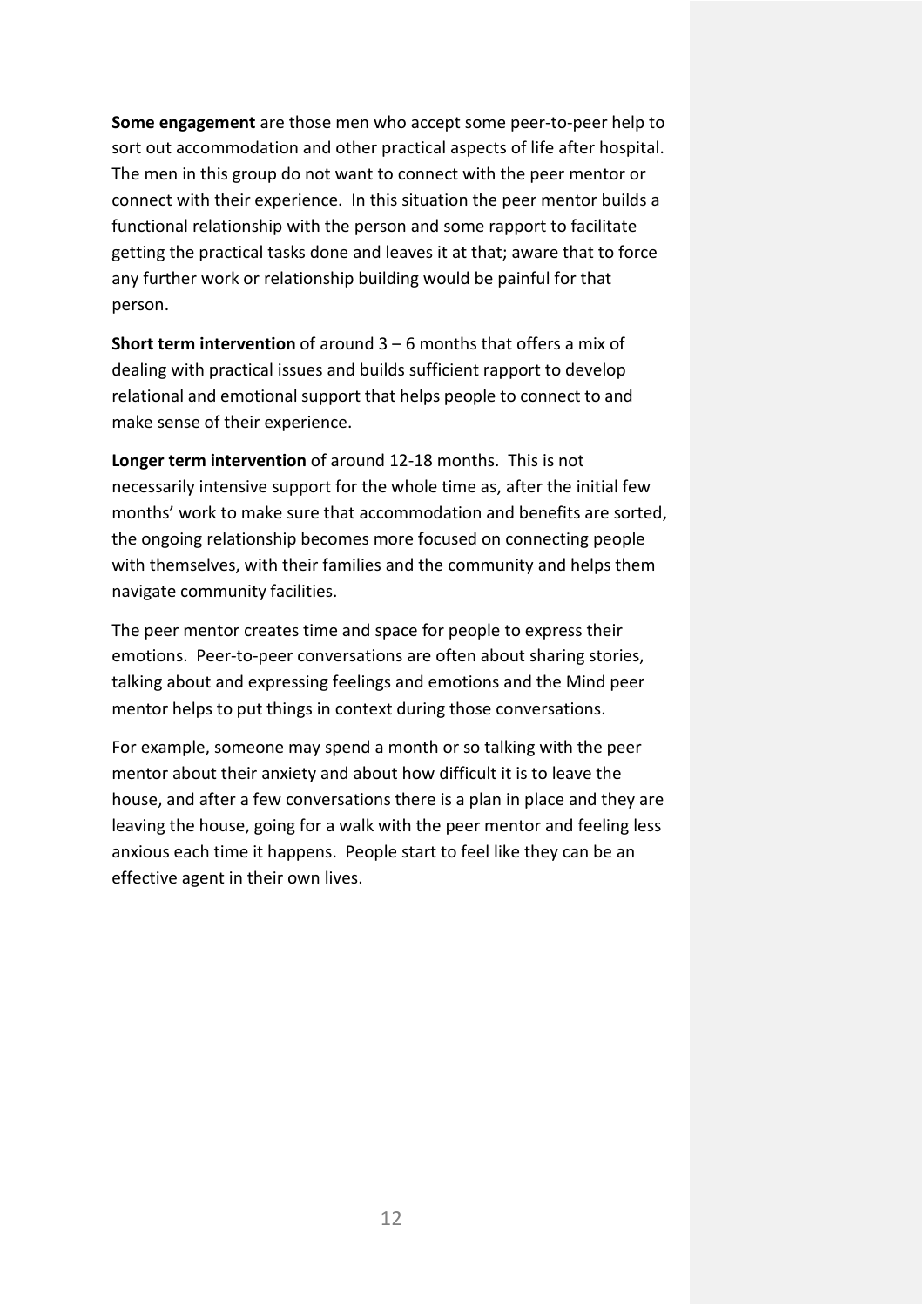# <span id="page-14-0"></span>**Delivering benefits for systems and people**

Underpinning the assumptions behind the design and delivery of the WELLcome Home service is the objective to reduce costs for the NHS by removing barriers to discharge.

The findings in this section are based on primary data gathered through interviews with stakeholders, conversations with people who have used both the Mind and Shelter services and data and case studies shared by both organisations.

This section of the report explores the difference the work has made to the people it has worked with and in the hospital trusts where the services are based.

#### **Benefits: Birmingham Mind service**

The WELLcome Home project has influenced the wider mental health system in that Forward Thinking Birmingham<sup>10</sup> commissioned a similar service from Mind having heard about the emerging benefits of the service. This project has adapted the WELLcome Home service model to meet the needs of younger adults.

The project has also been able to influence ways of working within BSMHFT, including developing greater awareness of the barriers many patients face in the community. Mind has been able to build on its relationship with BSMHFT including 'expanding the scope of support offer by considering the development of new roles in co-production with Birmingham Mind.'

BSMHFT are clear that the service has delivered benefits to the Trust and have invested funding for the Mind team to continue to deliver an extended service for at least another 12 months, with the appointment of additional staff and peer mentors.

BSMHFT staff found that the service speeded up discharge processes and, as a result of this, men on the wards spend less time waiting for their discharge plans to be implemented and their frustration is reduced. Stakeholders feel that the service is likely to have "*contributed to increased bed capacity and because of this made significant savings into the hospital*". A further implication is that men waiting in A&E would be able to access a hospital bed more quickly.

*"It helped me where I didn't have to worry about someone's housing, I could concentrate on the more complex patients where there is other things for me to do – so that helps my workload"*

*"They built really good relationships with the team, it's not easy working on the wards, they were confident to work with different professionals Both personable, nice people, pleasant and smiley – that really helps."*

**Stakeholder** 

<sup>10</sup> Birmingham's Mental Health Partnership for 0–25-year-olds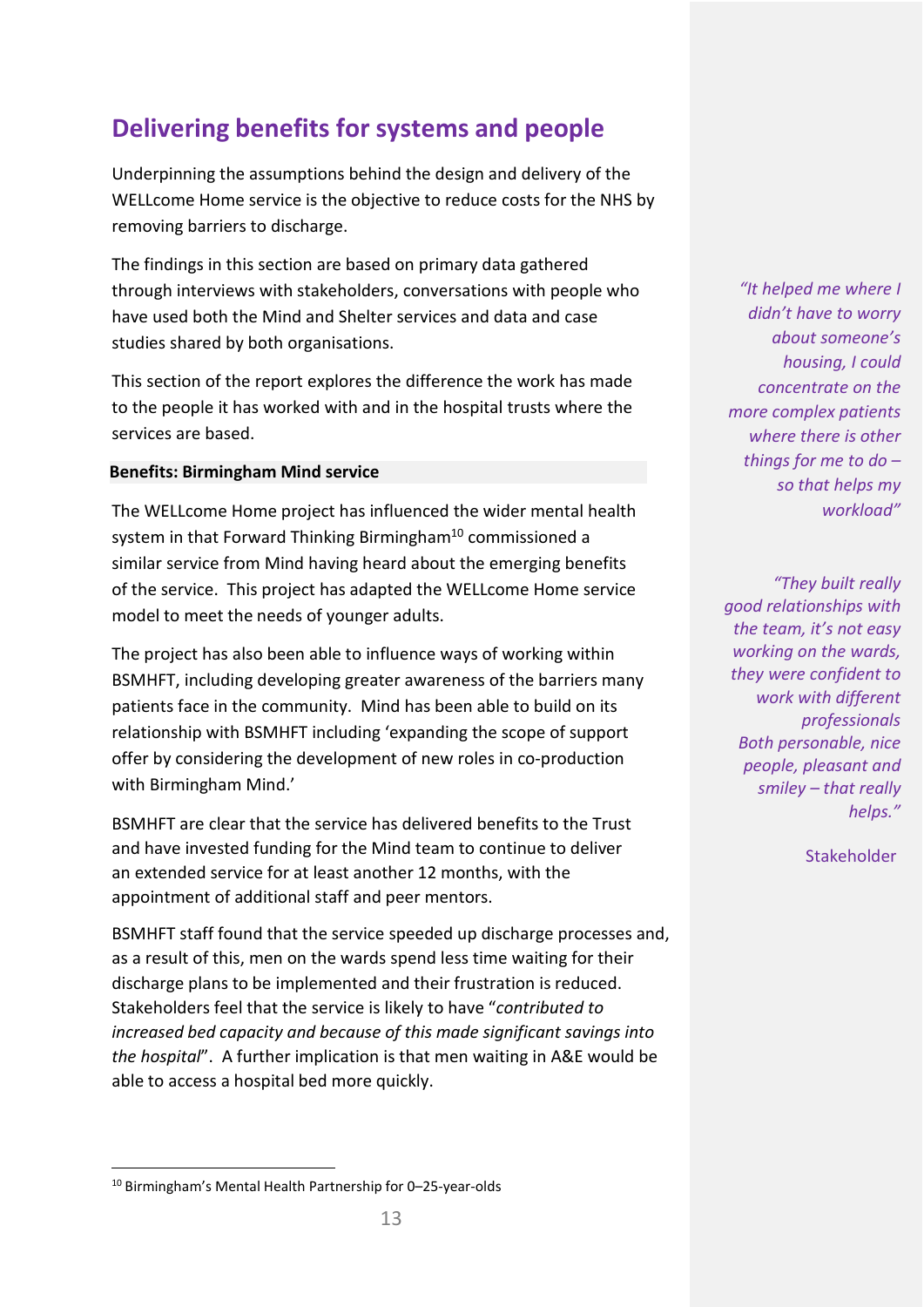Interviewees commented that the staff had really good communication skills, both in the way they interacted with the men on the wards and those who entered the service, and in their relationships with staff teams.

The NCDC brings their specialist knowledge of housing and benefits into the Trust and this frees up staff time, particularly for complex cases meaning that staff can focus on other aspects of treatment and discharge planning.

In the wards supported by the NCDC, Trust staff can refer people with more challenging housing needs, such as those who want to live in a specific area of the city or who are long-term homeless with few of the skills needed to cope with living in rental accommodation without running into difficulties.

The Trust is aware that good discharge planning makes a huge difference in keeping people out of hospital for longer. Moreover, theTrust knows that unless barriers to discharge are removed as part of the discharge planning process, there is a significant risk of readmission if service users do not have the support they need to live independently in the community.

Working with the Trust's MDTs, the service has been able to establish protocols whereby issues relating to the purchase of proof of identification documents, opening bank accounts, navigating habitual residency tests (HRT) for Universal Credit, and issues relating to service users with no recourse to public funds, are identified and managed.

Owing to the work of the service, ward staff's knowledge of housing and other issues has increased and their awareness of the services that are available in the wider community has been heightened.

Trust staff welcome the opportunity to be able to access the NCDC's insights and advice on housing, benefits and wider community services that are available on an ad hoc basis, and the team's flexibility and ability to work in partnership have been appreciated. Trust staff also know moreabout the services Birmingham Mind offers, for example floating support,and appreciate that the NCDC can fast track people into these services.

The fact that the service can operate in the hospital and in the community brings benefits to both patients and the Trust. Working with the Utilisation Capacity Clinician in the Trust to design housing pathways as part of discharge planning is welcomed, but the fact that the service can support people with follow up support and signposting after

*"The systemic issues that create hospital readmissions from unresolved issues present challenges for professionals tasked with facilitating discharge. The WELLcome Home service has to take a sector wide grasp on issues such as GP registration dictating access to services and/ or medications, interconnected communications systems that capture risk management and housing allocation policies, staff wellbeing consideration for example mileage and travel to transferred clients."*

HTC Annual Report Mind Sept 19 – Sept 20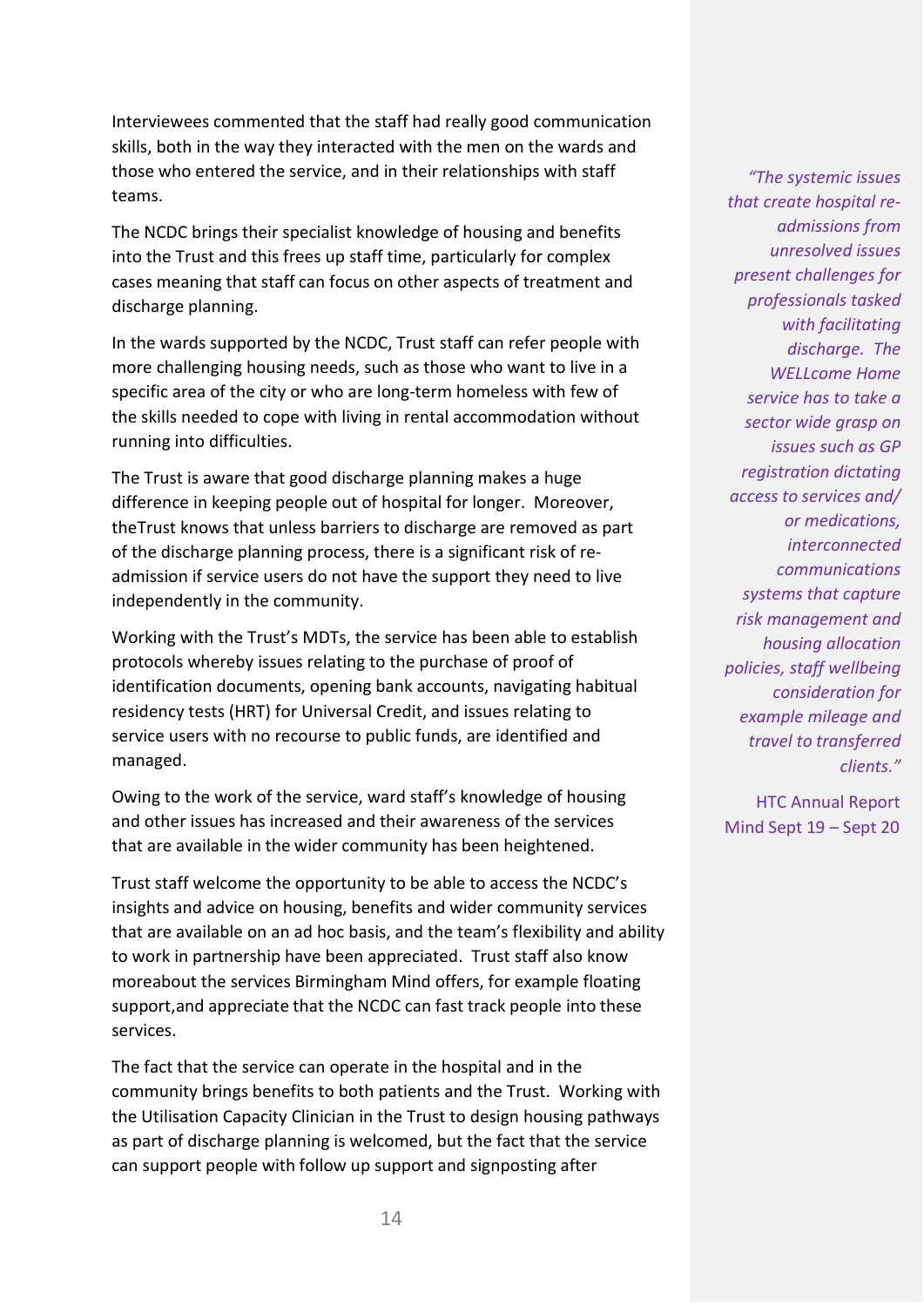discharge is particularly significant, as the Trust's role does not extend past the point at which people are discharged.

The service has connected discharged men to their community by helping them find support systems in the community and, for example, by helping them find out and be confident about transport links to other forms of support. This combined with the support to find and maintain a home, sorting out benefits entitlements and peer support reduces the stress and anxiety that people experience on discharge, reducing the likelihood of relapse and a return to hospital.

The men who participated in the evaluation could all identify how the support received from the project had helped them to stay well post discharge, and all spoke to their thanks and appreciation for the help and support they received. When asked what was different about working with the peer mentor, the men found it difficult to put this into words often saying, "*he had time for me,"" we talked", "I could be myself", "he knows what it's like"* and *"he listened."*

Service users talked about how their conversations with the peer mentor had helped build their confidence and their ability to connect with others, and some had insight into how this helped them to avoid becoming an in-patient again.

When asked what was important about the project, people told us that Birmingham Mind is an organisation that they trust, and often mentioned that it is one that puts people first and which understands the system.

When asked what was important about the peer mentor relationship, people felt that the fact the peer worker was open about, and able to share, the story of their personal journey through mental health services was of vital importance. One man said *"I asked why I should trust you, you're just being paid – he told me his story and by the end of it I trusted him". A*nother told us *"It helps because he's been through the same sort of experience, because I'm talking to someone who has been through the same experience, someone who hasn't doesn't understand*".

Service users felt that the peer mentor was good at making connections with people and gave examples of how they had connected with their community because of the time and support he gave. The peermentor often went with people to groups where they could meet new friends (pre-pandemic). He helped people de-code official letters and to understand how to deal with them.

*"If I didn't have* [names peer worker*] at that time I would probably have gone back into hospital."*

*"We talked about stuff I wouldn't talk about with a psychologist."*

*"If I didn't have Birmingham Mind's help, I probably would have got suicidal again."*

*"They take the time out, you can go to see them, they come to see you."*

*"I remember* [names peer mentor*] being there, and I was an absolute wreck, I couldn't walk into a room, the only person I needed was [names peer mentor], he walked beside me."*

Service users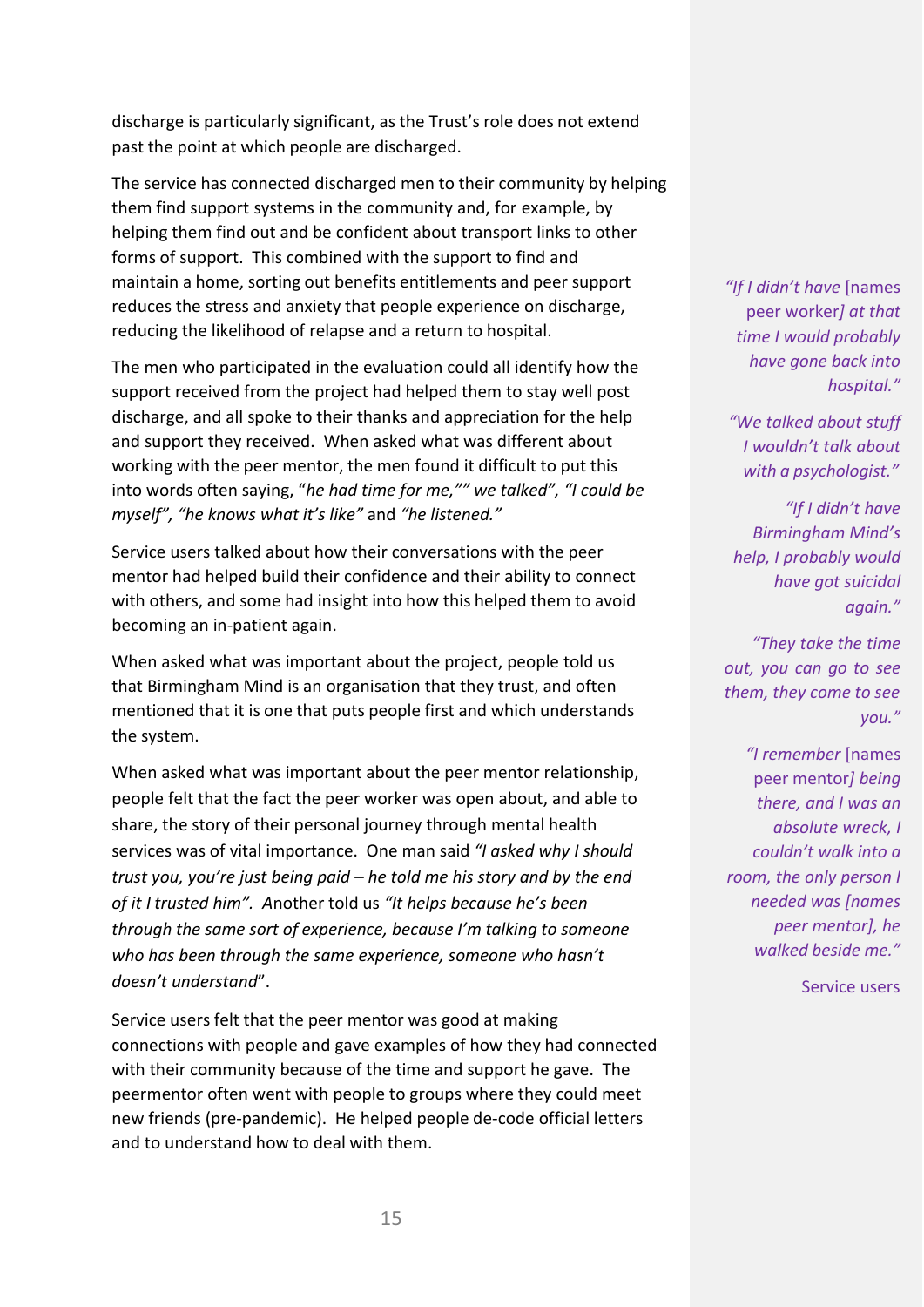One person described how, on being discharged from hospital, he knew that, given his history, clinicians were concerned that he would not cope in the community and that he would be back in hospital fairly quickly.

He started his relationship with the peer mentor while still in hospital he was fearful of leaving the safe and known hospital environment and concerned about how he would cope once back in the community. He found the connection with the peer mentor instrumental in helping him at a time when he felt *"lost and afraid."* Regular meetings helped him to open up about and address his fears and "*just knowing he was on the end of the phone helped with my nervousness."* Almost 2 years since discharge from hospital, he is living contentedly in his own flat.

#### **Demonstrating system savings**

A cost consequence analysis (CCA) is an approach used to carry out an economic evaluation of a service or initiative. It looks at the costs of delivering interventions and the consequences that have resulted from delivery to inform assessment of the value provided, financial and social. Unlike other forms of cost analysis, such as Social Return on Investment (SROI), it does not attempt to create an investment to savings ratio (for instance £1 invested creates £5 of cost savings).

*"The assumption is that in making decisions based on a CCA, different decision makers will place their own weights on the different benefits and on costs, implicitly if not explicitly. CCA is of particular interest in public health because the National Institute for Health and Clinical Excellence (NICE) in England permits the use of CCA for public health interventions, unlike other health care. CCA is often referred to as a disaggregated approach, because the benefits and costs are not combined into a single indicator such as net benefit or a cost-effectivenessratio.11"*

The approach taken for this evaluation was to use case studies of individual service users to set costs incurred by the programme in delivering support and interventions against potential costs that may have been incurred by the public sector if those men had not accessed the services.

Appendix 1 contains detailed case studies of 2 men supported by the service, and which are summarised below. The case studies were identified from a long list provided by the NCDC and peer mentor. Bothare indicative of the outcomes for many of the men supported by the service.

<sup>11</sup> Encyclopedia of Public Health pp 168-168 Cost-Consequence Analysis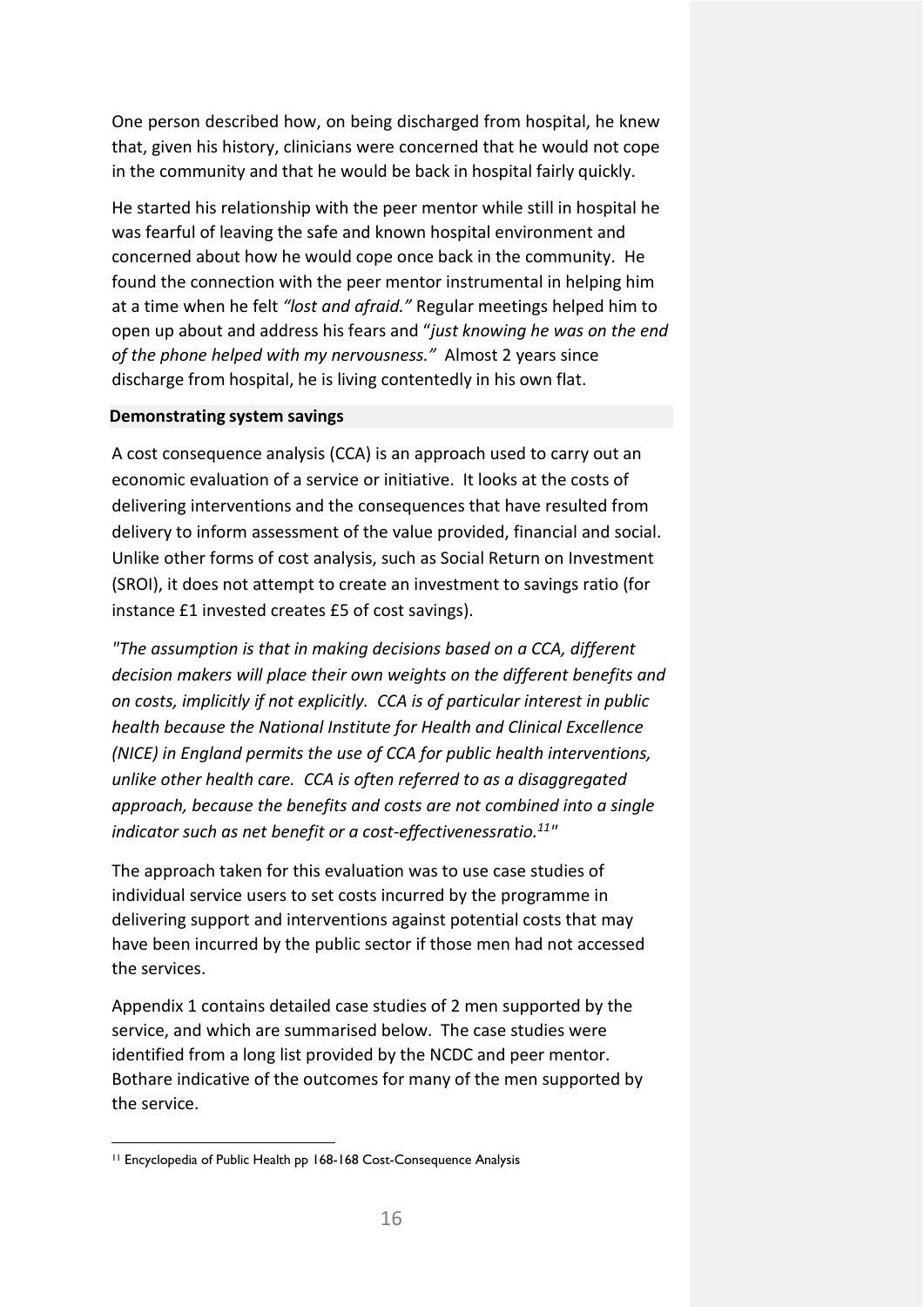#### **Case study summary: Baz12**

#### *About Baz*

In 2014 Baz was going through a difficult time. Evicted from the local authority-owned property that he had called home for 13 years because of a series of misunderstandings and miscommunication that led to his housing benefit being withdrawn. This meant that Baz was homeless and with nowhere else to go he started sleeping rough, mainly on the street. During this time, he withdrew from engaging with anyone. Even to the extent that he stopped responding to his 'legal name' and would only respond when addressed by his chosen alternative 'street' name. This made engagement with services and benefits claims almost impossible and without benefits he was unable to secure accommodation.

Baz was hospitalised 3 times between 2016-2017, where he was diagnosed as having bi-polar disorder. His most recent admission in 2017 came via the police who, following an arrest, identified he had mental health needs and he was admitted into hospital for an assessment.

#### *WELLcome Home service support*

While he was an in-patient, the NCDC worker helped Baz to work through his housing options. He was given information on all available vacancies and supported to complete applications and risk assessments, one organisation at a time, until he found a landlord willing to offer him a property.

The NCDC worked with the landlord before an initial meeting and attended the meeting with Baz, helping Baz to get all the paperwork signed and in order. This was particularly challenging as Baz still hadhigh levels of anxiety at the prospect of using his legal name and at that time still preferred to use his chosen alternative name.

The service supported him to move into a privately-owned property and facilitated his transition into the community as well as the legal challenges he faced when applying for benefits.

The NCDC helped Baz overcome another challenge that arose on his discharge day when the clinical team determined it would be necessary to place him on a Community Treatment Order to support him to comply with treatment in the future. Baz just wanted to put

*"She used to see me once a week and spend around an hour with me talking to me about how I'm feeling and what the meds are doing to me – always finding solutions which was difficult as I like to keep myself to myself. She's consistent and good at her job. Being consistent is important.*

*During my time in hospital I was confused, and when I first came out and knowing she was there was comforting and that she was available. I was able to feel vulnerable with her, that's not possible with the hospital staff as they're busy doing their job. It can feel like the staff are against me in the hospital as they don't always listen, and thesis listened to me I felt that [names NCDC] cared and the staff at the hospital didn't – it was their job. I could talk to her about anything it's helped me be more open – she talked to me about how it's all well, being quiet but you need to express yourself and make people understand."*

> Conversation with 'Baz'

<sup>&</sup>lt;sup>12</sup> Not his real name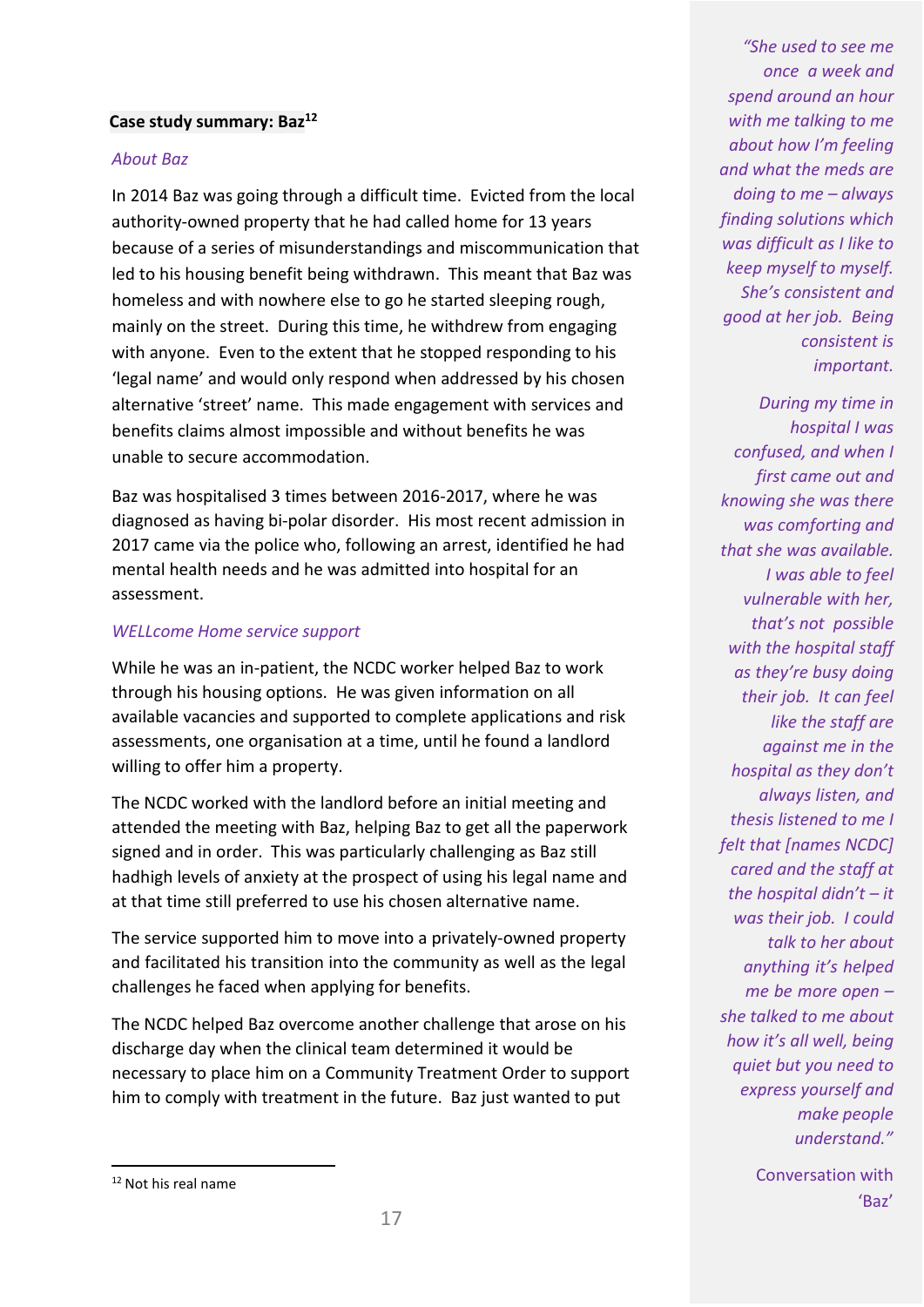the whole negative experience of ill health in the past and the NCDC helped him to understand that this was another step in his journey.

Post-discharge the service also supported Baz to attend housing and benefits appointments and to open a bank account in his legal name as well as finding out what was going on in his local community.

## *Potential cost savings*

Since discharge, Baz has not been street homeless and has maintained his tenancy for over 4 years.

He received 131 hours of support from the WELLcome Home service costed as £15.15 per hour.

The total cost of the intervention in staff time was **£1,984.65**.

Potential costs saved can be estimated based on the following evidence:

- people who experience homelessness for three months or longer cost on average £4,298 per person to NHS services, £2,099 per person for mental health services and £11,991 per person in contact with the criminal justice system
- **P** preventing homelessness for one year would result in a reduction in public expenditure of £9,266 per person<sup>13</sup>
- **the potential cost to the public purse of rough sleeping estimated at** £20,128.00 per annum <sup>14</sup>

The overall WELLcome Home intervention costs contrasted with potential health care costs:

- Residential psychiatric care at £842 per week (£3,268 per month)
- **More intensive care provided in NHS mental health care clusters at 4** £424 per day (£12,720 per 30-day month plus initial assessment costs of £311)
- Early intervention team costs at £2,782 for support provided in the community

<sup>13</sup> Pleace, N. & Culhane, D.P. (2016) *Better than Cure? Testing the case for EnhancingPrevention of Single Homelessness in England*. London: Crisis. <sup>14</sup> Pleace, N. (2015) At what cost? An estimation of the financial costs of singlehomelessness in the UK. London: Crisis.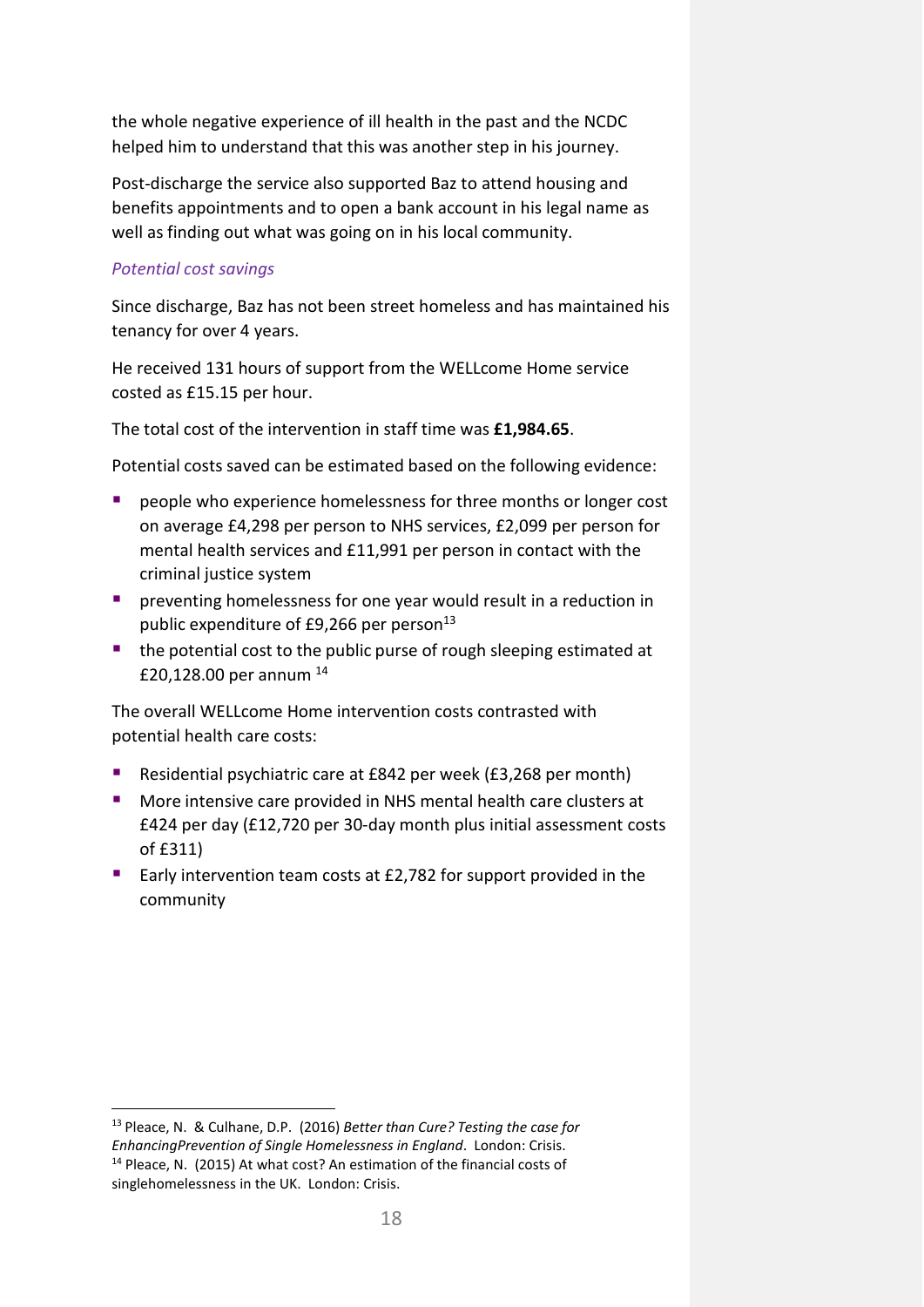#### **Case study summary: Steven15**

#### *About Steven*

Following a complete breakdown, 70-year-old Steven was in hospital for 11 years. After such a long time in a ward environment, Steven was extremely frightened and concerned about leaving hospital. A previous discharge had not gone well for Steven and he voluntarily admitted himself back into hospital. He was fearful at the thought ofbeing out in the world and he found that the support from the peer mentor really helped him to cope with his transition from living on a ward to living in the community.

#### *WELLcome Home service support*

The peer mentor started to build a relationship with Steven while he was still living on a ward and just beginning the transition to being discharged into the community. Initially, the support involved escorting him on home visits to his flat and spending time with him there so that Steven started to feel more comfortable with his environment. The peer mentor and Steven would visit the shops together so that Steven became familiar with his local area.

These visits to the flat and shops gave the peer mentor and Steven time to start the process of getting to know each other. The focus for the peer mentor was on building an empathic relationship with Steven, one where both parties understood what their shared space contained psychologically and emotionally and then, from this shared conversation, they found the space to talk about building Steven's recovery journey.

Once he was discharged, the peer mentor visited Steven at his flat each week. These visits enabled the peer mentor to check in with himand for Steven to be able to express any concerns he may have and tohave support to undertake practical tasks, such as shopping.

#### *Potential cost savings*

Steven has not been re-admitted to hospital and has maintained his independent housing tenancy.

He received 60 hours of support from the WELLcome Home service costed at £15.15 per hour.

The total cost of the intervention in staff time was **£909.00**.

*He sat and talked to me – we met regularly … he helped me back into reality and facing the world again. …. Knowing that he was at the other end of a phone helped me to get back out into the world."*

"*It makes a huge difference that he's got experience of being in hospital – it's a different sort of conversation and he can bring things out into the open…. We talked and compromised – and I took small steps – he talked about moving forward and I wasn't so stuck or so depressed…. It's the one to one you can just talk and talk it's really important that he's a peer and the talking is really important."*

> Conversation with 'Steven'

*<sup>&</sup>quot;When I came out, I was very frightened and scared of the world, The peer mentor did a great job of keeping me going- he really helped me to sort my life out. Iwas nervous and frightened and didn't know where I was going and what I was doing.*

<sup>&</sup>lt;sup>15</sup> Not his real name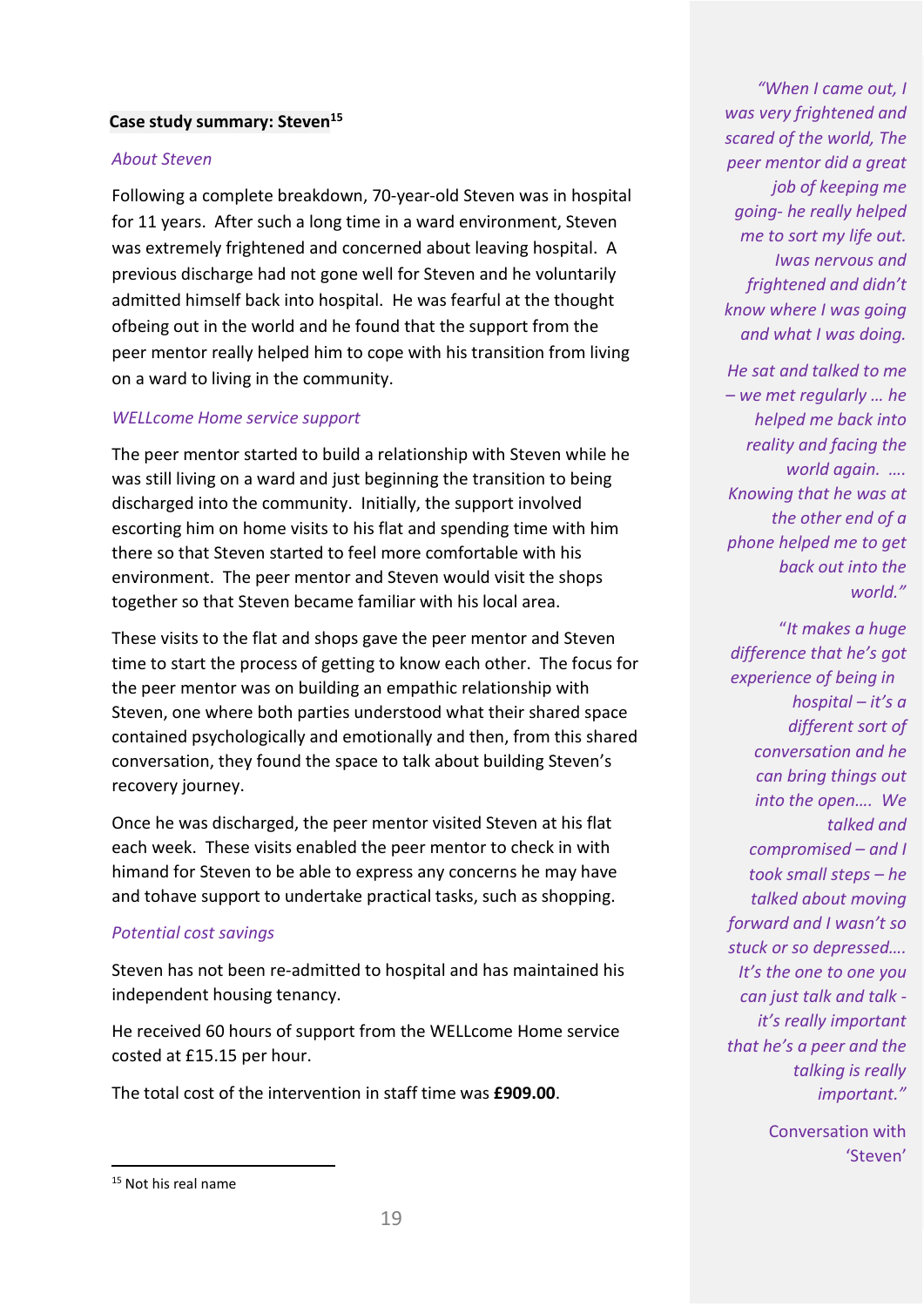The overall WELLcome Home intervention costs contrasted with potential health care costs:

- Residential psychiatric care at £842 per week (£3,268 per month)
- **More intensive care provided in NHS mental health care clusters at** £424 per day (£12,720 per 30-day month plus initial assessment costs of £311)
- Early intervention team costs at £2,782 for support provided in the community
- Day care provision at £38 per day (£190 per week/£760 for 20 days support per month $16$

In terms of housing costs, Steven is living independently. This contrastswith estimates of the

- Cost of supported living accommodation at between £1,010 to £1,981 per week. The Local Housing Allowance figure in the West Midlands is approximately £256 per week<sup>17</sup>
- **E** Eviction costs to a landlord are estimated by commercial legal services at between £1,300 (County Court) and £2,200 (High Court) per incident<sup>18</sup>. This however excludes the costs to local authorities and other providers in terms of re-housing and benefits adjustments.

<sup>16</sup> Source: Curtis, L. and Burns, A. (2020) Unit costs of health and social care 2020. University of Kent, Personal Social Services Research Unit

<sup>17</sup> Sources: Curtis, L. and Burns, A. (2020) Unit costs of health and social care 2020. University of Kent, Personal Social Services Research Unit and HM Government <sup>18</sup> Source[: https://www.nimblefins.co.uk/business-insurance/landlord-insurance](https://www.nimblefins.co.uk/business-insurance/landlord-insurance-uk/average-cost-evict-tenant)[uk/average-cost-evict-tenant](https://www.nimblefins.co.uk/business-insurance/landlord-insurance-uk/average-cost-evict-tenant) These figures are consistent with those provided in other related searches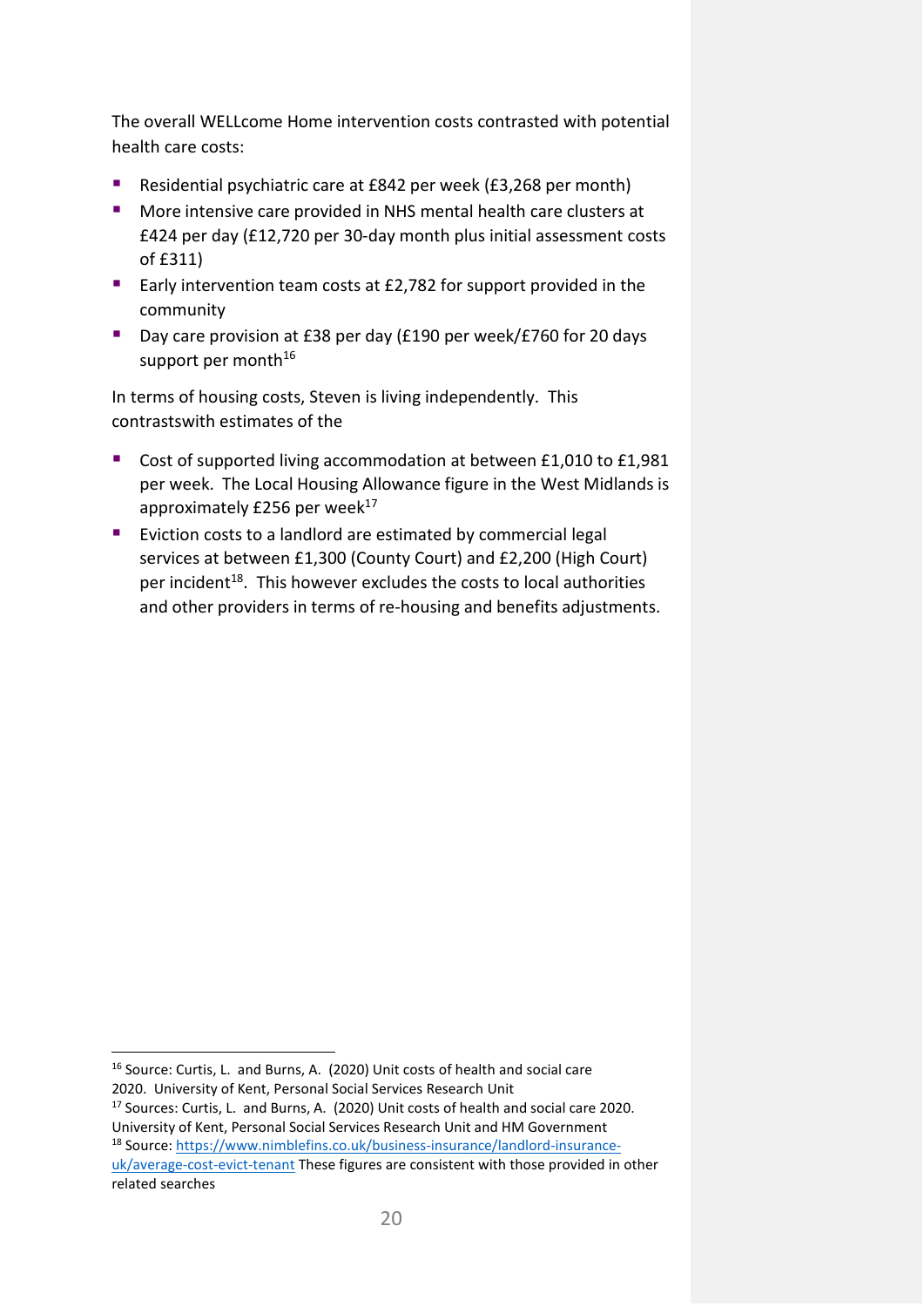#### **Benefits: Shelter service**

The Shelter NCDC developed a good relationship with the Housing Department's Registration and Allocations team at Birmingham City Council (BCC). This team governs the BCC Housing Register. Shelter was able to secure real change for clients who were ready to be discharged but did not have suitable accommodation. Applications forfamilies with an in-patient child at BCH, where housing is a barrier to discharge, are now processed within a week instead of 12 weeks via the standard system.

The WELLcome Home team also secured a bypass to a lengthy review process, which caused further delays to discharge as Shelter notes:19

*"Due to relationships built with BCC the team has been able to bypass the usual 'Suitability of Accommodation' Review Process if there is a medical reason for the property not being suitable for the client to accept (e.g., property not accessible for a wheelchair). Our families canresume bidding for a suitable property the next day."*

Previously, if families declined an offer their application would be reviewed, a process taking 8 weeks, and they would be unable to bid on other properties during that time. A negative review decision couldhave reduced their priority status level or even disqualified them fromthe housing register for a while. The bypass arrangement means that families at BCH will continue to benefit from a reduced timeframe for discharge in the future.

Moreover, pre-COVID the NCDC worked closely with BCH Occupational Therapists to make recommendations around necessary adaptions in the home. They visited potential properties to assess their suitability for the child and the adaptions they would need to be safely discharged.

In Year 3 of the project, the team secured the right for families to bid on unadapted, but adaptable, properties. Previously this had not been allowed, which Shelter identified as discrimination, as the likelihood of clients being able to secure an already adapted property was highly unlikely*<sup>20</sup>*.

Both the Children with Medical Complexities team<sup>21</sup> and CLIC Sargent social workers agree they are more aware about the process of securing

"*People go into a panic when they realise their house may not be suitable anymore*"

#### Staff member

*I think everyone knows now about the importance of thinking about housing…you can't just think about it the day before the child goes home – which is a really big shift and people now understand their roles in it – that they have a part of play in it*

**Stakeholder** 

<sup>&</sup>lt;sup>19</sup> From Project Monitoring Report Year 4 2020 [edited]

<sup>&</sup>lt;sup>20</sup> From Project Monitoring Report Year 4 2020 and Shelter Case Studies

 $21$  The Children with Medical Complexities team is a unique paediatric multi-disciplinary service, which supports the most medically complex children, from hospital to home.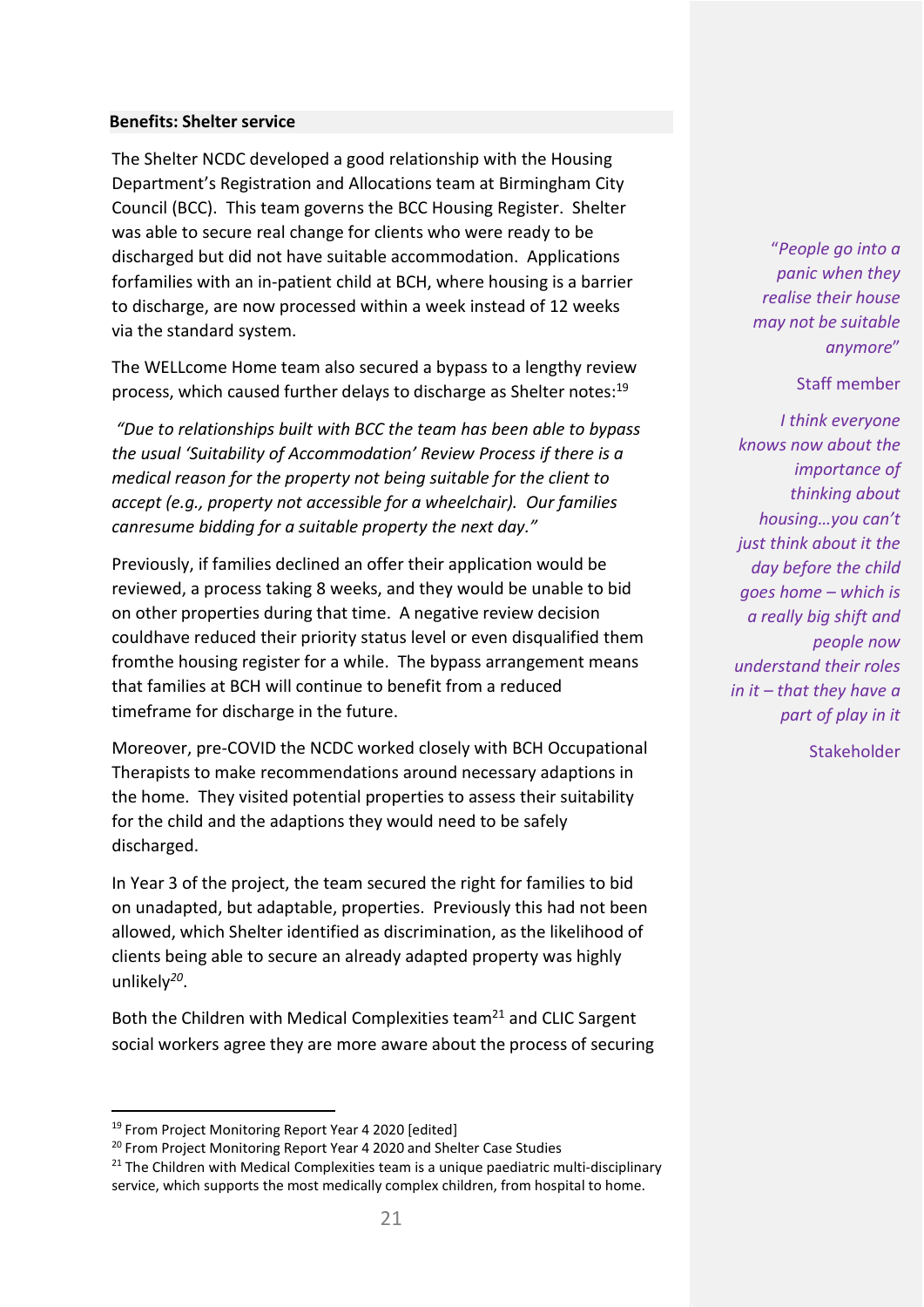rented accommodation for families who need rehousing to meet their child's needs as a result of working with the NCDC worker(s) $^{22}$ . BCH staff teams welcomed the expertise that the NCDC brought into the hospital and the additional capacity they provided. The paediatric social work team described being released from 'hours on the phone'sorting out housing, gaining time that could be spent providing emotional support to families. BCH teams reported that they had a clearer understanding of how the housing allocation system works, what information was needed and helpful to navigate it successfully, and what was not.

For instance, both teams now understand what letters from the hospital need to include to support housing applications and noted that they *"had discovered that anything emotionally based in a letter made it harder for the housing department!".* They understand that letters need to be in simple language, stating the child's specific needs clearly and setting out the timescales to fit with medical discharge.

The NCDC designed a pro-forma letter that clinicians and other staff can use to save time and feedback from the hospital teams and families has shown that they received a much speedier response as a result.

Some of the families that participated in the evaluation were not always clear about the work that the NCDC undertook on their behalf 'behind the scenes' in securing suitable housing and accessing grants for adaptions and repairs. This demonstrates that the NCDC approach of taking some of the strain from parents while their child is in hospital worked well in practice. Other families expressed their gratitude and happiness to find themselves living in a home that met the needs of their sick child. Some commented that the support from the service had helped them move from hospital to a new home as easily and safely as possible.

Families all talked very movingly of the lived experience of caring for their sick child and the strain that placed on family life. Families were particularly anxious about the impact of COVID-19 on their child's health, and the implications of one or both parents being ill, and on plans to move.

One family talked about the council house where they were living with a child who was being treated for cancer. The mould growth was so extensive that their sick child developed a serious fungal infection. The

*"Making the right choice of housing is a weight on parents' shoulders, who have a child in hospital, and even though it can be changed to some degree, it depends how far the line they've got before they realise it is wrong."*

Stakeholder

Our patients have multiple professionals involved in their care, both in hospital and out in the community.

 $22$  Staff changes meant that there was a change of personnel from the pilot and during the life of the service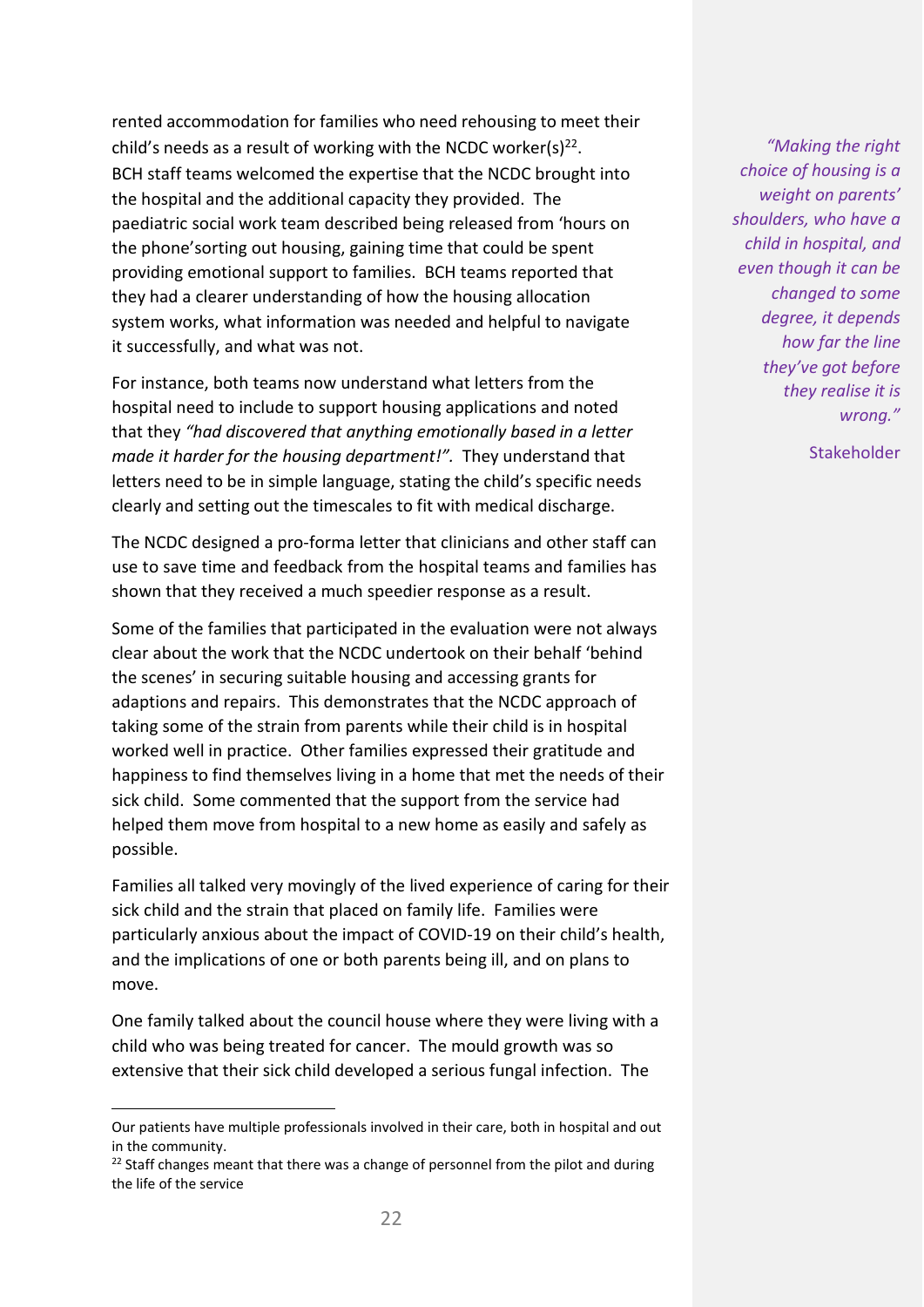other children in the household had severe asthma. The CLIC Sargentteam introduced them to the NCDC who helped them get rehomed.

When asked about the difference the service made, the parent commented *"Honestly it changed my life, they changed my life. All mychildren have asthma…. And they were having an asthma attack every 2 or 3 weeks especially in the winter ….in this house they are much bette*r."

One parent, whose child was diagnosed with childhood leukemia at 12 months, talked about how the family needed additional space that could be kept clean and away from the rest of the family. They were living with their in-laws in an overcrowded home and her child has a compromised immune system which means that she is particularly susceptible to infection. The family was working with the NCDC to find suitable permanent accommodation.

The peer mentor kept in regular contact, ringing them most weeks. However, as the parent commented *"she hasn't been able to play a role yet as I'm stuck waiting for somewhere to live*". She found the regular contact helpful as just having someone 'check -in' was important.

Before the family found out about service, they felt like they were not getting anywhere with the housing department. The family feel that the NCDC support helped them get closer to securing a suitable home. "*Before I got in touch with Shelter I was just sat there with no clue as to what was happening, no contact from the housing, and every time I did call housing, they'd just say it's a long list and it could be many years and I got more worried each time. As I got in touch with Shelter, they have helped me feel more at ease…she's been amazing and always calls me back and things."* COVID-19 slowed the whole process down, however, the family feel that they would not *"have got where we are without them*."

All the families who participated in the evaluation had worked with the peer mentor but found it difficult to articulate how the support had helped them as they moved out of hospital and into their home. Some of the families we spoke to did not understand that the peer mentor was there to offer emotional support around their housing issues and saw her as someone who kept in touch with them and passed messages onto the NCDC.

*"We were living somewhere that was very, very damp, the plaster was coming off the walls and we were struggling to find anywhere to live … to be very frank we didn't have much money so we couldn't afford anything else….my other children and my husband also started having to take an inhaler…. My landlordwasn't helpful…but after the help we've got somewhere else tolive and I'm very, very thankful we've got this place and everyone is better and since we've been here my son is so much better. The only thing that has changed is moving here our food is the same everything is the same and my son's eyes are better and even my other child is better."*

Service user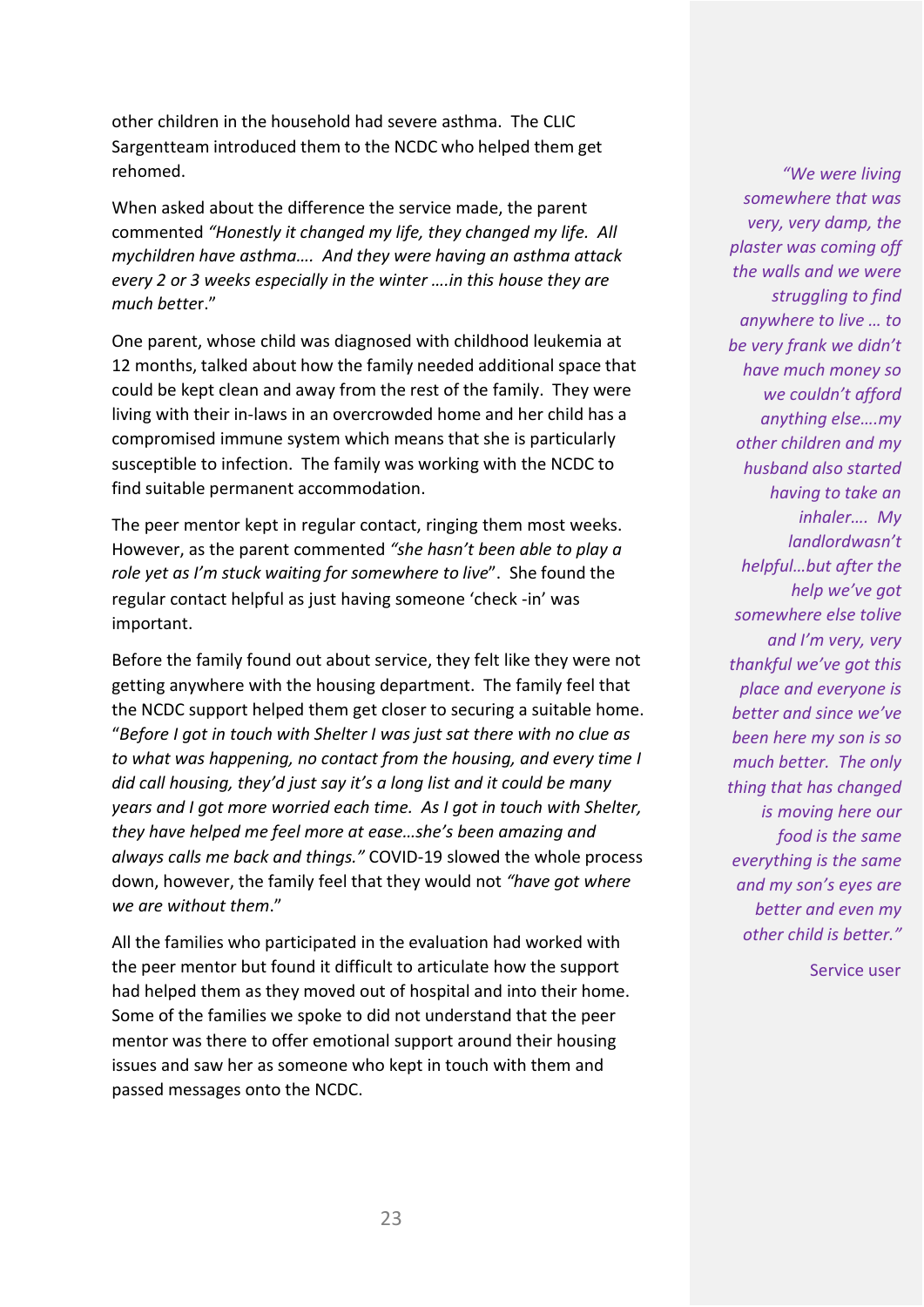# <span id="page-25-0"></span>**Delivering outcomes**

This section is structured against the project outcomes as agreed with the National Lottery.

Following changes in operational, management and leadership staff in the Shelter project team after the first 2 years of the service, a new service team worked with Shelter's internal evaluators to create a WELLcome Home theory of change (ToC) specific to the Shelter service. Itmapped how the activities delivered by the service would achieve the outcomes of the project. Thereafter a consultant from the National Lottery supported the development of a joint theory of change which mapped the change journey for both the Shelter and Birmingham Mind services (see Appendix 2).

In the months prior to February 2020, the Shelter team had been redesigning their data gathering tools for the project, including a refreshed evaluation plan to measure impacts against the ToC. The impact of COVID-19 meant that the tools were never fully implemented and some of the anticipated benefits of the service, for example, the cost savings in the number of bed days saved, were delayed and have not been realised.

As a result of the staff changes at Shelter, there was a lack of continuity in the use of data gathering and monitoring tools that were in place at the start of the project and data capture was less effective across the remaining life of the service.

This section uses statistics from years 1 - 3 of the Shelter data spreadsheet, analysed in more detail later, while Year 4 is taken from the Shelter team's WELLcome Home Project Outcomes Year 4 report.

## **Outcome 1: people who have experienced hardship crisis are better able to improve their circumstances**

#### **Shelter**

Shelter collected client-reported outcome measures against the service outcomes, with data captured at the beginning of engagement with the service and again at the end. Start and finish data was compared to give an indication of the difference the service had made. The target was that80% of clients report an improvement to their wellbeing and independence.

Shelter gathered case studies and feedback from clients that show how the peer mentor contributed to improving the social opportunities for families supported. Over the life of the service, people were supported to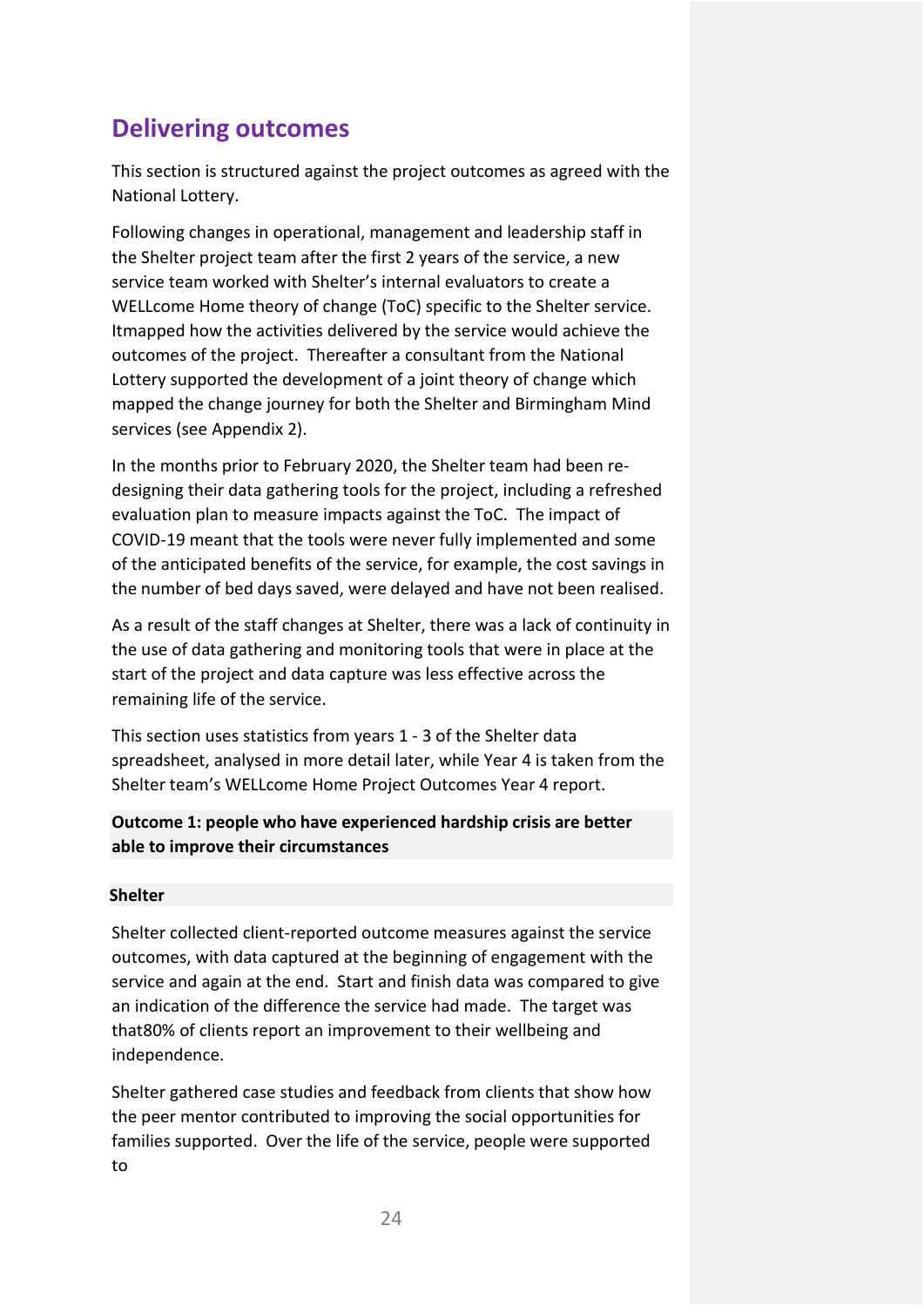engage with social activities such as trips to Cadbury World, an Easter Fun Day and a visit to Birmingham Museum and Art Gallery.

As part of wellbeing support, peer mentors and NCDCs supported families experiencing domestic violence, and those who were bereaved during their engagement with the service.

The peer mentor also supported clients with mental health, including making links to other external services, benefits, grant applications and attending social events.

## *Building wellbeing*

Shelter's data shows that across years 1-4 of the service most peopleoverall reported that their emotional wellbeing had improved.

| Year 1         | Year 2            | Year 3          | Year 4          |  |
|----------------|-------------------|-----------------|-----------------|--|
| 82%            | 87%               | 100%            | 80%             |  |
| (No. $= 22$ of | $(No = 12$ of 14) | $(No.= 4 of 4)$ | $(No.= 4 of 5)$ |  |
| 26)            |                   |                 |                 |  |

Table 1: improvements in emotional wellbeing across all measures

## *Building independence*

To assess an increase in independence, in years 1-3 the Shelter team captured start and finish responses against 3 indicators measured on a scale of 1 to 10, with 10 being high:

- 1. confidence in managing at home
- 2. managing tenancy
- 3. managing finances.

Overall, the majority of those who reported noted an improvement in their independence across all measures

| Year <sub>2</sub>                                                                   | Year <sub>3</sub>                                                                    | Year 4                                                                                                                                          |
|-------------------------------------------------------------------------------------|--------------------------------------------------------------------------------------|-------------------------------------------------------------------------------------------------------------------------------------------------|
| 79%                                                                                 | 100%                                                                                 | 31% (7) clients'                                                                                                                                |
| Reported an<br>average 2-point<br>improvement in<br>their scores<br>$(No=11$ of 14) | Reported an<br>average 3-point<br>improvement in<br>their scores<br>(No. = $6$ of 6) | housing issues<br>were dealt with<br>and completed<br>$36\% (8)$<br>housing not<br>completely<br>sorted but<br>moving in the<br>right direction |
|                                                                                     |                                                                                      |                                                                                                                                                 |

Table 2: improvement in independence across all measures

NB. figures for years 1, 2 and 3 formed from a composite of these 3 measures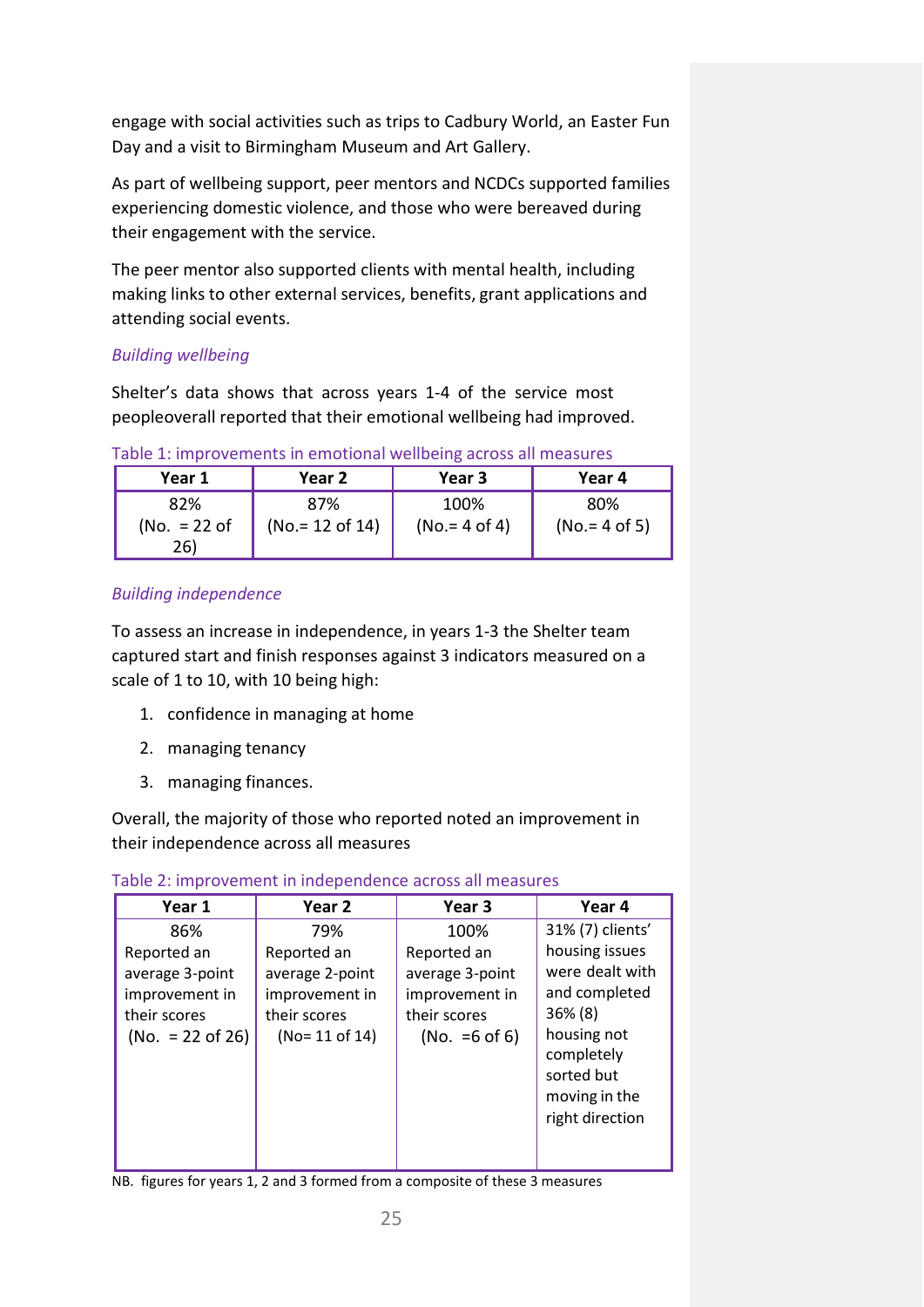#### **Birmingham Mind**

Birmingham Mind received 186 referrals into the service during the 4 years covered by this report: with 89% of those people engaging with the service.

Referral pathways into the WELLcome Home Navigation Service were developed with staff teams in the three wards where the service was offered and Table 3 shows where referrals originated.

| Ward                    | Utilisation<br>capacity<br>clinician | Occupational<br>therapist | Responsible<br>Clinician | Ward<br>Manager | <b>Nursing</b><br>teams | Self-<br>referral |
|-------------------------|--------------------------------------|---------------------------|--------------------------|-----------------|-------------------------|-------------------|
| George                  |                                      |                           |                          |                 |                         |                   |
| Endeavour <sup>23</sup> |                                      |                           |                          |                 |                         |                   |
| Eden                    |                                      |                           |                          |                 |                         |                   |

Table 3: source of referrals across all years

Figure 1 shows what a service user might experience on their journey through the WELLcome Home service – taken from the WELLcome Home Service presentation. (Mind and Shelter)

Figure 1



<sup>&</sup>lt;sup>23</sup> Endeavour is a delayed transfer of care (DTOC) unit specialising in overcoming challenges to discharge planning such as housing and financial hardship.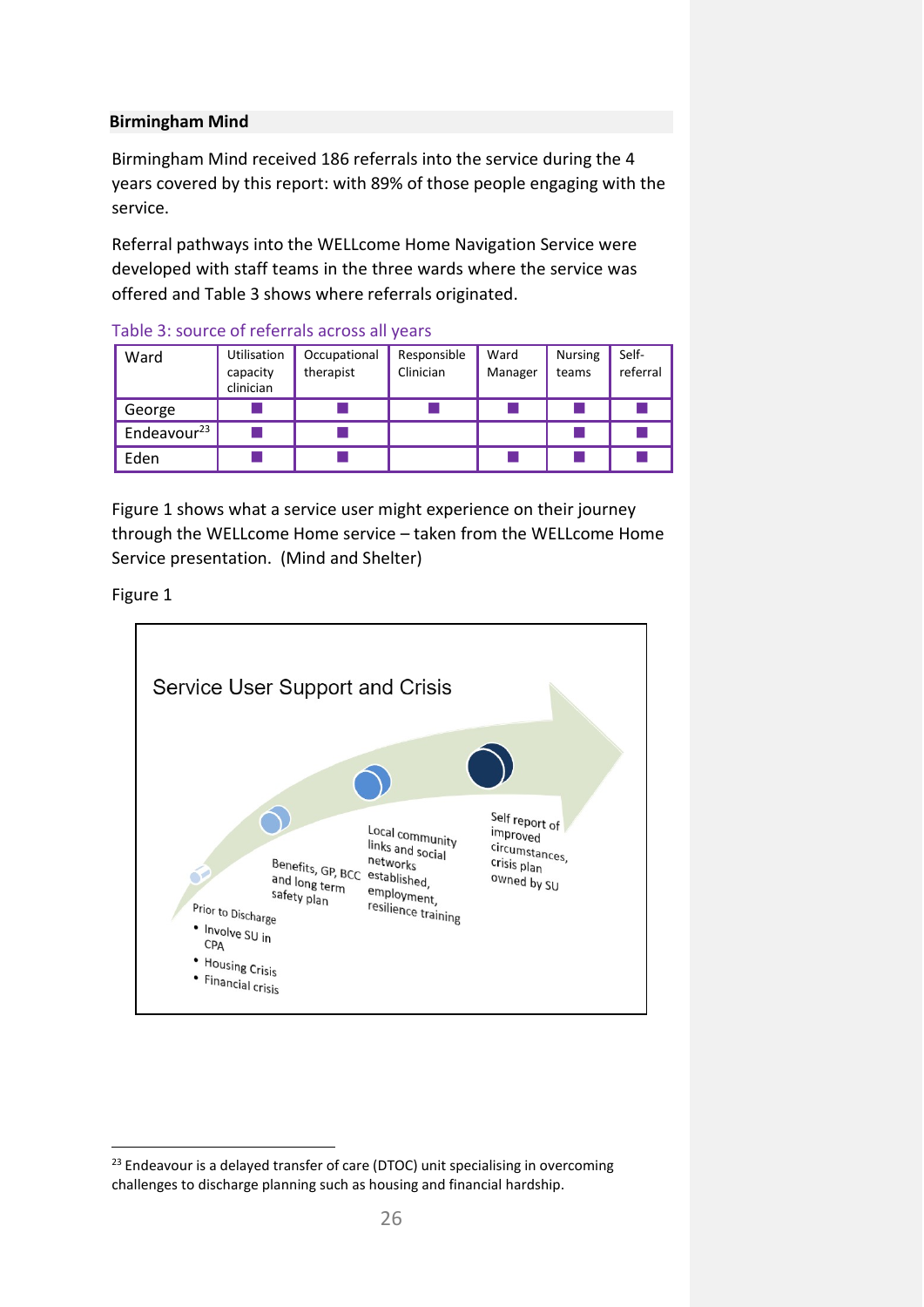The service helps to facilitate faster discharge from hospital and patients are keen to engage. At the heart of the Mind WELLcome Home service is their person-centred approach. The people Mind works with often have very complex needs and long-term experience of housing insecurity, as well as mental ill health. Some want to live entirely independently, some want to live near their support networks, and others would prefer shared accommodation to help them develop their social skills. The service also provides practical help to overcome issues with the housing allocation system, by liaising across clinical and local authority teams.

Accessing the 'best' choice of housing is often not straightforward, and the support of the service can be vital to ensure account is properly taken of the men's wellbeing in the process. The service aims to give people agency over their lives; the peer mentor and NCDC work to help the men referred into the service understand that they can make decisions for themselves, and they can have a voice.

This approach helps people to work through their current crisis and to establish a firm base for life post-discharge. It centres the patient in helping them to be a part of directly determining and planning for improvements in their own lives, through advocacy by the NCDC and peer mentor and the relationships they have built with clinical staff.

## **Outcome 2: people who are at high risk of experiencing hardship crisis are better able to plan for the future**

#### **Shelter**

The Shelter team used the Resilience Scale measure to assess clients' reported sense of emotional wellbeing, physical health, management of their home/tenancy, finances, social networks and confidence, with improved resilience captured by a recorded improvement in all these areas.

Most of the clients reported an improvement in their independence and confidence across all measures.

| Year 1             | Year 2             | Year <sub>3</sub> | Year 4           |
|--------------------|--------------------|-------------------|------------------|
| 88%                | 86%                | 100%              | 60%              |
| Reported an        | Reported an        | Reported an       | Reported an      |
| average 2-point    | average 3-point    | average 4-point   | improvement      |
| improvement in     | improvement in     | improvement in    | across all areas |
| their scores       | their scores       | their scores      | $(No.=3 of 5)$   |
| $(No. = 23 of 26)$ | (No. $= 12$ of 14) | $(No. = 6 of 6)$  |                  |
|                    |                    |                   |                  |
|                    |                    |                   |                  |

"*…people get through it on their own agency as ultimately my job is to make them believe that this is their life and that they can make decisions and take some control. Because when you're sectioned you do lose some control and my job is to get them to think about the decisions, they can make for themselves..."*

Staff member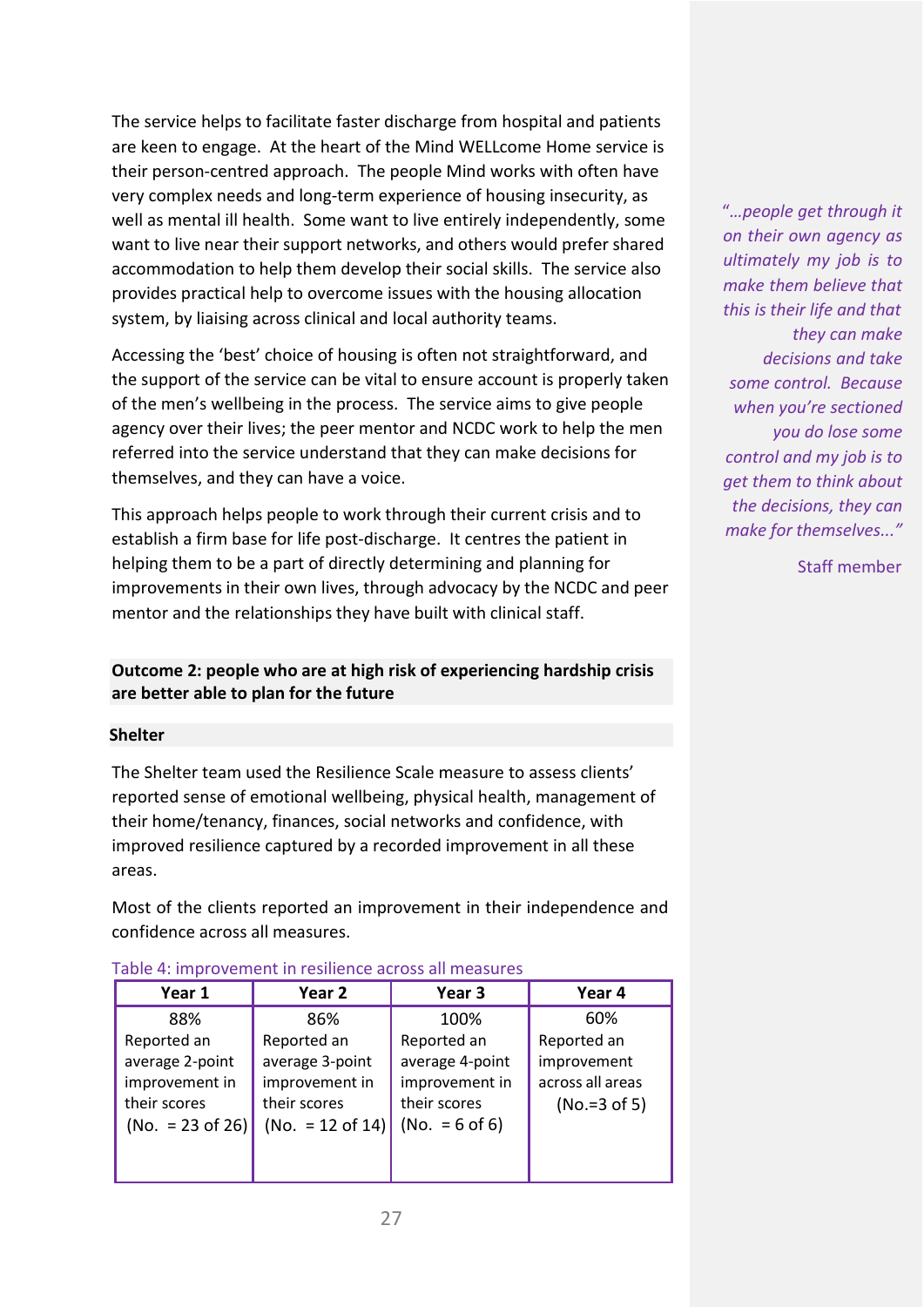#### Table 5: improvement in confidence across all measures

| Year 1                      | Year 2           | Year <sub>3</sub> | Year 4           |
|-----------------------------|------------------|-------------------|------------------|
| 85%                         | 92%              | 100%              | 100%             |
| Reported an                 | Reported an      | Reported an       | Reported an      |
| average 3-point             | average 5-point  | average 8-point   | improvement      |
| improvement in              | improvement in   | improvement in    | across all areas |
| their scores                | their scores     | their scores      | (No.=unknown)    |
| $(No. = 22 \text{ of } 26)$ | (No. = 13 of 14) | $(No. = 5 of 5)$  |                  |
|                             |                  |                   |                  |
|                             |                  |                   |                  |

Part of the support from Shelter was designed to help families to plan for the future. This included helping families to use planning and support tools to avoid future problems and, as part of the process, they agreed their support plan with the team. People were provided with self-help packs, support with budgeting, were signposted to local services and assisted to apply for grants for household essentials. The peer mentor encouraged families to make use of these tools.

Until December 2019, when funding for these additional services ended, families were also able to access courses, groups and events delivered through other Shelter services.

#### **Birmingham Mind**

The project supports service users during their current crisis and helps them plan for future. The service has evidence of helping service users tosecure appropriate accommodation, as a starting point to their postdischarge journey, and ensuring plans and support systems are in place if things go wrong.

Every service user has a person-centred crisis and housing support action plan developed prior to discharge, ensuring their needs are considered and met as far as possible. Mind reports that person-centred action plansare also shared with the BSMHFT partnership, where staff and clinicians find it useful in 'thinking holistically'.

Crucially, the Mind team looks to ensure that service users are placed in the right housing, rather than any housing, and in addition helps them to establish the right links into the local community for on-going support.

WELLcome Home service users with no fixed abode are given time to explore 3 options for accommodation by accessing housing referrals, assessments, and property viewings prior to agreeing a discharge date with the responsible clinician. A crisis plan post-hospital discharge covers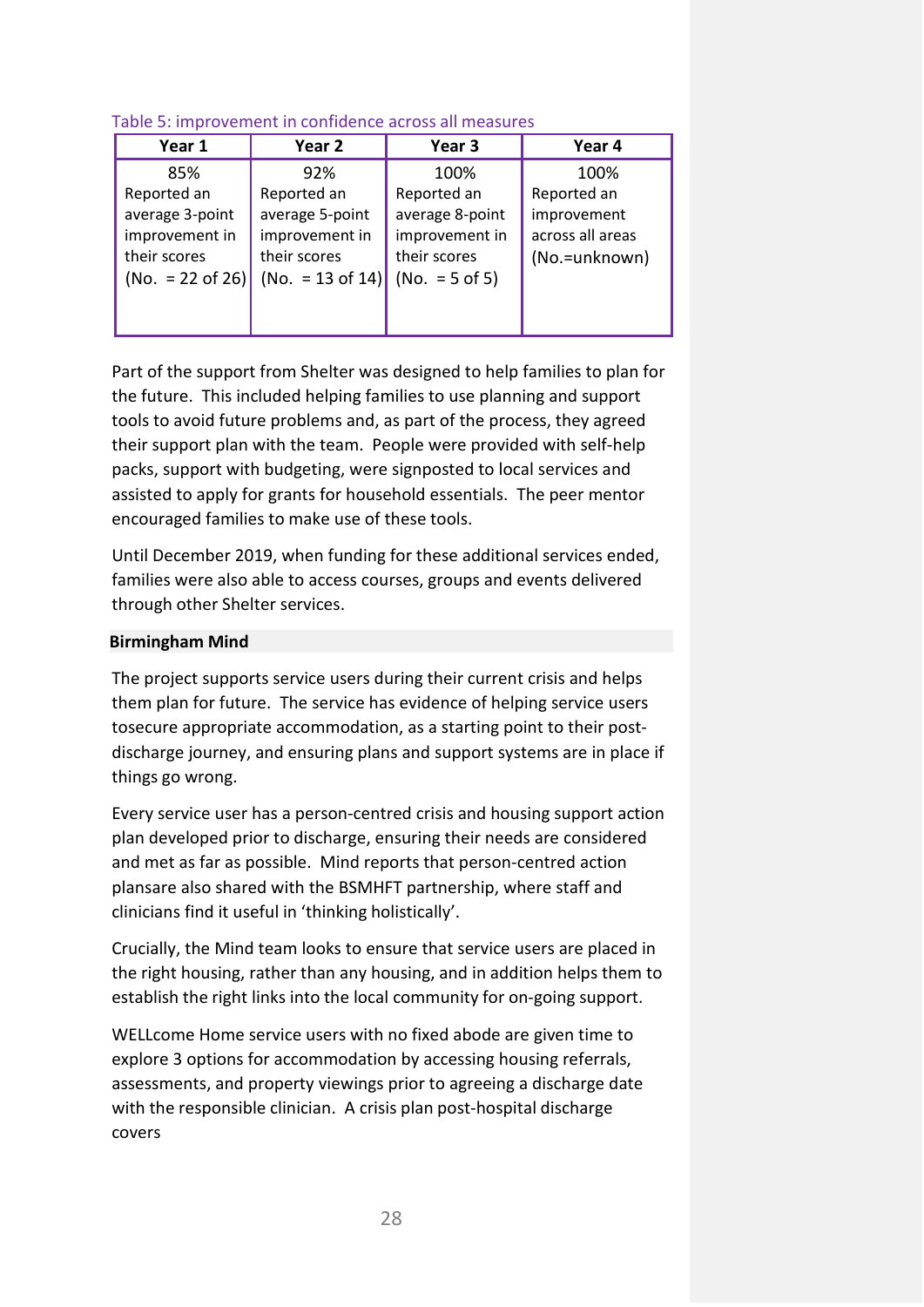access to home treatment and establishing GP registration with HMO (house of multiple occupancy) providers.24

Post-discharge emotional and social support from the peer mentor also provides vital time and space for recovery for some service users, who might otherwise face repeated re-admission to hospital.

### **Outcome 3: organisations are better able to support people to effectively tackle hardship through sharing learning and evidence**

#### **Shelter**

Shelter worked with a range of organisations who can identify vulnerability and hardship issues that can lead to crisis for the families it works with.

Shelter was represented on the Birmingham city-wide Disability Forum, which provides opportunities to share housing knowledge and expertise with other support organisations. Attendance at the Forum provided Shelter staff with insight as to where they could refer clients for further support to develop their independence and social skills.

Shelter had a key role in raising awareness among clinical staff and partners of the housing system and the ways in which it causes delays to discharge, as well as being able to help overcome those problems itself. The service was successful in building helpful relationships with housing teams in Birmingham City Council (BCC).

#### **Birmingham Mind**

The Mind team built excellent working relationships on the wards it covers and across BSMHFT, and as a result influenced the internal processes at the Trust. Hospital staff are now more aware of the challenges that need to be overcome when discharging men with a history of transient lifestyles back into the community. They better understand the difficulties men will face in accessing benefits and the risk of men wanting to stay within the hospital environment as it invariably feels safer than a community setting with no source of income.25

Good relationships with housing providers have been key in securing accommodation to support discharge and as the Mind NCDC notes.<sup>26</sup>

*"Sometimes people just need to express emotion – people may need to cry for a time, and we'll spend time getting through that and then a conversation will open up and gradually the convo will get closer to the heart of it and things may start to change. Maybe somebody will show much more interpersonal and emotional range – it's not just all about the troubles and problems they're having they maybe talk about what they've seen on TV. Thelanguage becomes more positive, they start to more optimistically, hopefully, you see them speaking well of the relationships they have in their lives and then you start to see their behaviour change - they leave the house to do stuff."*

Staff member

<sup>24</sup> Mind NCDC, Annual Report Sept 2019 – Sept 2020

<sup>25</sup> Mind NCDC, From HTC Annual Report Mind Sept 19 – Sept 20

<sup>&</sup>lt;sup>26</sup> As above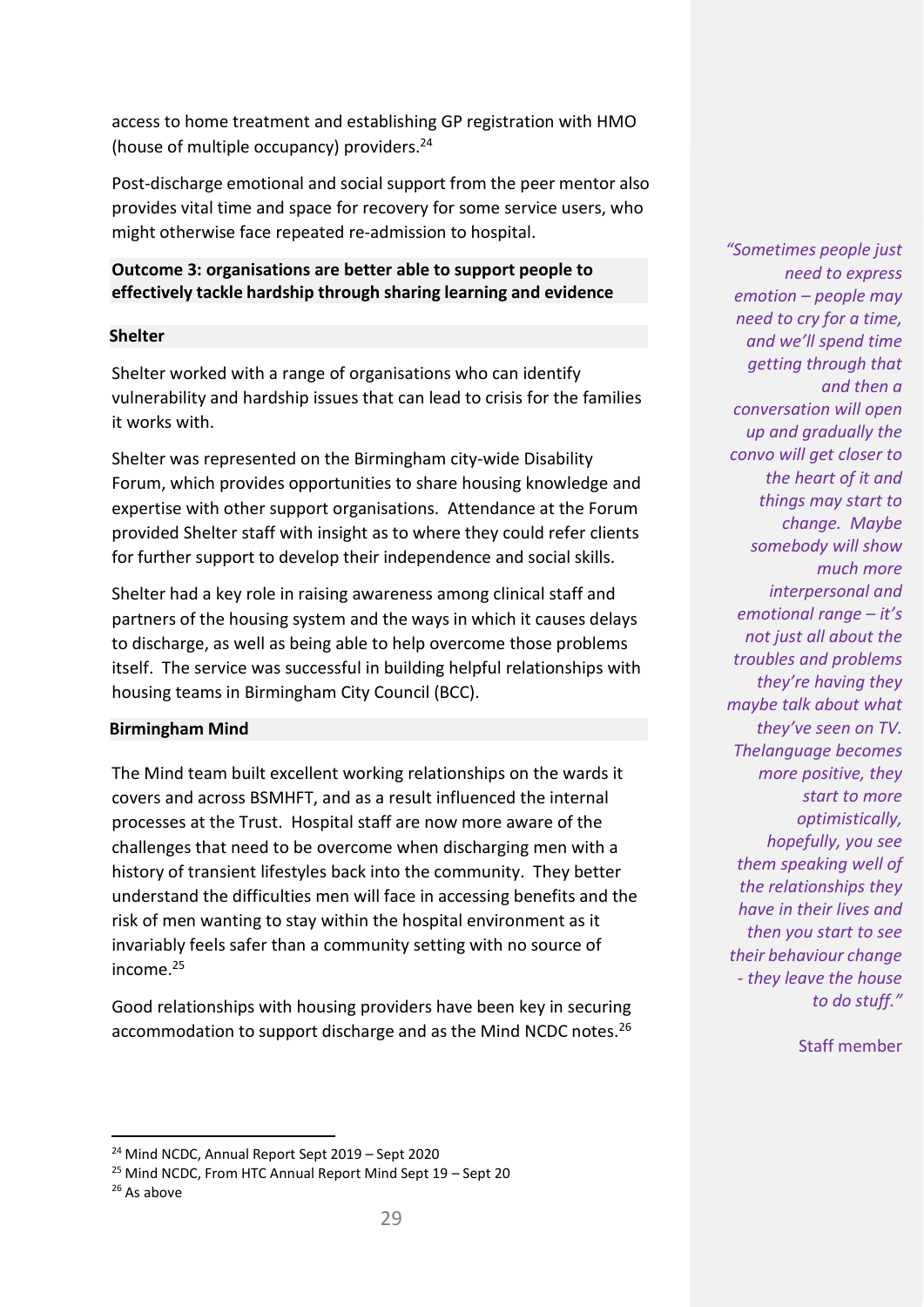*"The service cannot exist without (…) partnerships with registered social landlords/ Houses of Multiple occupancy landlords. (…) The relationships and partnership approach to working with landlords ensured that referrals and assessments were about more than simply identifying accommodation for the person because there are many variables that are nuanced with each and every case for example the level of support and presence available at each accommodation such as 24-hour onsite staffing and meal preparation."*

**Outcome 4: those experiencing, or who are at high risk of experiencing, hardship crisis, have a stronger, more collective, voice, to better shape a response to their issues**

#### **Shelter**

A goal of the service was to involve service users in feedback, evaluation and development of the service. Most of the service's involvement was with the parents / carers of the patients who are children (most under 18) and include children on life support systems and babies. Therefore, itwas not often appropriate to involve younger children, or those still veryill, in shaping the service.

Work on co-production and participation, a stated priority for year 4, wasdelayed due to COVID-19. Work had been done to develop a protocol forcontacting parents and carers and potentially speaking to children and young people, which the team had begun to take forward, however the Shelter team's approach to co-production and participation never fully came to fruition.

In the 2019 end of year report to the National Lottery, Shelter described the ways in which it advocated on behalf of families and children to ensure their housing needs were met. This included regular formalised meetings with Birmingham City Council (BCC) to discuss cases and raise any issues, barriers, or delays to securing housing.

#### **Birmingham Mind**

Some of the work around participation and co-production, including the development of service improvement forums within wards, was put on hold because of the COVID-19 pandemic. Prior to this, the service held service improvement meetings at the Birmingham Mind Beechcroft Hub for those people living in the community.

Mind has an additional set of complexities to consider when trying to organise meetings and facilitate in-patient participation on secure acute psychiatric wards, as they are not always suitable or appropriate settings to in which create productive engagement.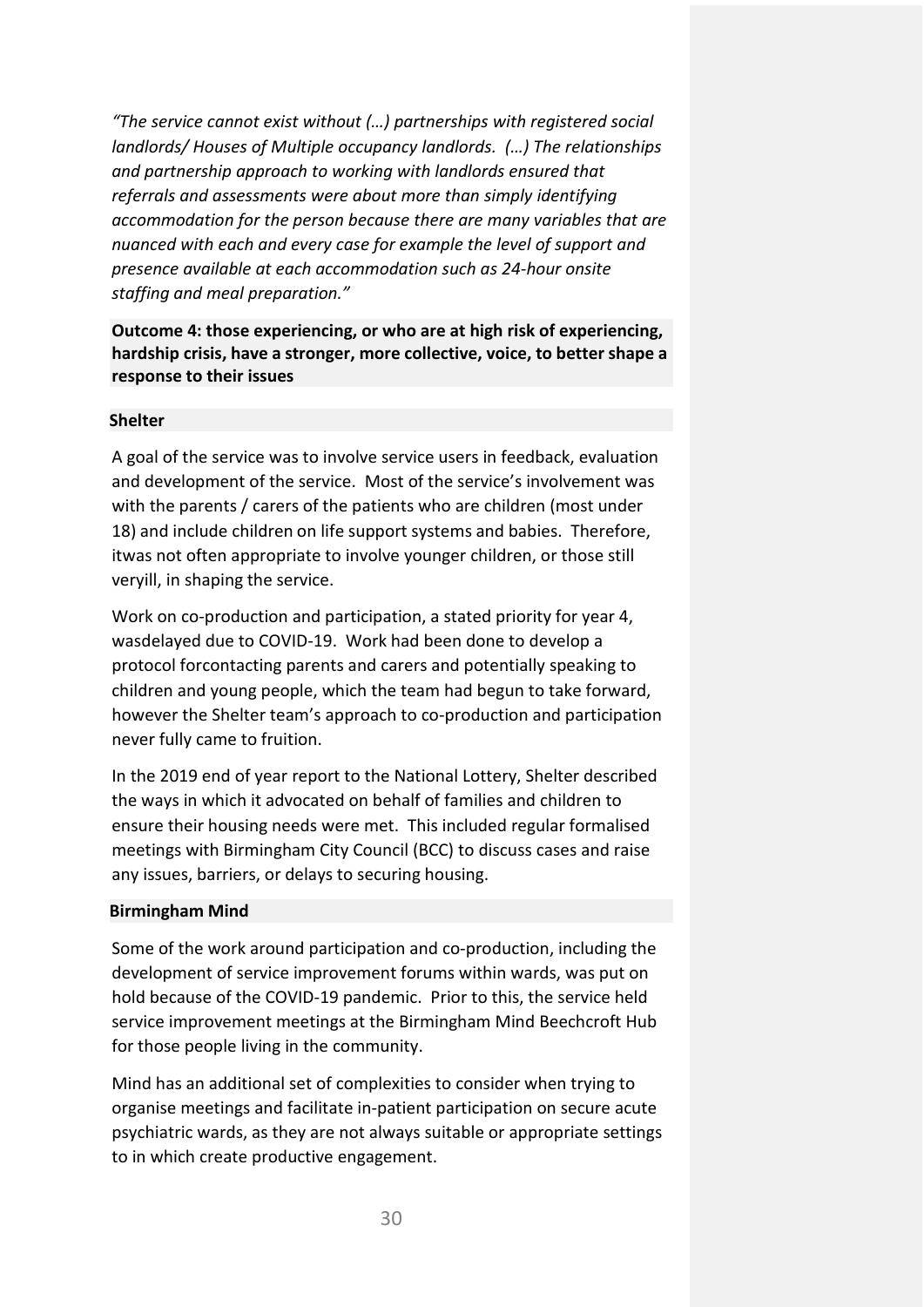More generally, Birmingham Mind has a strong track record of coproduction and has established ways for service users to become involved such as monthly open forums for each service; Joint Advisory groups made up of 50% staff and 50% service users; a central Improving Mind group that meets to carry out detailed work on Mind's policies, procedures, events; and service user representatives on the committees that form part of Mind's governance structure.

Mind also operates Mental Health and Wellbeing Hubs that offer 1:1 recovery support planning, recovery-focused activities and support to develop peer-led support networks and groups.

Birmingham Mind is continually developing paid opportunities for those with lived experience to become peer mentors/experts by experience across a range of its services, such as the WELLcome Home peer mentor role.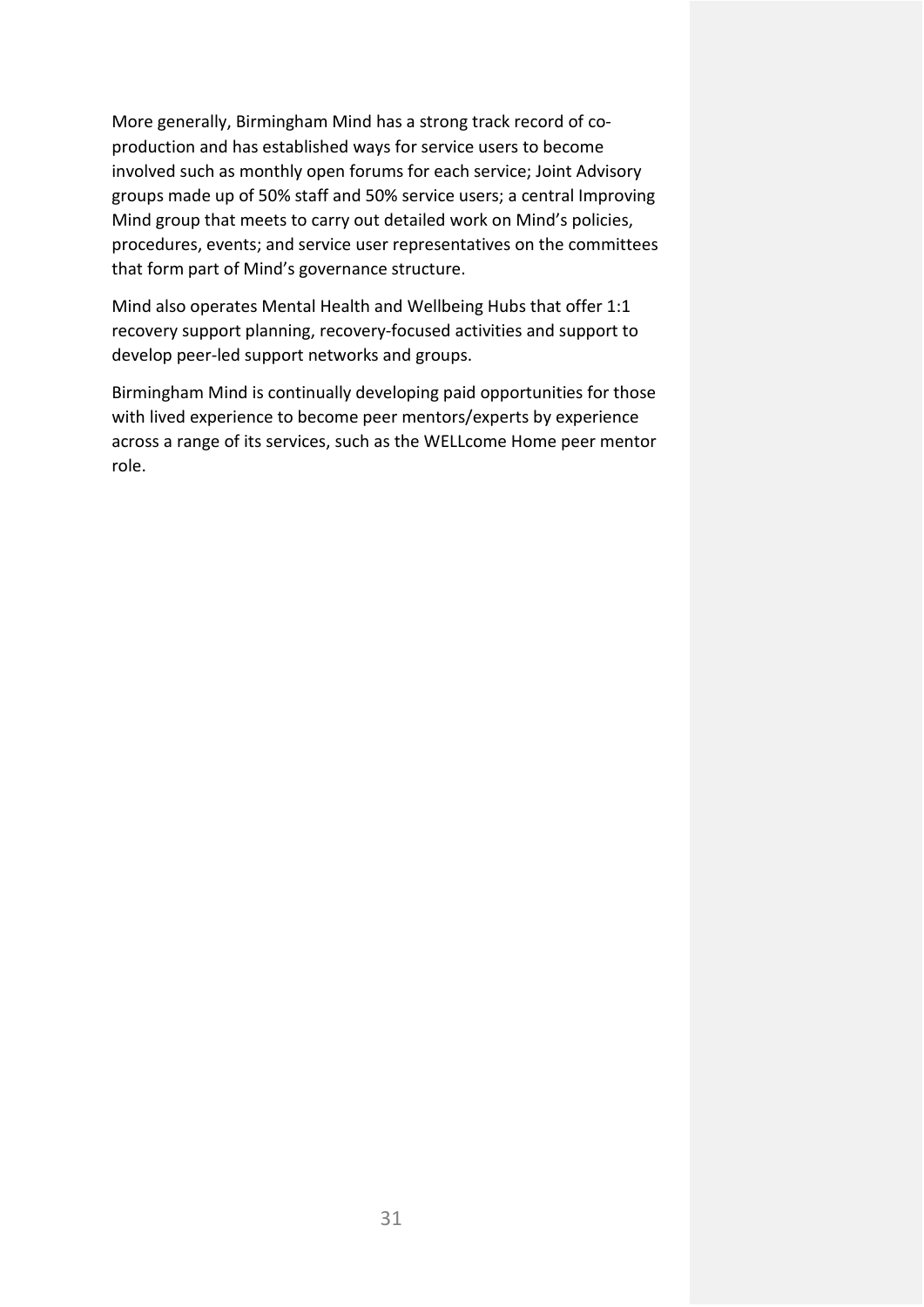# **The impact of COVID-19 on the WELLcome Home services**

The impact of COVID-19 on the wider voluntary sector has been well documented by NCVO, The National Lottery's Community Fund and the Third Sector Research Centre amongst others and is not explored in this report. However, in common with the rest of the voluntary, health and social care sector, the rapid onset of the COVID-19 crisis and the uncertainty this created had an impact on both strands of the WELLcome Home project.

Following an initial period where all staff followed government guidance to stay home, expecting to return to 'usual work patterns' within a few weeks, both elements of the project began to explore how to adapt the service offer to working from home and remotely engaging with partners and clients.

All the staff talked of their rapid learning around the adaption to working from home and of the challenges of creating a space to work that was able to be private and confidential combined with home schooling while working in a complex environment and managing the demands from partners, families, and clients. All felt that they had made these adaptionswithin a very short space of time and were able to switch from face-to- face to remote support. All could see the benefits of retaining some of the adaptions post-COVID, such meetings being conducted via Zoom or Teams, however, all felt that work with clients is more meaningful and simpler when done face-to-face. There was, however, a general feeling that once remote working practices and systems were in place, clientsand staff found that subsequent lockdowns less challenging.

#### **Shelter**

For the Shelter NCDC lockdown meant not being based in the hospital for the 2-3 days a week as they had been previously. This meant it was muchharder to stay in touch and communicate with the CMiC and CLIC Sargent teams and they had to adapt to using phone, emails and texts to share information and they joined BCH meetings on Zoom as often as possible.

It became clear that the full-service offer would need to be scaled back – which meant working with families on Zoom to complete housing applications and advising them on what to look out for during virtual property tours. The NCDC found it much harder to build rapport with families and to support the family to move from just focusing on getting a house to the wider support that the service could help them access.

Relationships with key contacts changed too and also moved to be maintained via Zoom and Teams calls.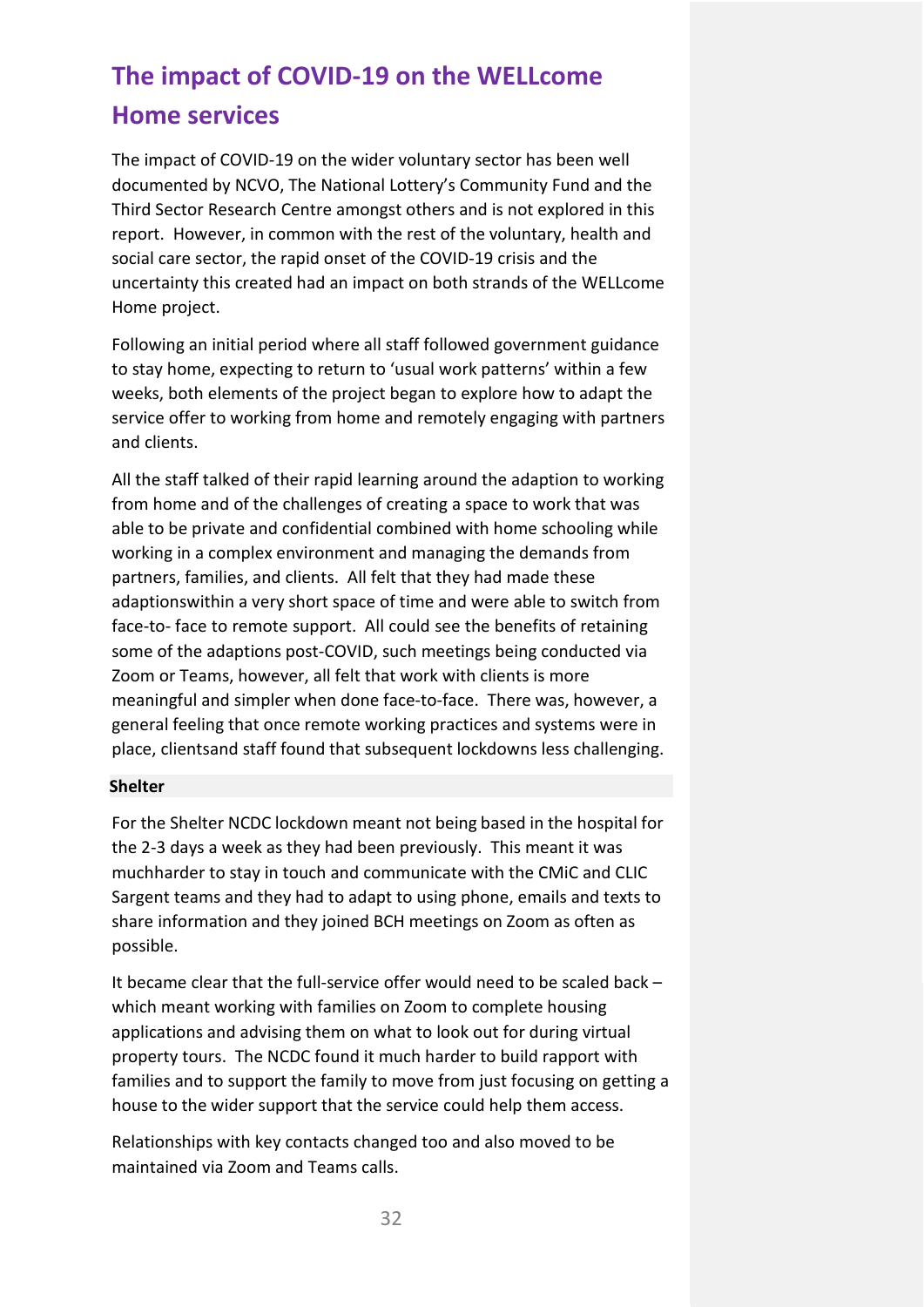The Shelter peer mentor found lockdown 1 especially difficult and reflected on the impacts for their own personal mental health and wellbeing and those of the families being supported. With some clients, the peer mentor moved from 1 visit or call per week or so, to 3 or 4 calls per week in order to help families to cope with the uncertainty about the process of finding new accommodation.

In those early weeks when the future looked and felt uncertain, some families did not want to even take their children into hospital for treatment because of their fears around infection with the virus and the impact that this would have on their child's health and the wider family's health and wellbeing. The peer mentor provided emotional support to families concerned about their income and keeping up with rent payments, and to others where people were still going out to work and were concerned about the risk of infection.

One family described their situation where their child required a course of chemotherapy that included time spent in hospital receiving the treatment and a rest period at home between rounds of treatment. The family just wanted to either stay at home or stay in hospital (both places they saw as being safe for them and their child) but were deeply concerned about the risk of infection when moving between the two.

Another parent talked about her concerns about her children attending school (once this was permitted again) and the risk of infection for her sick child.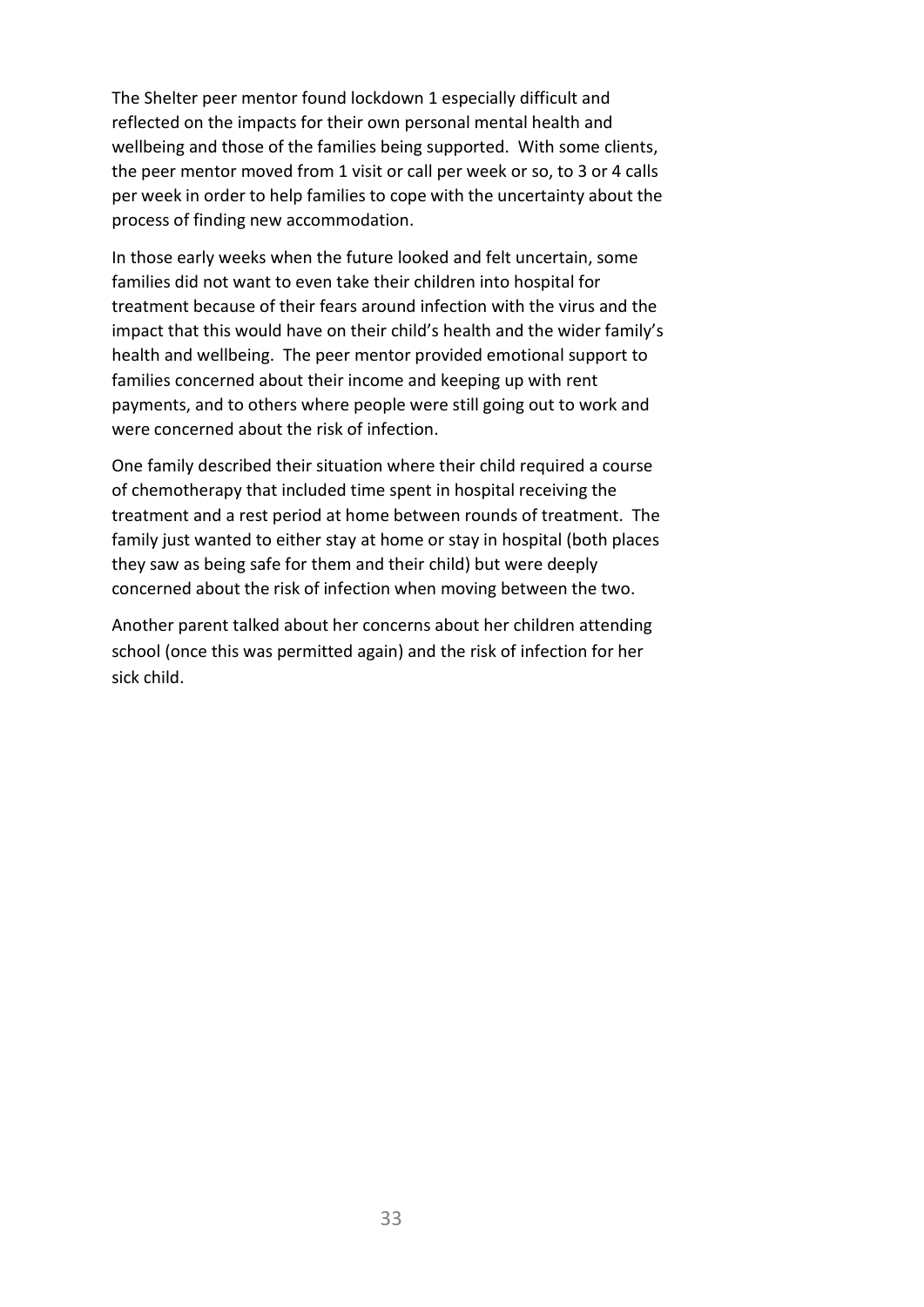A study conducted by Healthwatch England and The British Red Cross in  $2020^{27}$  into people's experience of hospital discharge during the early stages of the pandemic identified that a drive to find new beds within hospitals for acute COVID-19 cases led many patients to be concerned about the discharge processes and the lack of information and follow ups they received. However, reports from the Shelter WELLcome Home teamconversely indicated that children's discharge from BCH became slower, perhaps reflecting concerns of cross-infection, unmet housing needs and support requirements as identified by families and the team.

#### **Birmingham Mind**

Moving to all-remote working made some aspects of both staff roles more challenging, with communication being at the heart of most of them.

The multi-disciplinary team (MDT) meetings moved online, which is working well, and the NCDC is able to continue to work closely with the clinical teams, identify priorities on a weekly basis and share updates on actions taken during the week.

During the first lockdown, Birmingham Mind was commissioned to provide Birmingham's Mental Health Helpline which meant that the WELLcome Home team now have access to up-to-date information more easily. There is also a sense that, where providers continued operating, other services became a little more responsive since COVID-19, there is a sense that agencies are *"pulling together a little more."*

Communication with the men on the wards became more challenging, it can now take several days of ringing to be able to talk to someone. The only contact possible is via the ward phone, which means that a hospital staff member has to answer, find the person and then bring them to the phone for the Mind team to talk to them. This is made all the more challenging when a staff member answers who is not aware of the service and the team members have to explain and secure support to get the person they need during the call. Pre-COVID-19, an ID badge was all that was needed to gain access and, once on the ward, hospital staff could have relaxed conversations with the WELLcome Home team about the service.

 $27$ 

[https://www.healthwatch.co.uk/sites/healthwatch.co.uk/files/20201026%20Peoples%2](https://www.healthwatch.co.uk/sites/healthwatch.co.uk/files/20201026%20Peoples%20experiences%20of%20leaving%20hospital%20during%20COVID-19_0.pdf) [0experiences%20of%20leaving%20hospital%20during%20COVID-19\\_0.pdf](https://www.healthwatch.co.uk/sites/healthwatch.co.uk/files/20201026%20Peoples%20experiences%20of%20leaving%20hospital%20during%20COVID-19_0.pdf)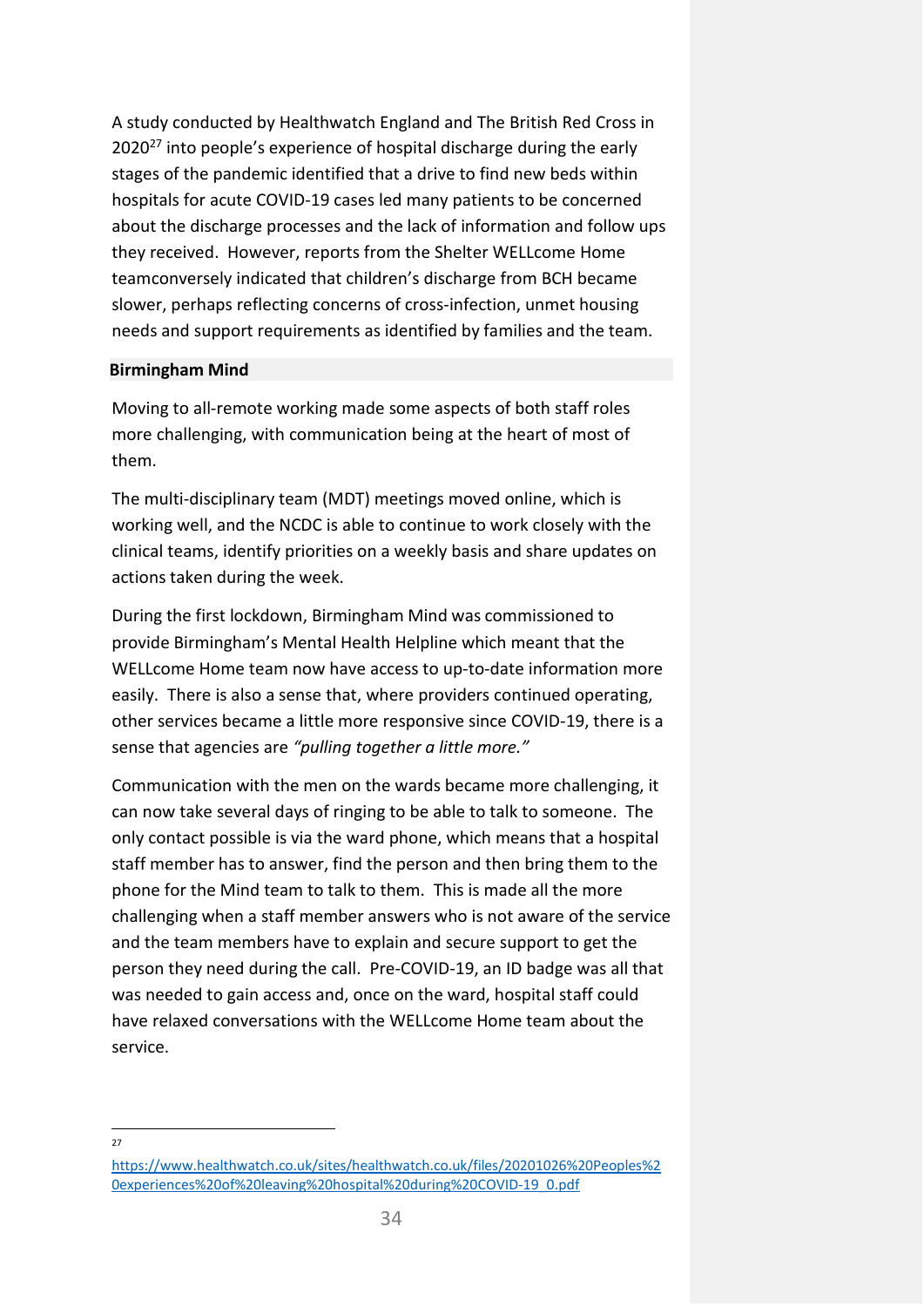The team are leaving cases open a little longer so that people can access additional support if they need it to help with the impacts of the pandemic. The numbers of men wanting to access the service has risen during this time.

The peer mentor now carries out all his work with peers over the phone and finds that, because he is no longer travelling around the city for face-to-face meetings, he able to manage an increased workload. There are several men that the peer mentor is supporting where the relationship – even during the in-patient referral phase – has all been over the phone.

However, phone contact has proved frustrating at times, for example when people run out of credit or simply do not pick up and answer the phone. The peer mentor talked about the challenges of not being able todo anything practical to support people, and commented "..*some peers have taken backward steps during the pandemic lockdown. It is hard thatthey can't see the person is there physically, they needn't answer the phone whereas I turn up at their door and that's harder for them to ignore."*

Using an analogy of a square within a square, with the larger square being someone's life and the smaller square being their interaction with clinical and therapeutic services pre-pandemic, the peer mentor felt that he was often part of what the client saw as the smaller square with a weekly visit. He feels that for some of the people he supports he is now part of the larger square, with appropriate boundaries to maintain a professional relationship, as phone calls can mean more frequent contact and conversations.

#### Fig.2 Building relationships

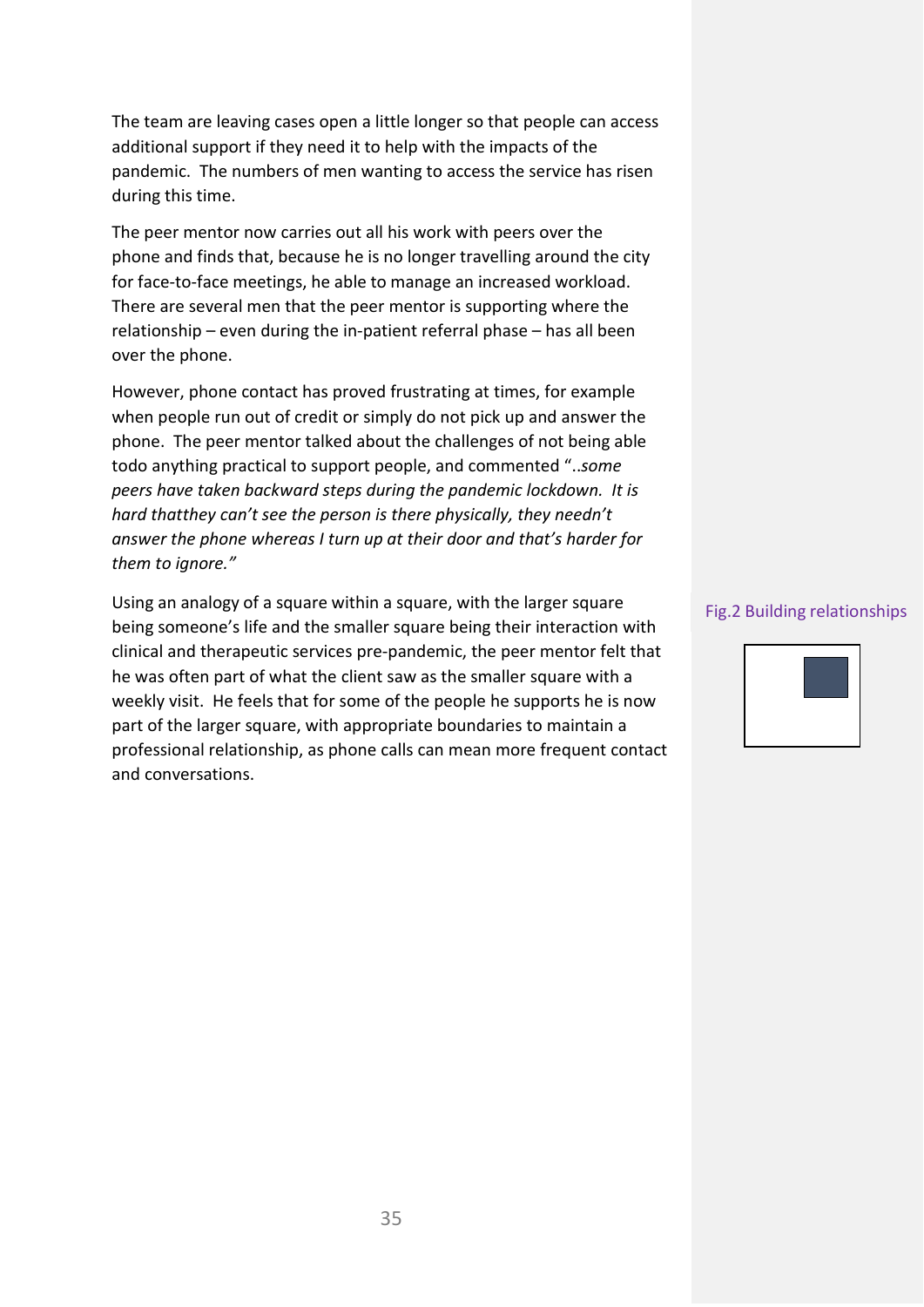# <span id="page-37-0"></span>**Learning points**

Exploring what works is an important element of reflective and responsive service delivery and this section of the report explores what has worked well, what the partners have learnt from delivery and how this can inform the design and delivery of similar services in the future.

#### *Partnership working with the NHS*

All organisations have their own organisational culture, which primarily relate to *"the way things are done around here*, 28" and an important factor in any successful partnership working is cross-partner understanding of the systems, drivers, and constraints of all partners.

Moreover, partnership in this context relies on a number of factors:

- the willingness of partners to work together and to recognise the strengths and skills each partner brings to the table
- a shared agenda
- a willingness to overcome challenges
- **•** opportunities to share outcomes and impact

It is not clear that initial conversations to discuss and agree how each element of the project would deliver in BSMHFT and BCH in relation to the above factors took place.

From stakeholder interviews, there was a general sense that the Birmingham Mind team understood how the NHS in general, and mental health services inparticular (both community and hospitalbased), worked and this knowledge helped the NCDC to work within the ward and clinical team structures more easily. The Shelter team demonstrated less of an understanding about how the NHS more broadly functions, and the Birmingham Children's Hospital more specifically. Both teams were recognised as being experts in the housing and benefits fields and stakeholders appreciated the advice and knowledge being brought into clinical settings.

Effective communication is critical for the success of a partnership, and in each strand of the project building relationships with key stakeholders was essential. Where communication was ineffective or absent, some frustrations were inevitable. For example, with BSMHFT it was not alwayspossible for the multi-disciplinary team communication loop to work well. This meant that feedback from the NCDC to ward staff did not always filter through to the MDT. Nurses on the wards may have been updated

 $28$  Open University – web site accessed June 2021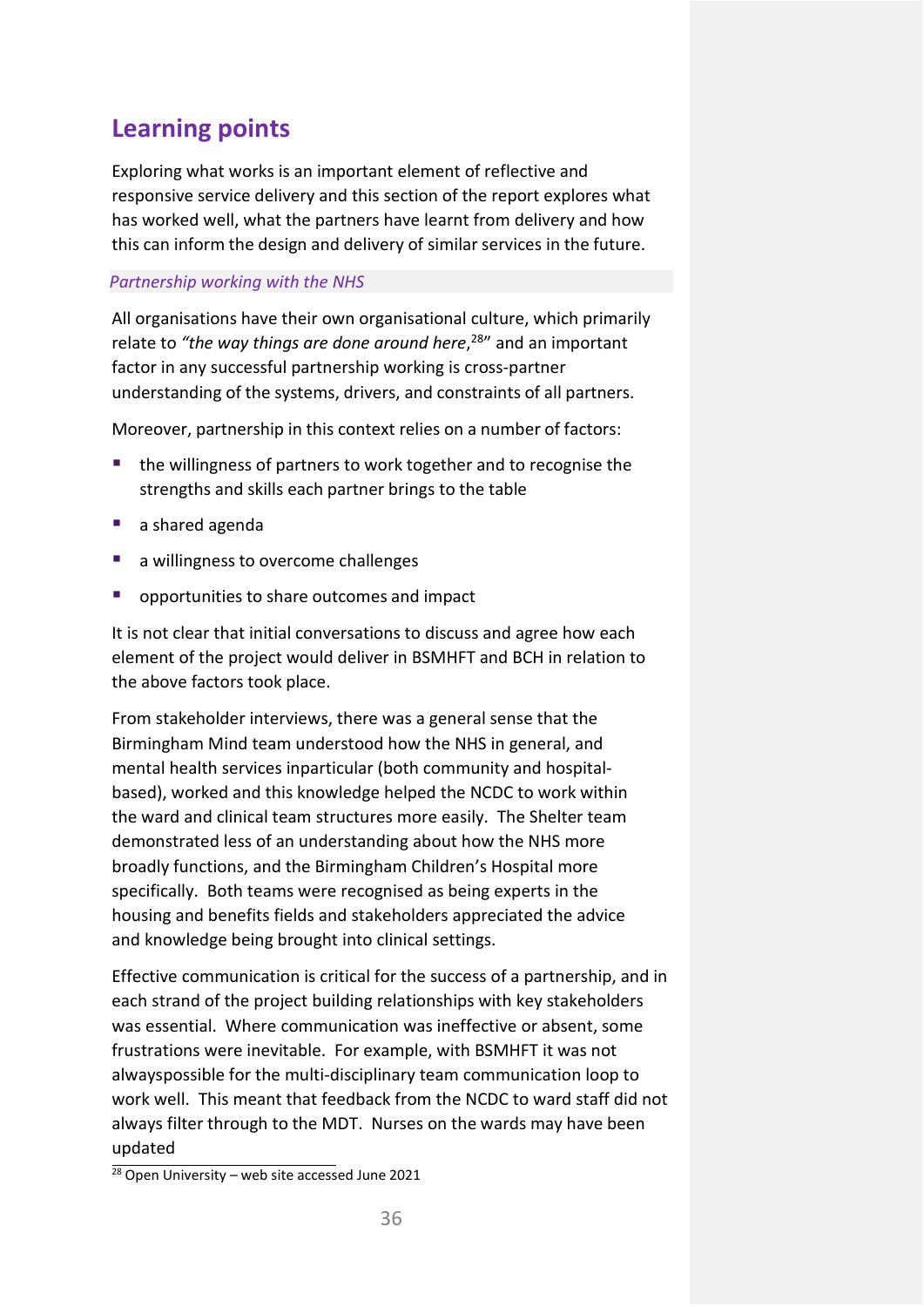but for various reasons may not have updated clinicians. The NCDC was not able, as an external provider, to directly update clinical records themselves (using RIO system) which meant that sometimes clinicians did not have the full picture.

#### *Embed person-centred approaches to working with people*

Birmingham Mind has a strong organisational commitment to using meaningful person-centred approaches across all its services and both WELLcome Home team members have this ethos at the core of their dayto-day work. Person-centred approaches help empower people and give them the confidence to take control of their own lives. The WELLcome Home team understand that each person is responsible for their recovery, and therefore the relationship between team member and client is one of collaboration, mutuality, and partnership.

Shelter also advocates person-centred, strengths-based, or asset-based approaches that focus on recognising and developing an individual person's strengths. Such an approach means doing with, rather than doing for, building personal knowledge and skills that increase resilience.

#### *Staff require support to deliver effectively*

The high-pressure, often fast-paced environment in which WELLcome Home teams delivered support to service users needs to be recognised by their employing organisations.

WELLcome Home teams worked with vulnerable adults and families coping with very ill children with complex needs, and the level of support people in those situations require can place considerable strain on staff. In addition, the teams worked within stretched hospital environments where there was a high demand for their services. This led to some teammembers feeling burnt out.

For example, the Shelter team found that Shelter's Employee Assistance Programme, offered as phone counselling, was not particularly beneficial when dealing with their own grief on hearing of the death of a child in a family that they had been working closely with for several months. Both team members (pre-COVID) were able to draw support from the CMiC team at BCH, however both had to find other avenues for day-to-day support to deal with other deaths and both acknowledged how difficult this aspect of their role was.

There needs to be an organisational awareness of the emotional impact of the roles. Employers can ensure that staff wellbeing policies are part ofthe day-to-day supervision and support provided to team members, and line managers need the skills and insight to recognise, discuss and address issues that may impact on staff wellbeing as they arise.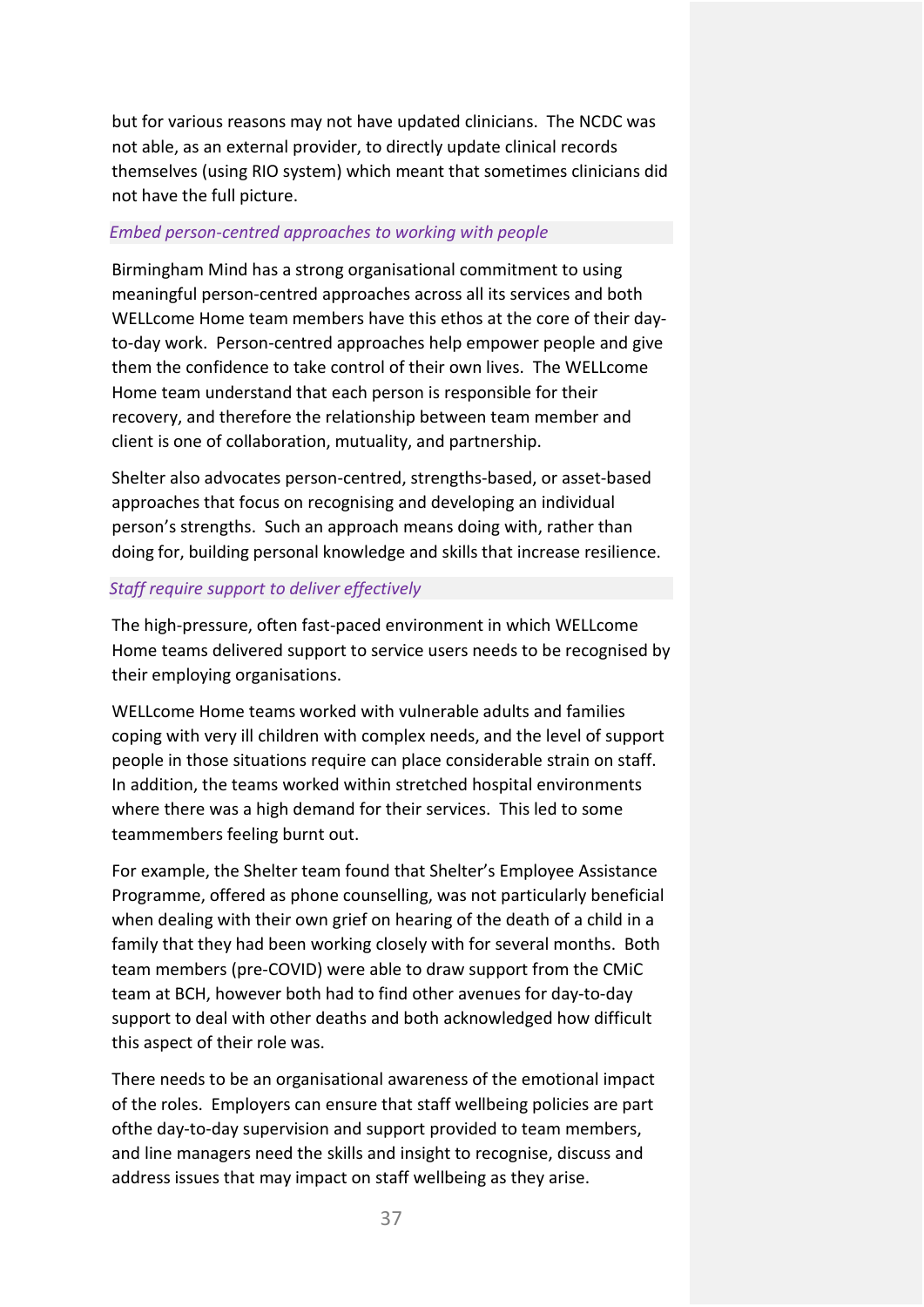Leaders and managers need to be aware that when unavoidable changes in line management and support structures happen, staff may find it difficult to re-build productive working relationships with new managers so that they can provide the necessary emotional support. Staff recruitedinto similar roles to those in WELLcome Home should be made aware of the challenges they may experience and be encouraged to think about their own resilience and what support structures they mind find helpful from the start.

#### *Peer mentoring is an essential element of the offer*

Peer mentoring has been a key part of the WELLcome Home services and both peer mentors bring the values of equal power relationships and reciprocal roles of helping and learning, rather than illness-focused approaches, to their work.29

Both peer mentors have independently created an approach to their work that is reflective of a review of research into peer-to-peer relationships carried out by academic Emma Watson<sup>30</sup>:

- **The use of lived experience as service users or having similarly life** experiences; peer mentors explicitly shared experiences and emotions with service users to build rapport, and implicitly drew on their own experiences of what did and did not work for them to inform and support service users
- So-called 'love labour' or emotional labour; highly emotionally engaged work, with strong emotional connections and emotional honesty as a crucial component, and a corresponding need for support to maintain the peer mentor's own wellbeing
- Occupying a liminal space; existing between two identities of 'service user' and 'mental health worker', as well as those 'included' in society and those 'stigmatised' or 'marginalised'
- Strengths-focused social and practical support; using social interests and practical tasks to draw out and build on a service user's strengths
- The 'helper' role; bringing benefits to the peer mentor, including feeling useful to others, reducing internal stigma, looking to others rather than oneself, and feeling looked up to.

<sup>29</sup> Gilliard 2019

<https://www.tandfonline.com/doi/full/10.1080/09638237.2019.1608935> <sup>30</sup> <https://pubmed.ncbi.nlm.nih.gov/29260930/>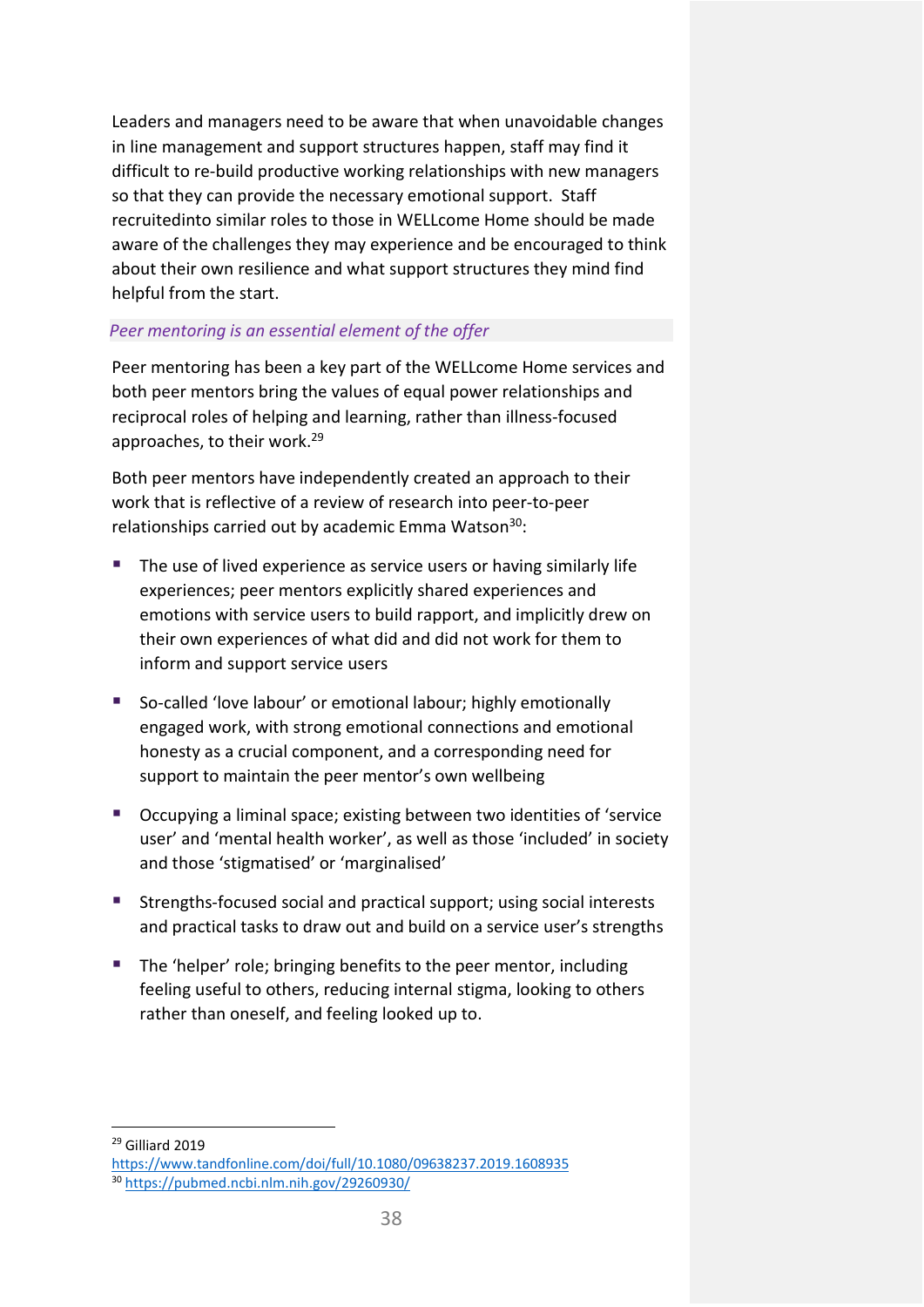Both peer mentors experienced some challenges in their role. Clinicians and hospital teams often need more information about the benefits of peer mentoring and how support from a peer mentor can build agency and resilience – outcomes that are often intangible and hard to measure. The experiences of the men and families who accessed peer mentoring from WELLcome Home suggest that, whatever the challenges the 'system' faces in understanding the outcomes of peer support, beneficiaries know that it makes a significant difference to their lives.

This is especially evident from those men who have been supported by the Mind peer mentor – all of whom share a common (although generally differently articulated) view that the relationship with the peer mentor was important to them and brought tangible benefits. They appreciated alistening ear, sharing time and activities (pre-COVID-19) and conversations that not only fostered insights into their own illness but enabled them to make a connection with someone. From this connectionthey could connect to other, start to explore the world around them and develop their own social connections and networks. The phone connection with peer mentors in both strands of the project was particularly appreciated during the pandemic.

Peer support to families with a child in BCH generally stopped once the child was discharged to a safe and accessible home, with benefits and white goods in place and the case was closed.

#### *Importance of clear data collection systems from the beginning*

Both Mind and Shelter are committed to demonstrating the impact and outcomes of their work, and both organisations are aware that data combined with testimonies from people who use the services are powerful tools for influencing commissioning, service design, funders, and policy makers. When sharing outcomes and impact with NHS partners evidence of the difference made is essential.

Good practice indicates that data gathering needs to be proportionate, understood by frontline staff, managers, and partners and ongoing across a project or service. Unless data is gathered routinely and consistently across the life of a project then organisations risk not being able to evidence the difference their work makes.

There is some early data captured on a spreadsheet by Shelter staff that indicates that bed blocking was reduced, and significant costs were saved, together with the evidence against Health through Crisis outcomes as seen on pp. 24-31, but the information was not captured consistently across the life of the service so it provides only partial evidence.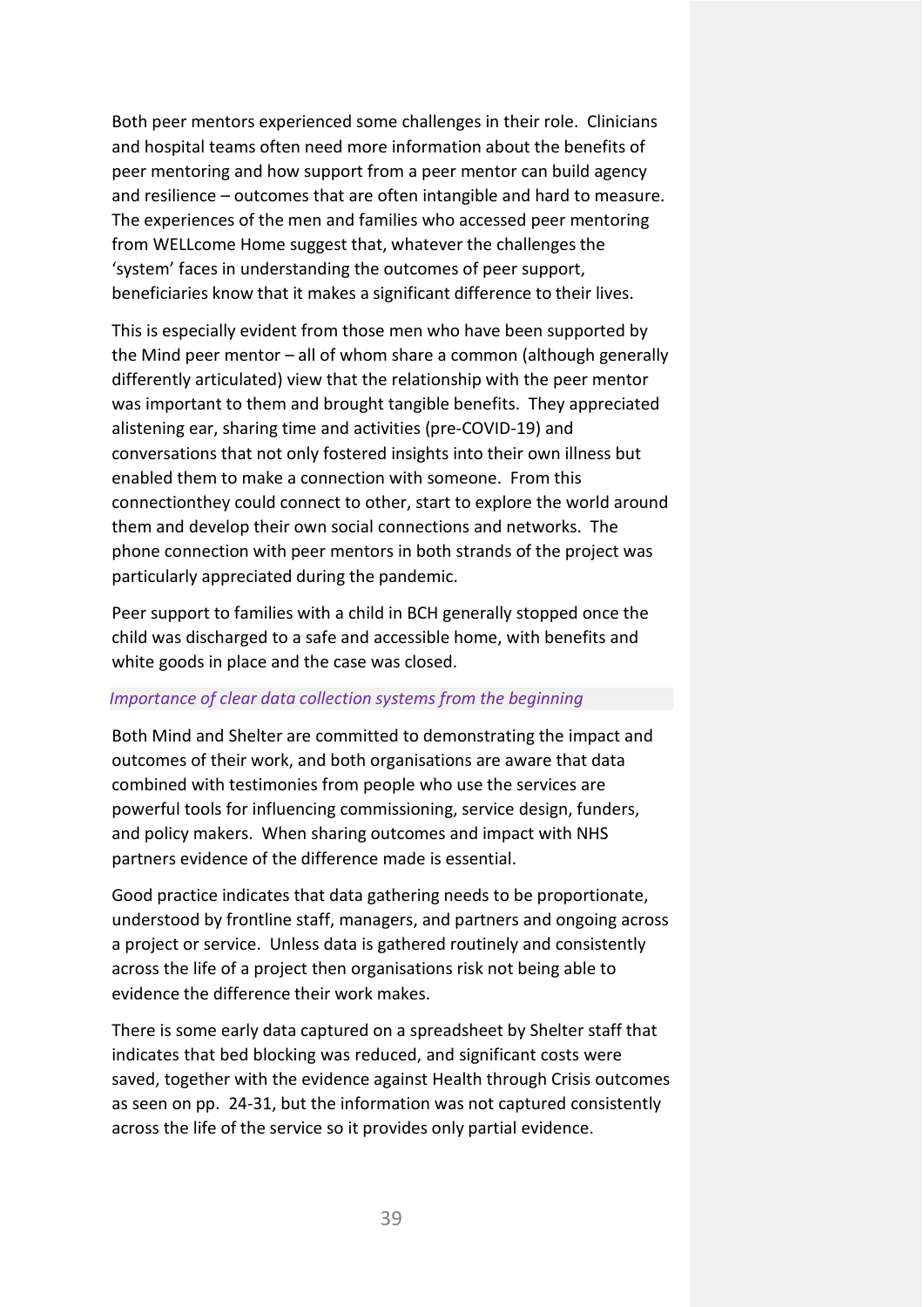Changes in management and the Shelter delivery team meant that understanding of the sophisticated data collection and inputting processes that had been created were not effectively handed over and this opportunity was missed.

Shelter and Mind developed separate processes for data capture so it was not possible to compare or aggregate delivery against project outcomes information for both WELLcome Home services for the evaluation.

Mind captured monitoring data on the number of referrals and the types of support provided to families, housing and benefits etc. they kept action logs from multi-disciplinary team meetings that included progress updates to track the effectiveness of their interventions and they gathered many case study narratives of service users reflecting on their experience of the WELLcome Home service they had received and the difference it had made to them.

A shared methodology for data capture at the beginning of the project could have brought together the best elements of both monitoring and evaluation processes and enabled the establishment of a robust evidence base for this approach to supporting delayed discharge that would make it easier for services like this to be commissioned in Birmingham and elsewhere.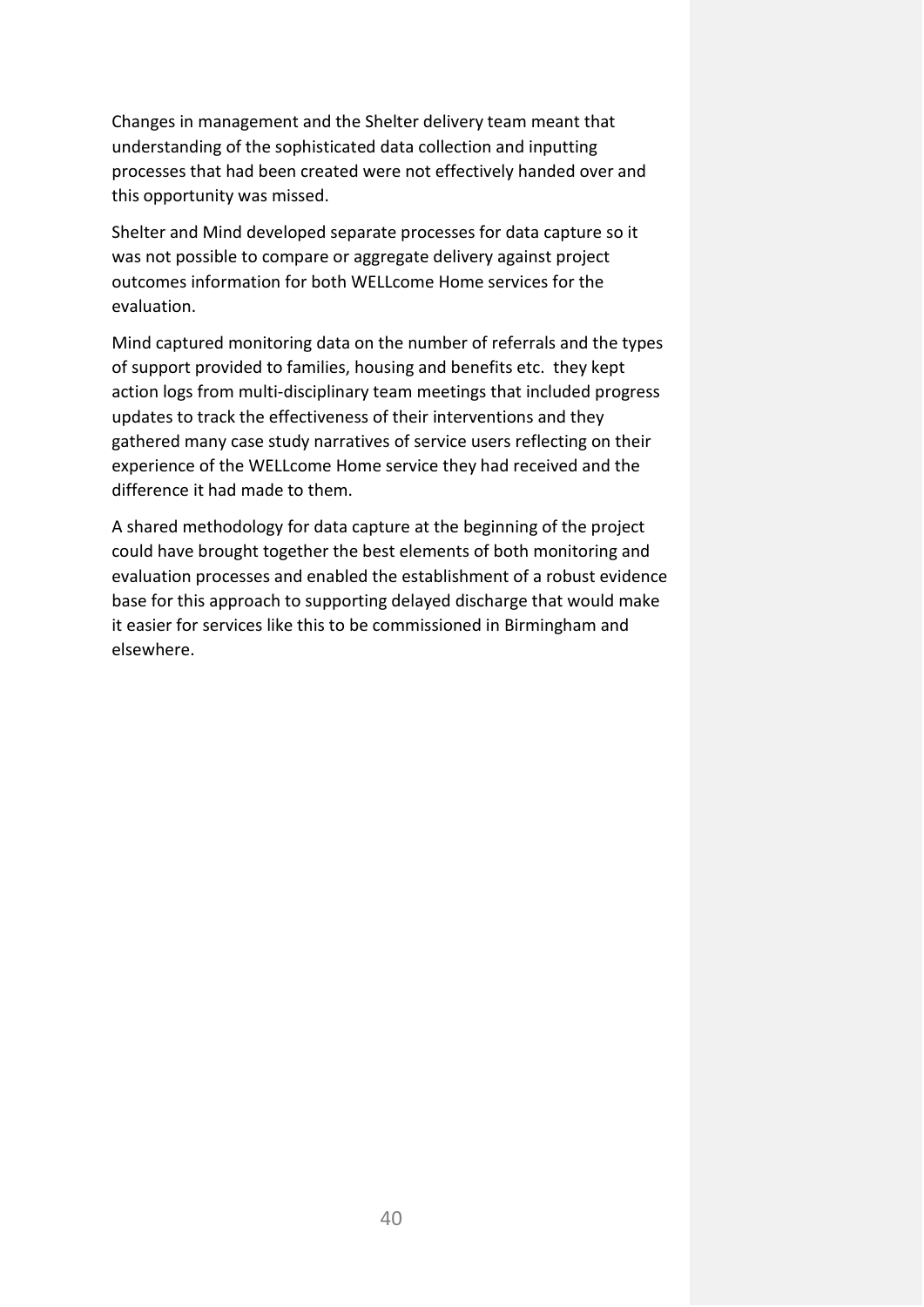# <span id="page-42-0"></span>**Conclusion and recommendations**

Qualitative evidence from both strands of the WELLcome Home services indicates they enabled speedier, safer, and more sustainable hospital discharge for both adult men from acute mental health wards at BSMHFT and children (by supporting their families) at BCH with ongoing medical and care needs. They also built service users' capability to engage with housing and benefits systems when in crisis and provided emotional and social support through difficult transition processes out of hospital.

Stakeholders recognised the success of the work and saw the benefits of working in collaboration with voluntary sector agencies that bring specialist skills and knowledge into the hospital environment. This is timely given the context of the current NHS transformation programme and the development of integrated care systems which bring the voluntary sector into commissioning and delivery partnerships with health, including mental health and social care.

The upskilling of hospital support teams, especially around navigating housing systems with patients and families, was welcomed, as was the negotiation of shorter routes through the property bidding process at Birmingham City Council and the creation of useful letter templates to support housing applications. The services reduced the non-clinical workload of hospital staff, freeing them up to provide more care, and achieved quicker and better outcomes for services users.

There were differences in the approach to peer mentoring in the two strands of the project and the evidence suggests that the model of inpatient and follow-up support in the community offered by the Mind team was more effective in enabling service users to successfully sustain tenancies and prevent re-admission into hospital. Families of children being discharged from BCH may have benefited from more ongoing support post-discharge as they acclimatised to supporting their child at home.

The project has showcased the benefits of people with lived experience being employed as professionals within teams and providing an important role in providing non-clinical support in hospitals and in the transition out of hospital, where people may be discharged into changed and unfamiliar circumstances to when they went in.

The cost consequence case studies indicate the cost effectiveness of this kind of work, where even interventions that extend over a fewmonths, cost less than the more expensive clinical and formal care responses that would be triggered if a discharge process was unsuccessful and service users rebounded back into statutory support.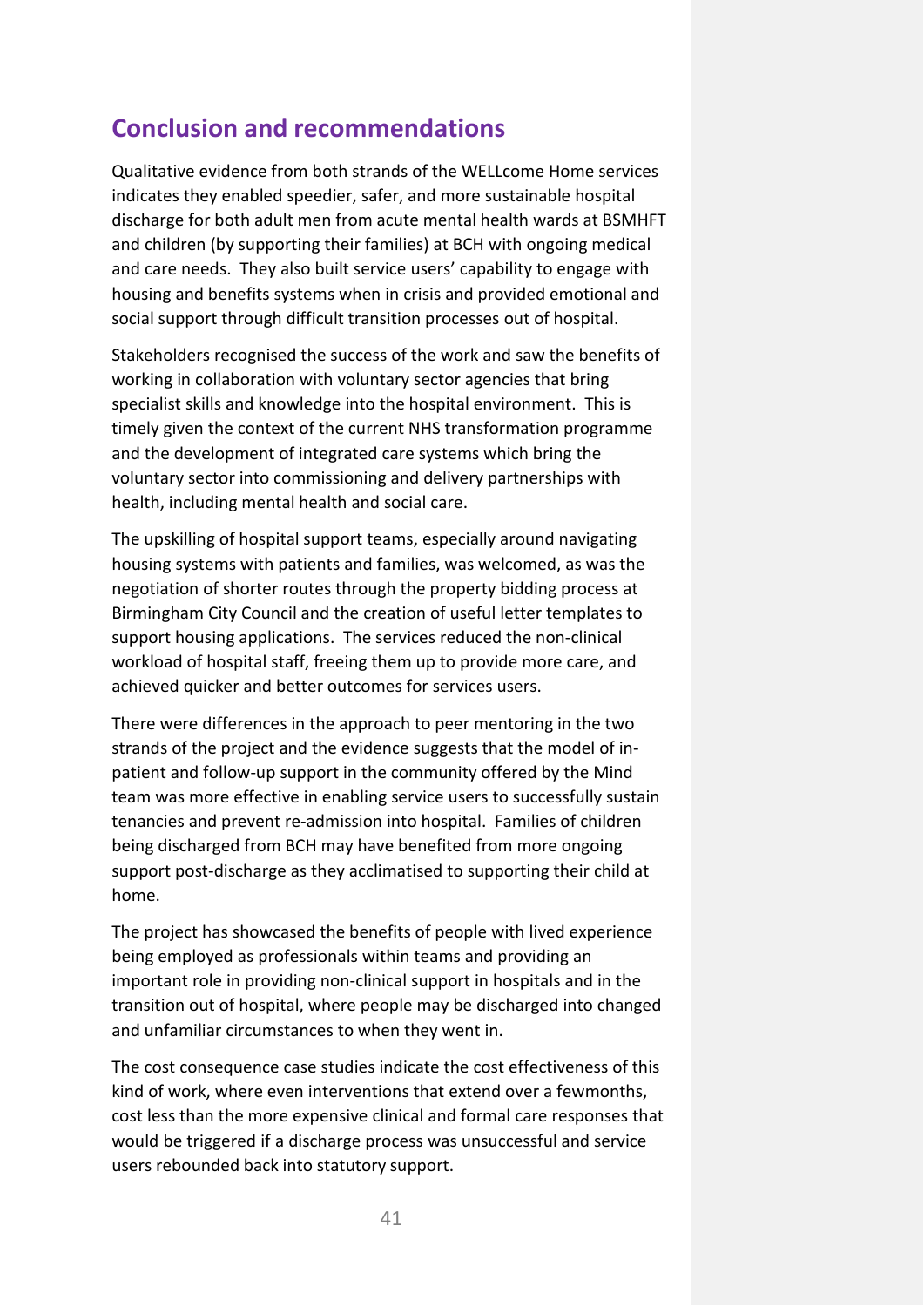#### **Recommendations**

The recommendations are to inform future similar services based on learning from WELLcome Home.

- **If delivering in partnership with another organisation, agree a shared** theory of change, service outcomes, monitoring and evaluation processes and tools; and ensure staff are fully briefed and upskilled to implement them, before delivery commences
- Ensure that 'how to' guides for all aspects of delivery, including monitoring and impact data gathering systems, are produced and held within delivery organisations to ameliorate the impact of any staffing changes
- When delivering in a host / third party organisation such as a hospital:
	- confirm the delivery model with key stakeholders at the start, including referral processes / eligibility criteria
	- identify a named contact who will champion the service internally and facilitate access
	- agree what access you need to service users, team meetings and IT / record systems
	- agree success factors and how they will be measured
	- agree regular update and review processes to aid communication, build relationships and keep partners involved and up to date
	- foster a co-production relationship to encourage co-ownership of the service and support future commissioning.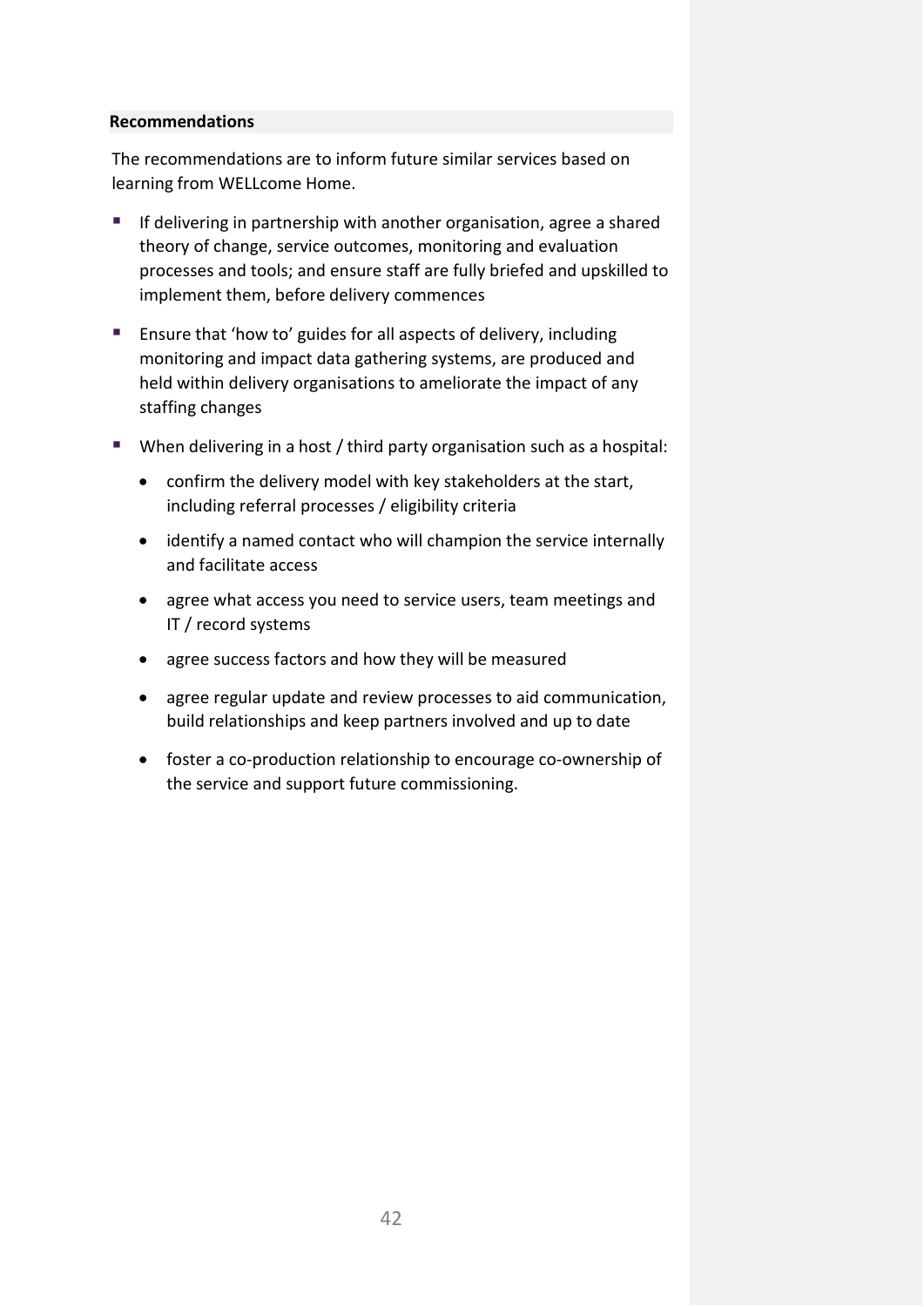# **Appendix 1**

# **Cost Consequence case study: Baz31**

In 2014 Baz found himself going through a really difficult time. He was evicted from the local authority owned property that he had called home for 13 years because of a series of misunderstandings and miscommunication that led to his housing benefit being withdrawn he found himself evicted, homeless and sleeping rough, mainly on the street. During this time Baz continued to withdraw, even to the extent that he stopped responding to his 'legal name' and would only respond when addressed by his chosen alternative name, which made engagement with services and making benefits claims almost impossible.

This also impacted on communications with health professionals because he did not believe in the treatments offered to the person that is his legal name. He reports having no mental ill-health prior to this and at the time found engagement with mental health services challenging.

He does however talk about going through a difficult time, which saw him hospitalised 3 times between 2016- 2017, where he was diagnosed as having bi-polar disorder. His most recent admission in 2017 came via police following an arrest who identified he had mental health needs and he was admitted for an assessment.

#### **Access to WELLcome Home Service**

Baz found out about the service while he was in hospital, when someone he knew on the ward recommended the NCDC service to him in March 2017.

The service supported him to move into a privately

*"If it hadn't have been for [names NCDC] guiding me through it I don't think I would have done it.*

*Birmingham Mind have helped me break down barriers and build the confidence to go for my dreams.*

*She was so friendly and accommodating and I was in a bit of a confused state so having someone on my side was important."*

owned property and facilitated his transition into the community as well as the legal challenges he faced when applying for benefits.

The NCDC dealt with his most immediate need which was housing. This was complex process andmade more so by the fact that Baz didn't want to live in a hostel with up to 25 other people and he wanted to make a homeless application, however the process wasn't going well.

While he was still an inpatient the NCDC worker helped Baz to work through his housing options, and he was given information on all available vacancies and supported to complete relevant referrals and risk assessments one organization at a time until he found a landlord willing to offer a property.

<sup>&</sup>lt;sup>31</sup> Not his real name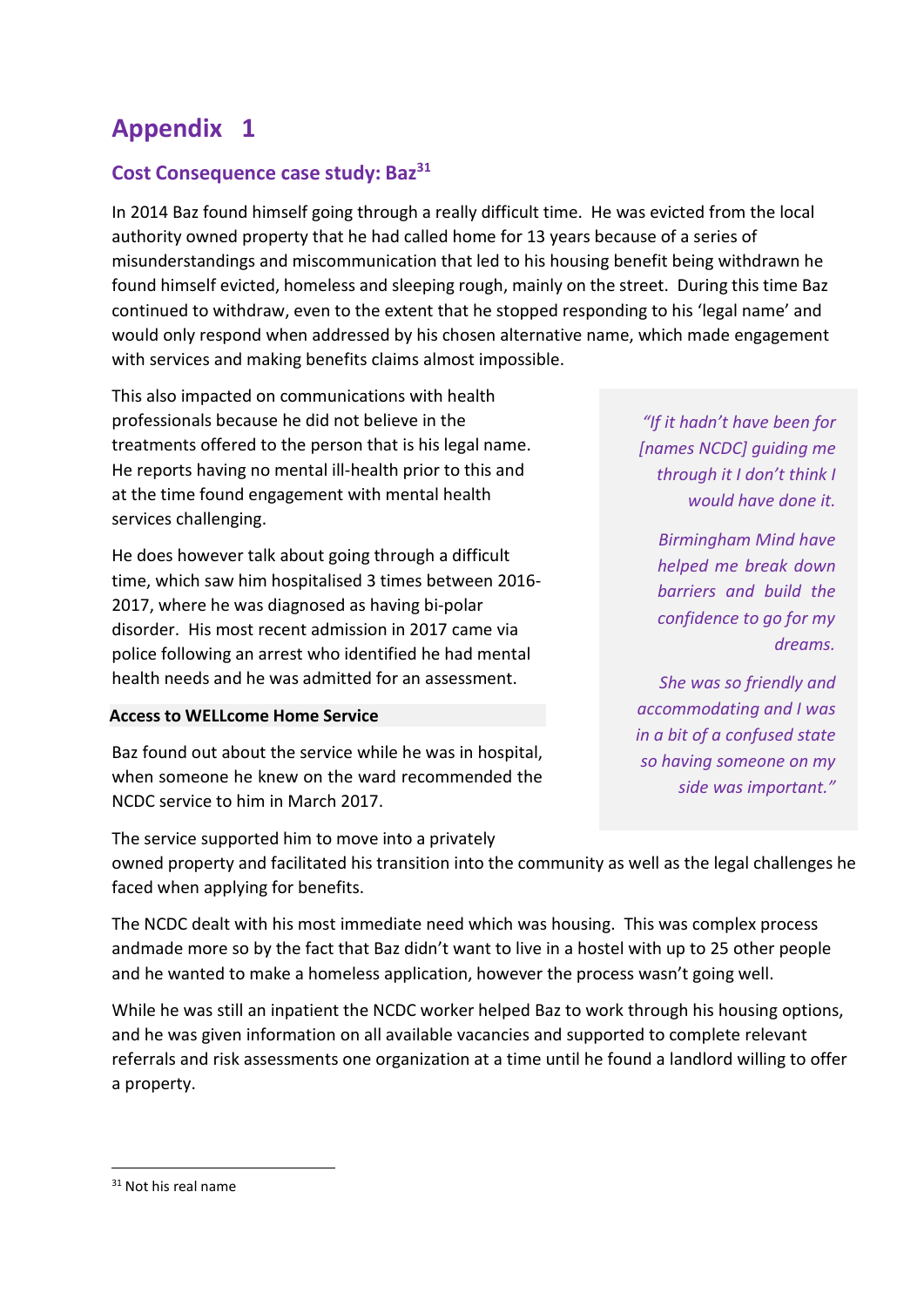The NCDC worked with the landlord before the initial meeting and attended a meeting with Baz and the landlord and helped Baz to get all the paperwork signed and in order. This was particularlychallenging as Baz still had high levels of anxiety at the prospect of using his legal name and at thattime still preferred to use his 'chosen alternative name.

The NCDC helped Baz overcome another challenge that arose on his discharge day when the clinical team determined it would be necessary to place him on a Community Treatment Order to support him to comply with treatment in the future. Baz just wanted to put the whole negative experience of ill health in the past and the NCDC helped him to understand that this was another step in his journey.

Post discharge the service also supported Baz to attend housing and benefits appointments and to open a bank account in his legal name as well as finding out what was going on in his local community.

## **Outcomes**

- **He's still living in a house share with two other people, and has maintained his tenancy since** 2017 (4 years to date)
- He reports that self-esteem and confidence have improved significantly
- He reports feeling much better about himself and feels able to cope with day to day living and to tackle any challenges that come his way
- He's not been admitted into hospital and hasn't any relapses since working with the service and while he may not totally accept the diagnosis, he now recognises that he needs to work with the people who can help.
- $\blacksquare$  His claiming all the benefits he's entitled to including PIP<sup>32</sup>, which he had been reluctant to do previously because the difficult associations he had with his legal name.
- He'd like to go to college and is considering being a peer mentor
- He's actively looking for a flat so that he can live on his own and hopes to find one over the next 12 months or so.

## **What Baz says about the impact of the service**

Making the appointment to see the team was the first step, he feels much better about himself, and the challenges, and obstacles that may come his way. He can see things getting things done,and although he finds things difficult at times, he finds himself able to work through these and carry on moving forward**.**

Baz likes knowing where he's going to be sleeping and likes the area where he lives.

*She used to see me once a week and spend around an hour with me talking to me about how I'm feeling and what the meds are doing to me – always finding solutions which was difficult as I like to keep myself to myself. She's consistent and good at her job. Being consistent is important.*

*During my time in hospital I was confused, and when I first came out and knowing she was there was comforting and that she was available. I was able to feel vulnerable with her, that's not*

 $32$  PIP – Personal Independence Payments for people with a physical or mental health condition that affects daily living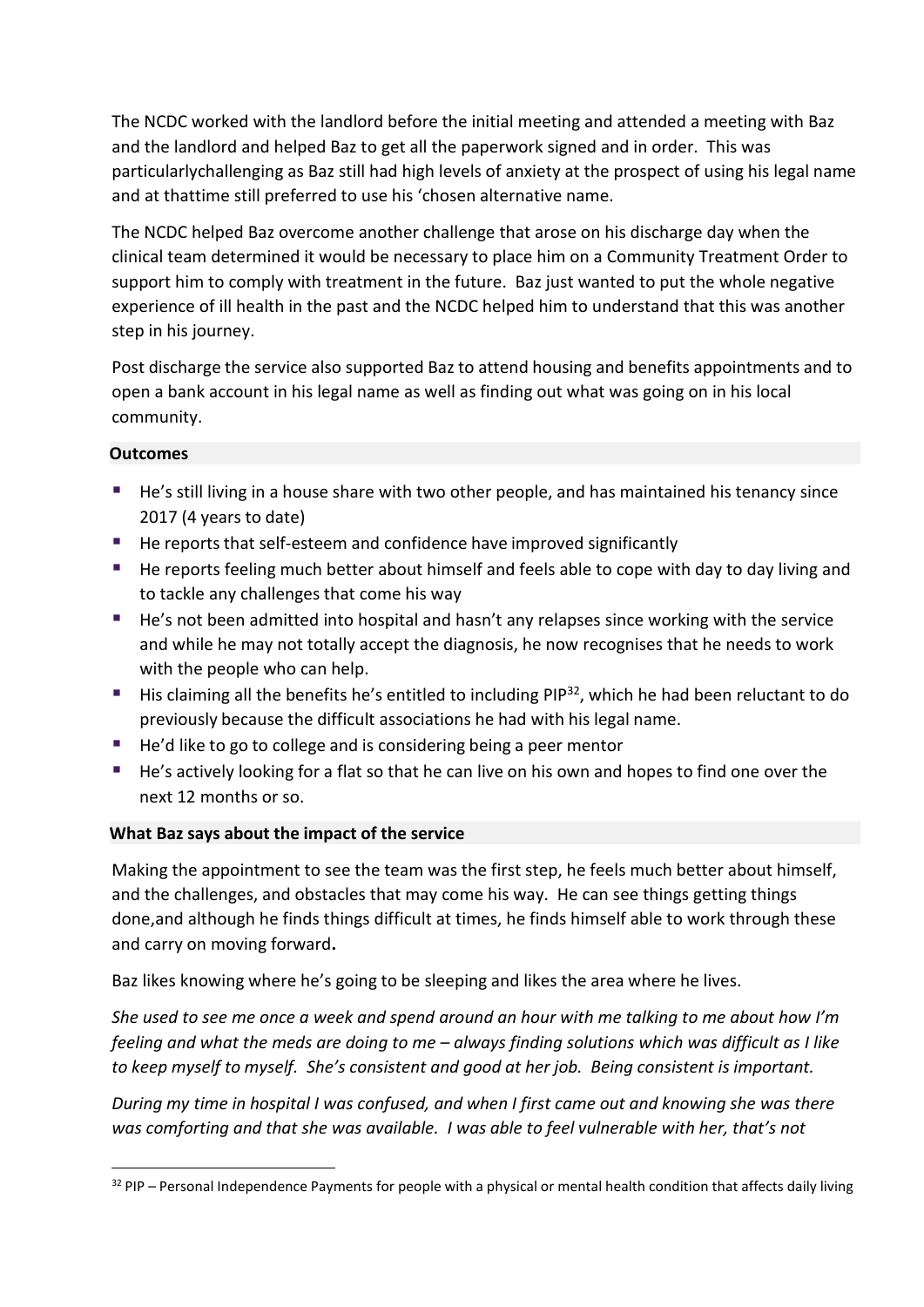*possible with the hospital staff as they're busy doing their job. It can feel like the staff are againstme in the hospital as they don't always listen, and thesis listened to me I felt that* [names NCDC] *cared and the staff at the hospital didn't – it was their job. I could talk to her about anything it's helped me be more open – she talked to me about how it's all well, being quiet but you need to express yourself and make people understand*

#### **Cost Calculations**

| <b>Support Received</b>                                                                      | Face to face support<br>(Hours) | Follow up support<br>(Hours) |           |
|----------------------------------------------------------------------------------------------|---------------------------------|------------------------------|-----------|
| In hospital support                                                                          |                                 |                              |           |
| NCDC - £15.15 p/h                                                                            | 12                              | 17                           |           |
| <b>Community Support</b>                                                                     |                                 |                              |           |
| NCDC - £15.15 p/h<br>and additional Mind<br>support service (also<br>costed at $£15.15 p/h)$ | 71                              | 31                           |           |
|                                                                                              | 83 hours                        | 48 hours                     | 131 hours |
| <b>Total</b>                                                                                 | £1,257.45                       | £727.20                      | £1,984.65 |

The total cost of the Birmingham Mind intervention is estimated at £1,984.65. Since then, Baz has not beenstreet homeless and has sustained his tenancy for over 4 years. This compares with:

- **Exidence that people who experience homelessness for three months or longer cost on** average £4,298 per person to NHS services, £2,099 per person for mental health services and £11,991 per person in contact with the criminal justice system.
- estimated that preventing homelessness for one year would result in a reduction in public expenditure of £9,266 per person.<sup>33</sup>

The overall intervention expenditure contrasts, in terms of potential health care costs with:

- the potential cost to the public purse of rough sleeping being estimated at Residential psychiatric care at £842 per week (£3,268 per month)
- More intensive care provided in NHS mental health care clusters at £424 per day (£12,720 per 30-day month plus initial assessment costs of £311)
	- Early intervention team costs at £2,782 for support provided in the community £20,128.00 per annum. 34

<sup>33</sup> Pleace, N. & Culhane, D.P. (2016) *Better than Cure? Testing the case for Enhancing Prevention of Single Homelessness in England*. London: Crisis.

<sup>&</sup>lt;sup>34</sup> Pleace, N. (2015) At what cost? An estimation of the financial costs of single homelessness in the UK. London: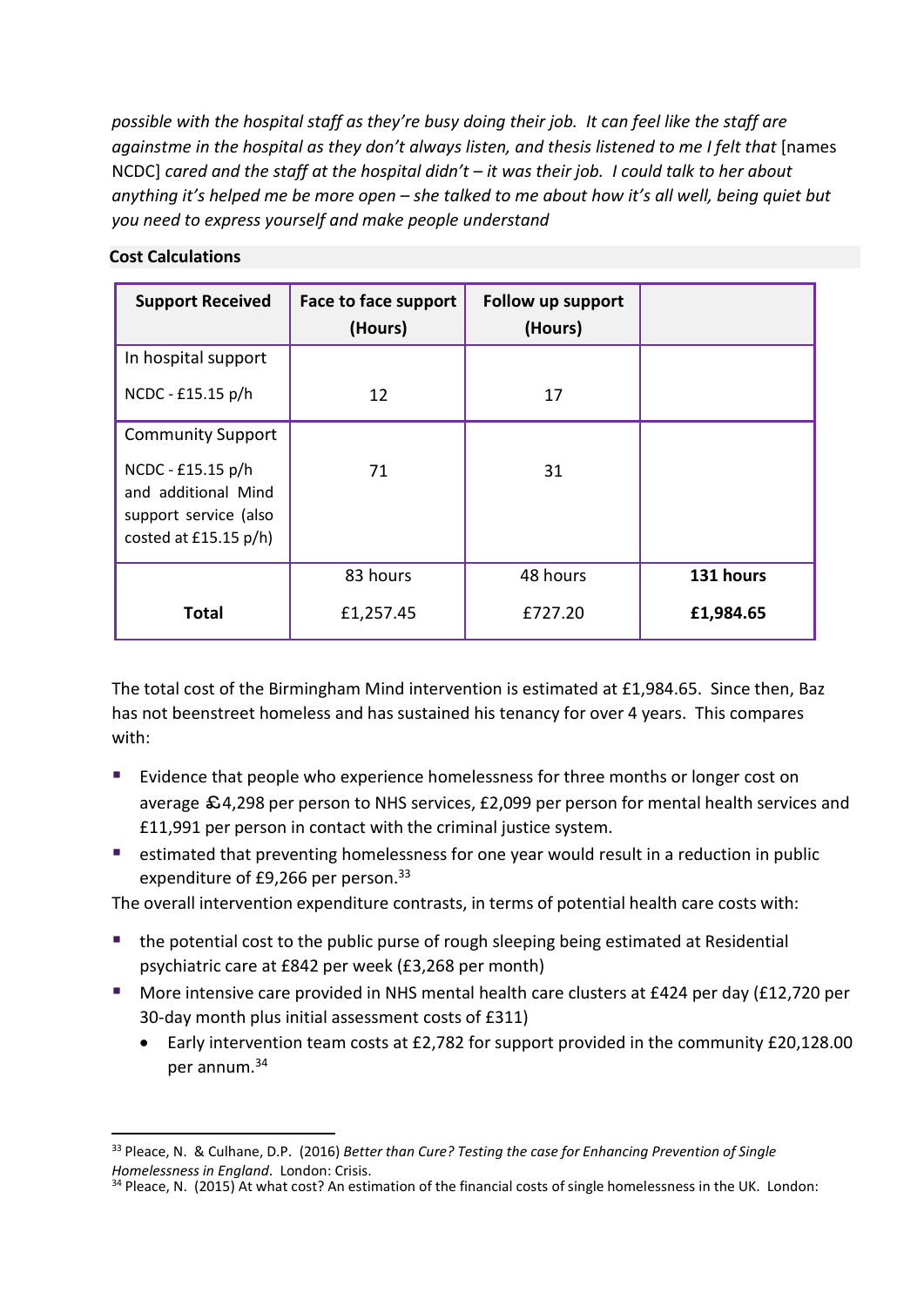## **Cost Consequence case study: Steven**

Stephen who is 70 years old, was in hospital for 11 years following a complete breakdown.

After such a long time in a ward environment, Steven was extremely frightened and concerned about leaving hospital. He feared being out in the world and he found that the support from thepeer mentor really helped him to cope with his transition from living on a ward to living in the community.

A previous discharge hadn't gone well for Steven, and he voluntarily admitted himself back into hospital. This experience meant that he was very worried about leaving hospital and what could happen to him.

#### **Access to the WELLcome Home Service**

The peer mentor started to build a relationship with Steven while he was still living on a ward, and just beginning the transition to living in the community. Initially the support involved escorting him on home visits to his flat, and spending time with him there so that Steven started to feel more comfortable with his environment and that he started to feel more at ease about living in the community.

The focus for the peer mentor being on building an empathic relationship with Steven. One where both parties tacitly understood what their shared space contained psychologically and emotionally and then from this shared conversation found the space to talk about building Steven's recovery journey.

*"He helped me look forward instead of getting lost in the past."*

*"Got me out of my shell and no one had done it before."*

*"I felt so much better about coming out of hospital knowing there was someone there in the background for me."*

The peer and Steven would visit the shops together so that Steven became familiar with his local area. These visits to the flat and shops gave the peer mentor and Steven time to have conversations and to start the process of getting to know each other.

Once discharged the peer visited Steven at his flat each week – these visits enabled the mentor to check in with him and for Steven to be able to express any concerns he may have, and for Steven to have support to undertake practical tasks such as shopping.

#### **Outcomes**

- He has been living in the community for over 5 years
- His mental health has improved and continues to improve
- He is attending his regular outpatient appointments
- He is settled and maintaining his tenancy of a flat close to his son and daughter in law
- He looks forward to the future rather than dwelling on the past and attributes this change to the work he undertook with the peer mentor.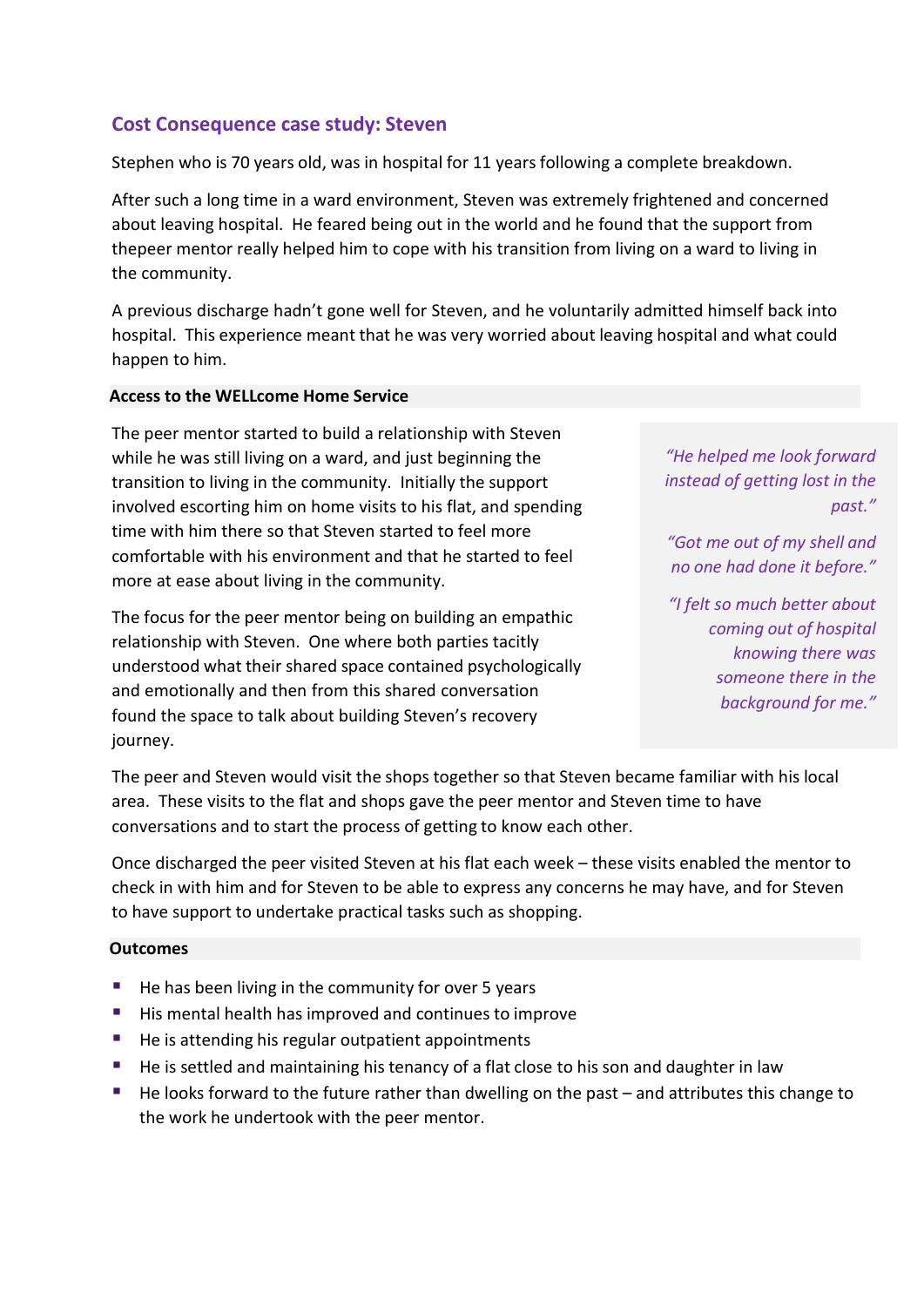#### **What Steven says about the impact of the service**

Steven found having someone to talk to really important and comments that "*It's the one to one* you can just talk and talk -it's really important that he's a peer and the talking is really important."

He talks about how working with the peer mentor got him "*out of his shell*" in a way no-one had done before.

He commented that "*When I came out, I was very frightened and scared of the world, The peer mentor did a great job of keeping me going- he really helped me to sort my life out. I was nervousand frightened and didn't know where I was going and what I was doing.*

He sat and talked to me – we met regularly ... he helped me back into reality and facing the world *again ..... Knowing that he was at the other end of a phone helped me to get back out into the world."*

Although neither Steven nor the peer mentor shared details of their experiences of secure forensic mental health services, they did find that knowing that each other had similar forensic history was an important element in building their working relationship.

Steven notes "*It makes a huge difference that he's got experience of being in hospital – it's a different sort of conversation and he can bring things out into the open… We talked and compromised – and I took small steps – he talked about moving forward and I wasn't so stuck or so depressed.... It's the one to one you can just talk and talk -it's really important that he's a peer and the talking is really important."*

| <b>Support Received</b>                                                            | Face to face support<br>(Hours) | Follow up support<br>(Hours) |                   |
|------------------------------------------------------------------------------------|---------------------------------|------------------------------|-------------------|
| Peer mentor<br>support both in<br>hospital and in the<br>community<br>£15.15 $p/h$ | 40                              | 20                           | 60 hours in total |
| <b>Total</b>                                                                       | £606                            | £303                         | £909              |

#### **Cost Calculations**

The total cost of the is, therefore, estimated at £909 in total.

Since the support from the project Steven has not been admitted to hospital and has maintained his independent housing tenancy.

The overall intervention expenditure contrasts, in terms of potential health care costs with;

■ Residential psychiatric care at £842 per week (£3,268 per month)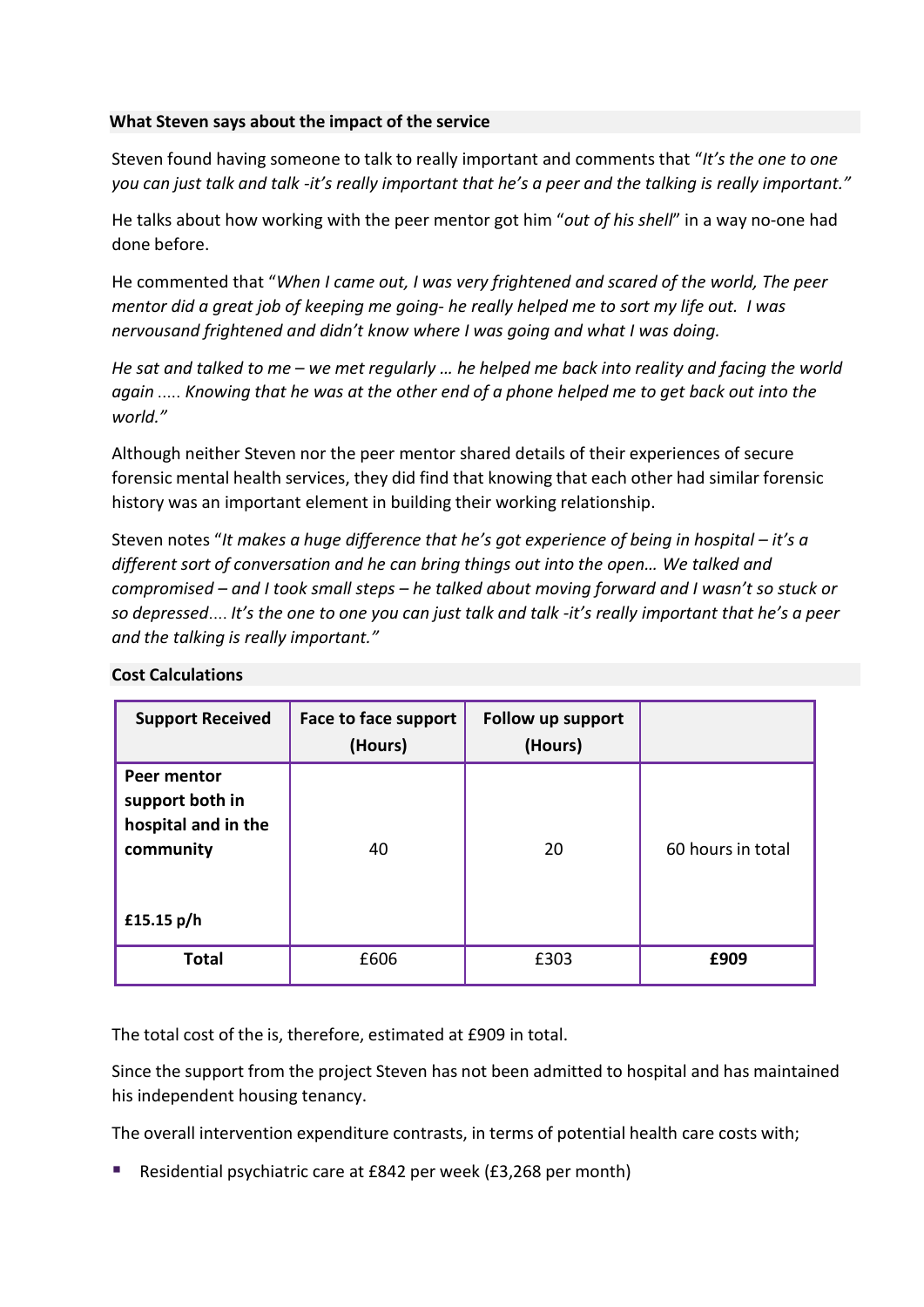- More intensive care provided in NHS mental health care clusters at £424 per day (£12,720 per 30 day month plus initial assessment costs of £311)
- Early intervention team costs at £2,782 for support provided in the community
- Day care provision at £38 per day (£190 per week/£760 for 20 days support per month.<sup>35</sup>

In terms of housing and accommodation costs, Steven is living independently. This contrasts withestimates of the

- Cost of supported living accommodation at between £1,010 to £1,981 per week. This contrastswith Local Housing Allowance figures in the West Midlands at approximately £256 per week<sup>36</sup>
- Eviction costs to a landlord are estimated by commercial legal services at between £1,300 (County Court) and £2,200 (High Court) per incident<sup>37</sup>. This, however, excludes the costs to Local Authorities and other advice providers in terms of re-housing and benefits adjustments.

<sup>35</sup> Source: Curtis, L. and Burns, A. (2020) Unit costs of health and social care 2020. University of Kent, Personal SocialServices Research Unit

<sup>36</sup> Sources: Curtis, L. and Burns, A. (2020) Unit costs of health and social care 2020. University of Kent, Personal Social Services Research Unit and HM Government

<sup>37</sup> Source[: https://www.nimblefins.co.uk/business-insurance/landlord-insurance-uk/average-cost-evict-tenant](https://www.nimblefins.co.uk/business-insurance/landlord-insurance-uk/average-cost-evict-tenant) These figures are consistent with those provided in other related searches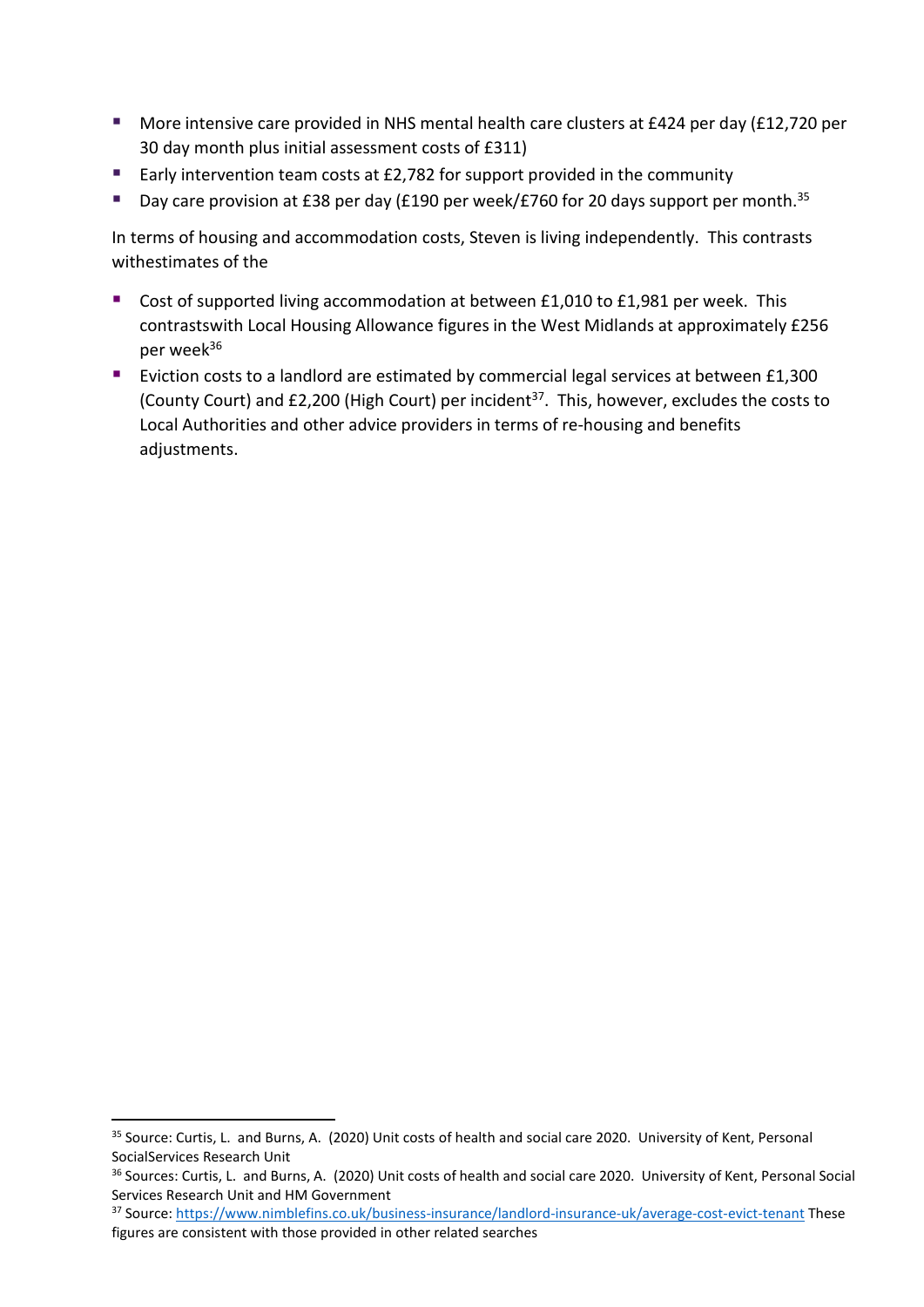

#### **Appendix 2: WELLcome Home theory of change**